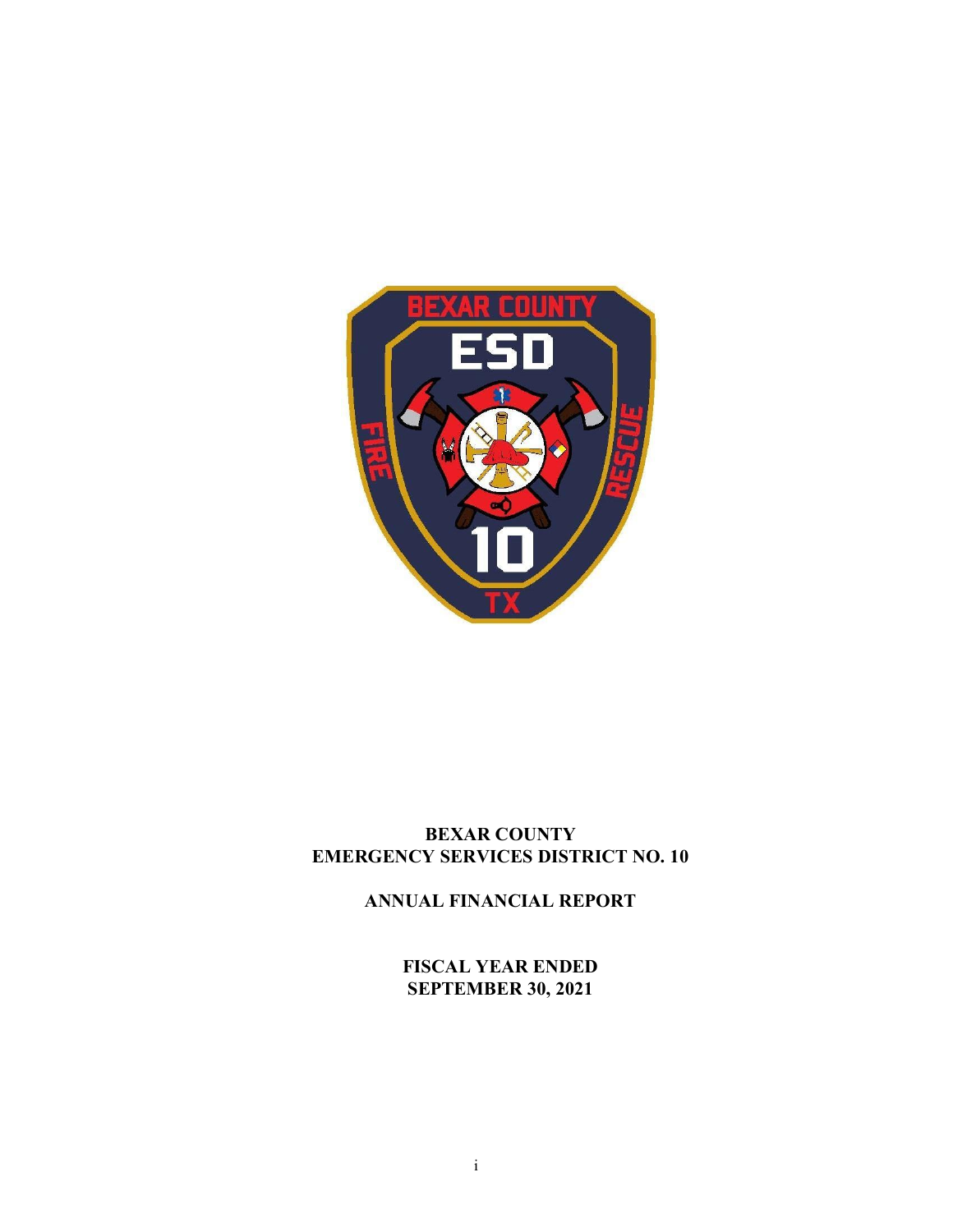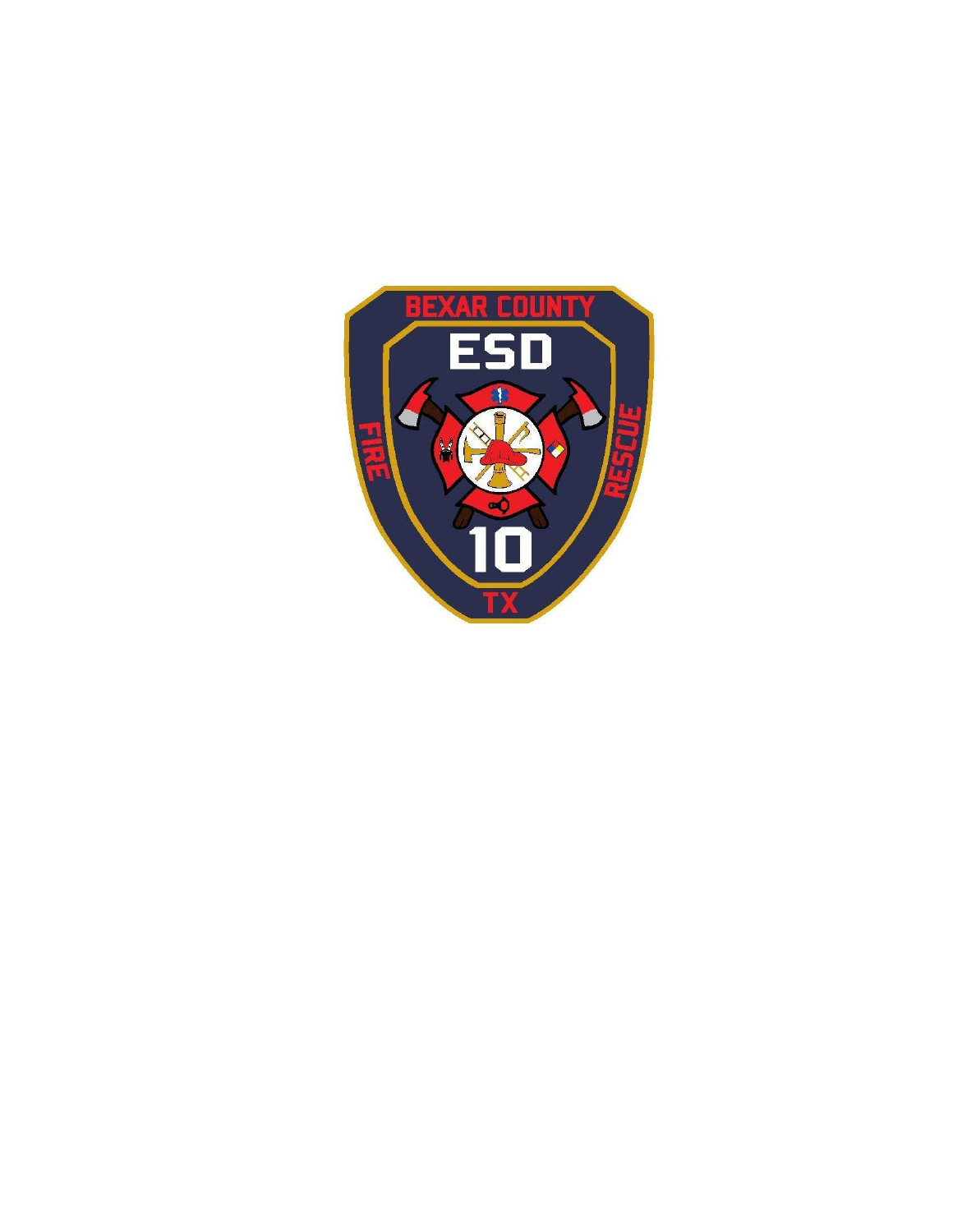# BEXAR COUNTY EMERGENCY SERVICES DISTRICT NO. 10 ANNUAL FINANCIAL REPORT FISCAL YEAR ENDED SEPTEMBER 30, 2021

# DISTRICT OFFICIALS

PRESIDENT PAMELA A. KELLEY

VICE PRESIDENT MARIE E. YATES

SECRETARY/TREASURER DAN LAZAR DAN LAZAR

ATTORNEY SANCHEZ & WILSON, PLLC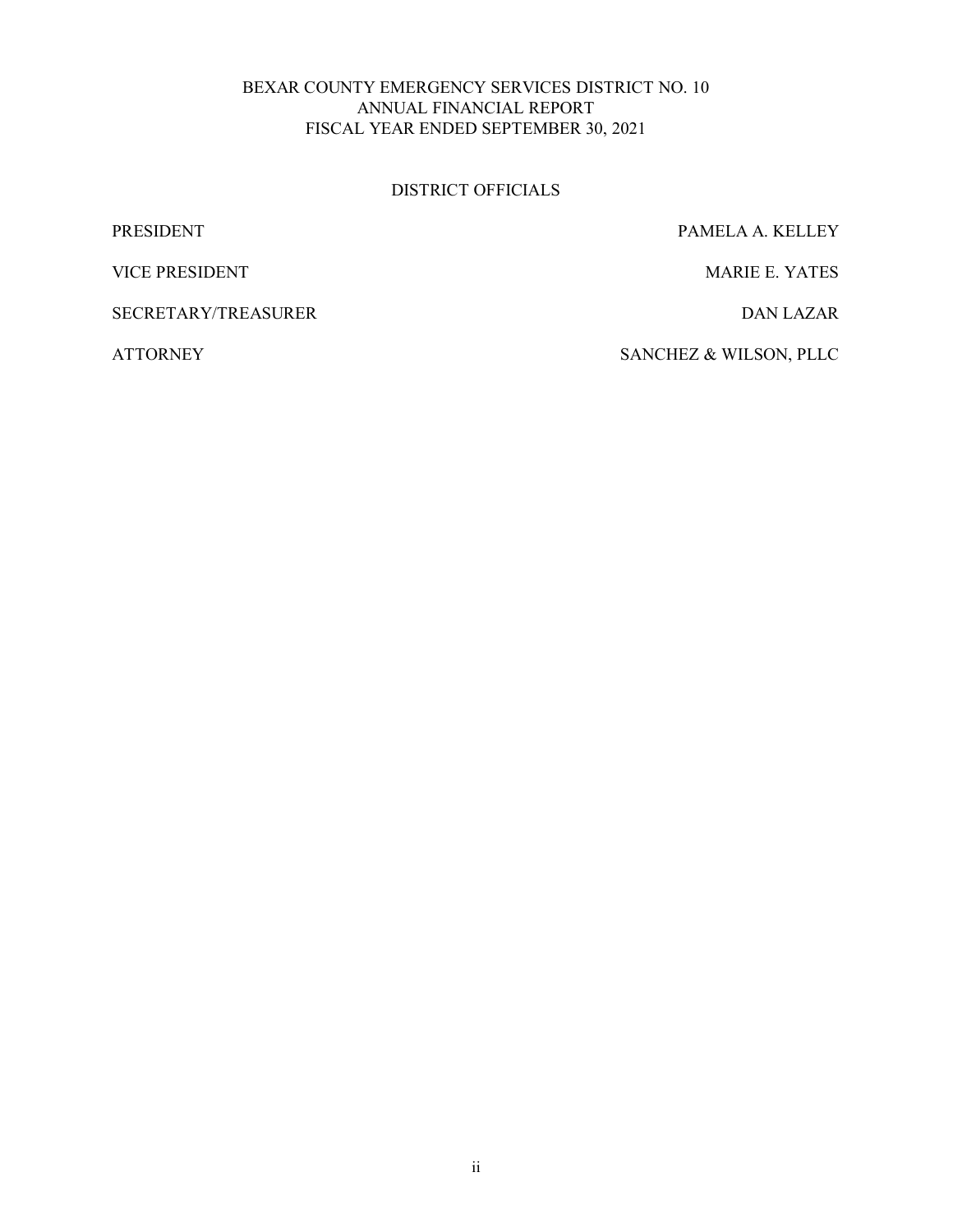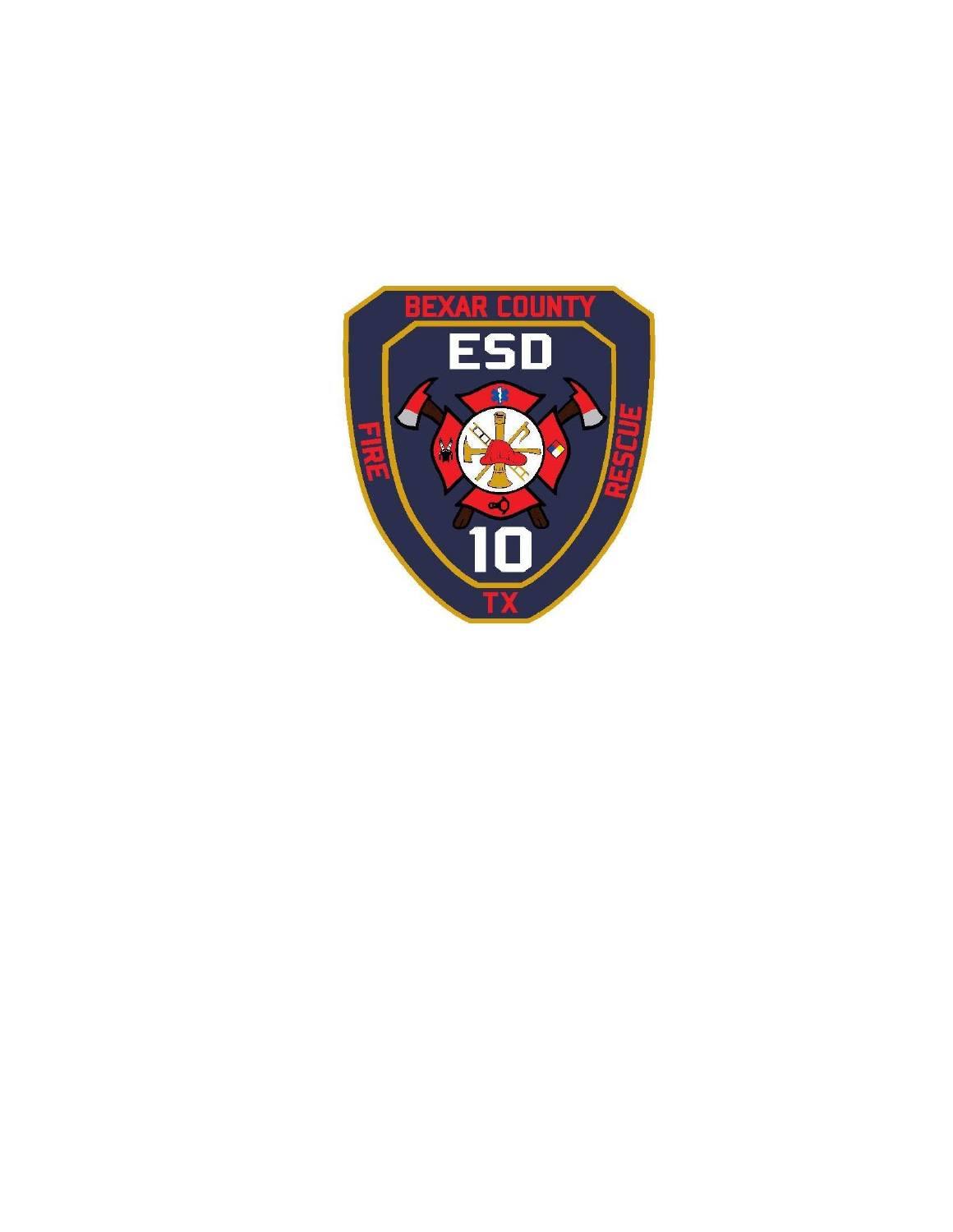# BEXAR COUNTY EMERGENCY SERVICES DISTRICT NO. 10 ANNUAL FINANCIAL REPORT FOR THE YEAR ENDED SEPTEMBER 30, 2021

# TABLE OF CONTENTS

|                                                                     | <b>PAGE</b> |
|---------------------------------------------------------------------|-------------|
|                                                                     |             |
|                                                                     |             |
|                                                                     |             |
|                                                                     |             |
| <b>FINANCIAL SECTION</b>                                            |             |
|                                                                     |             |
|                                                                     |             |
|                                                                     |             |
|                                                                     |             |
|                                                                     |             |
|                                                                     |             |
| RECONCILIATION OF THE GOVERNMENTAL FUNDS BALANCE SHEET TO THE       |             |
|                                                                     |             |
| STATEMENT OF REVENUES, EXPENDITURES AND CHANGES IN FUND BALANCE -   |             |
|                                                                     |             |
| RECONCILIATION OF THE STATEMENT OF REVENUES, EXPENDITURES AND       |             |
| CHANGES IN FUND BALANCE OF THE GOVERNMENTAL FUNDS TO THE STATEMENT  |             |
|                                                                     |             |
|                                                                     |             |
|                                                                     |             |
|                                                                     |             |
| SCHEDULE OF REVENUES, EXPENDITURES AND CHANGES IN FUND BALANCES -   |             |
|                                                                     |             |
| NOTES TO SCHEDULE OF REVENUES, EXPENDITURES AND CHANGES IN FUND     |             |
|                                                                     |             |
| TEXAS COUNTY AND DISTRICT RETIREMENT SYSTEM - SCHEDULE OF CHANGES - |             |
|                                                                     |             |
|                                                                     |             |
|                                                                     |             |
|                                                                     |             |
| COMPARATIVE STATEMENTS OF REVENUES, EXPENDITURES, AND CHANGES       |             |
|                                                                     |             |
|                                                                     |             |
| COMPARATIVE STATEMENTS OF REVENUES, EXPENDITURES, AND CHANGES IN    |             |
|                                                                     |             |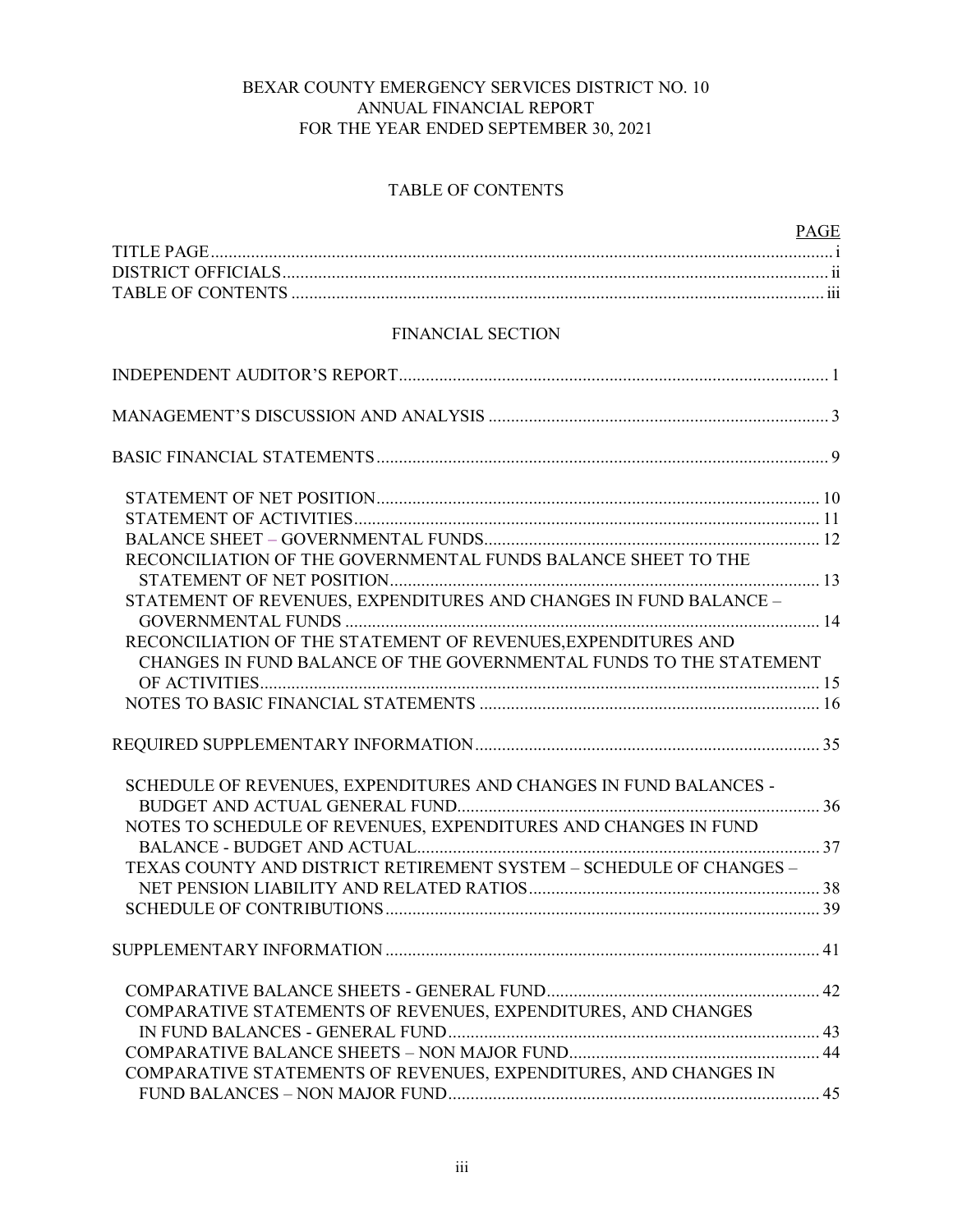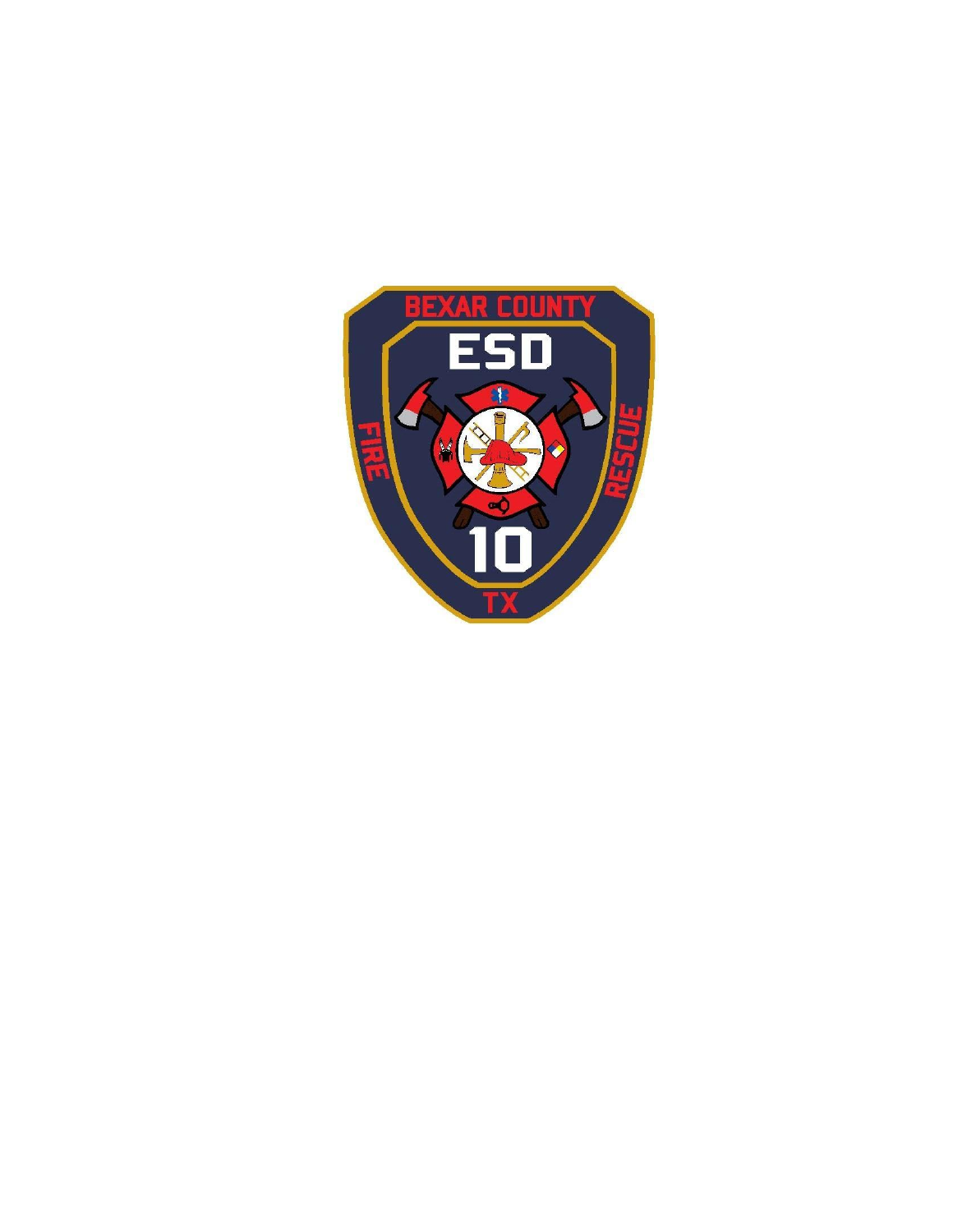

Armstrong, Vaughan & Associates, P. C.

**Certified Public Accountants** 

# INDEPENDENT AUDITOR'S REPORT

District Commissioners Bexar County Emergency Services District No. 10

### **Report on the Financial Statements**

We have audited the accompanying financial statements of the governmental activities, the major fund and the aggregate remaining fund information of the Bexar County Emergency Services District No. 10, as of and for the year ended September 30, 2021, and the related notes to the financial statements, which collectively comprise the basic financial statements of the District's primary government as listed in the table of contents.

### *Management's Responsibility for the Financial Statements*

The Bexar County Emergency Services District No. 10's management is responsible for the preparation and fair presentation of these financial statements in accordance with accounting principles generally accepted in the United States of America, this includes the design, implementation, and maintenance of internal control relevant to the preparation and fair presentation of financial statements that are free from material misstatement, whether due to fraud or error.

#### *Auditor's Responsibility*

Our responsibility is to express an opinion on these financial statements based on our audit. We conducted our audit in accordance with auditing standards generally accepted in the United States of America. Those standards require that we plan and perform the audit to obtain reasonable assurance about whether the financial statements are free of material misstatement.

An audit includes performing procedures to obtain evidence about the amounts and disclosures in the financial statements. The procedures selected depend on the auditor's judgment, including the assessment of the risks of material misstatement of the financial statements, whether due to fraud or error. In making those risk assessments, the auditor considers internal control relevant to the entity's preparation and fair presentation of the financial statements in order to design audit procedures that are appropriate in the circumstances, but not for the purpose of expressing an opinion on the effectiveness of the entity's internal control. Accordingly, we express no such opinion. An audit also includes evaluating the appropriateness of accounting policies used and the reasonableness of significant accounting estimates made by management, as well as evaluating the overall presentation of the financial statements.

We believe that the audit evidence we have obtained is sufficient and appropriate to provide a basis for our audit opinions.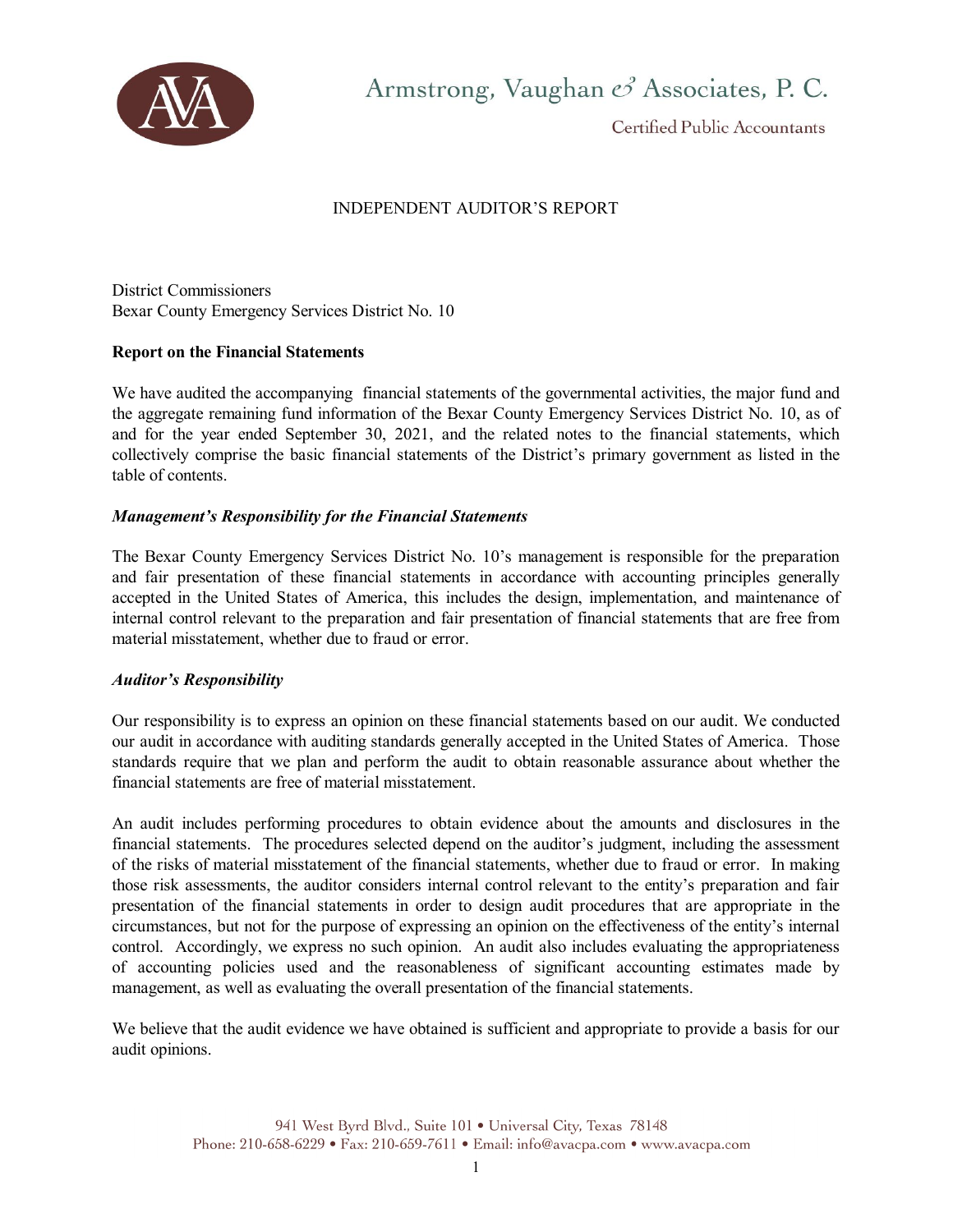#### *Opinions*

In our opinion, the financial statements referred to above present fairly, in all material respects, the respective financial position of the governmental activities, the major fund and the aggregate remaining fund information of the primary government of Bexar County Emergency Services District No. 10, as of September 30, 2021, and the respective changes in financial position and, where applicable, cash flows, thereof for the year ended in accordance with accounting principles generally accepted in the United States of America.

#### *Other Matters*

#### *Required Supplementary Information*

Accounting principles generally accepted in the United States of America require that the management's discussion and analysis and the budgetary comparison information schedule of changes – net pension liability and related ratios, the schedule of District Contributions, as listed in the table of contents be presented to supplement the basic financial statements. Such information, although not a part of the basic financial statements, is required by the Governmental Accounting Standards Board who considers it to be an essential part of financial reporting for placing the basic financial statements in an appropriate operational, economic, or historical context. We have applied certain limited procedures to the required supplementary information in accordance with auditing standards generally accepted in the United States of America, which consisted of inquires of management about the methods of preparing the information and comparing the information for consistency with management's responses to our inquiries, the basic financial statements, and other knowledge we obtained during our audit of the basic financial statements. We do not express an opinion or provide any assurance on the information because the limited procedures do not provide us with sufficient evidence to express an opinion or provide any assurance.

#### *Other Information*

Our audit was performed for the purpose of forming opinions on the financial statements that collectively comprise the Bexar County Emergency Services District No. 10's, financial statements. The comparative financial statements are presented for purposes of additional analysis and are not a required part of the basic financial statements.

The comparative financial statements are the responsibility of management and were derived from and relate directly to the underlying accounting and other records used to prepare the financial statements. Such information has been subjected to the auditing procedures applied in the audit of the basic financial statements and certain additional procedures, including comparing and reconciling such information directly to the underlying accounting and other records used to prepare the basic financial statements or to the basic financial statements themselves, and other additional procedures in accordance with auditing standards generally accepted in the United States of America. In our opinion, the information is fairly stated, in all material respects, in relation to the basic financial statements as a whole.

franting, Vauspen & Associates, P.C.

Armstrong, Vaughan & Associates, P.C.

May 18, 2022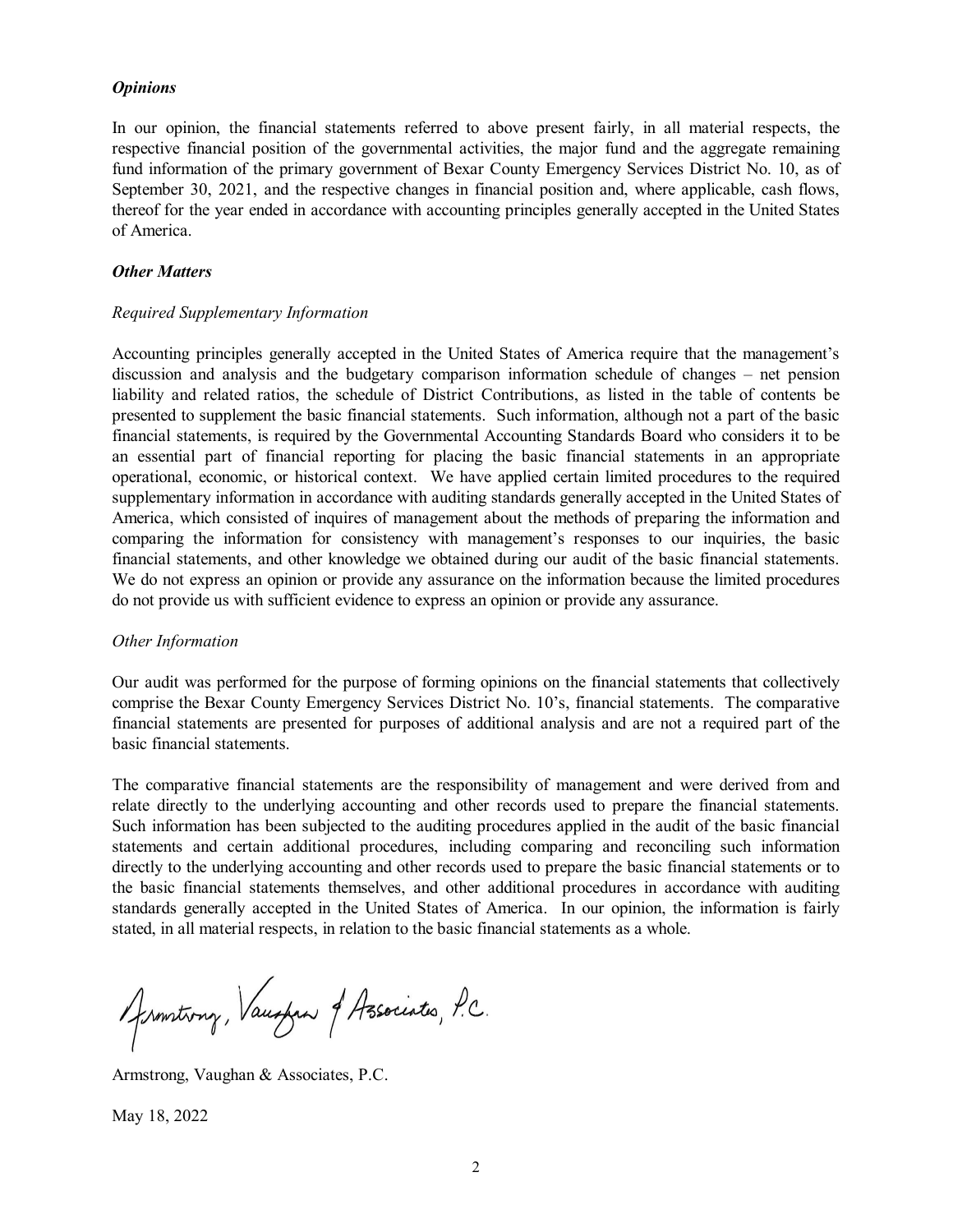#### MANAGEMENT'S DISCUSSION AND ANALYSIS

This section of Bexar County Emergency Services District No. 10's annual financial report presents our discussion and analysis of the District's financial performance during the fiscal year ended September 30, 2021. Please read it in conjunction with the District's financial statements, which follow this section.

## **FINANCIAL HIGHLIGHTS**

- The District's total net position was \$187 thousand at September 30, 2021.
- During the year, the District's expenses were \$58 thousand more than the \$3.5 million generated in taxes and other revenue for governmental activities.
- The District obtained a third promissory note to finish construction of the Elmendorf station in the amount of \$200 thousand.
- The District secured a loan for \$185 thousand to purchase a new fire truck, and a separate loan for \$1.75 million to replace a fire truck that was destroyed in the current year.
- The general fund reported a fund balance of \$2.3 million.

### **OVERVIEW OF THE FINANCIAL STATEMENTS**

This annual report consists of three parts—*management's discussion and analysis* (this section), the *basic financial statements*, *and required supplementary information*. The basic

financial statements include two kinds of statements that present different views of the District:

- · The first two statements are *government-wide financial statements* that provide both *long-term* and *short-term* information about the District's overall financial status.
- · The remaining statements are *fund financial statements* that focus on *individual parts* of the government, reporting the District's operations in more detail than the government-wide statement*s.*
- · *The governmental funds* statements tell how *general government* services were financed in the *short-term* as well as what remains for future spending.

The financial statements also include notes that explain some of the information in the financial statements and provide more detailed data. The statements are followed by a section of *required supplementary information* that further explains and supports the information in the financial statements. Figure A-1 shows how the required parts of this annual report are arranged and related to one summary another.

#### Management's **Basic** Required Supplementary Discussion **Financial** Information **Statements** and Analysis Notes Government-Wide **Eund** Financial to the Financial Statements Statements Financial Statements



**Figure A-1, Required Components of the District's Annual Financial Report**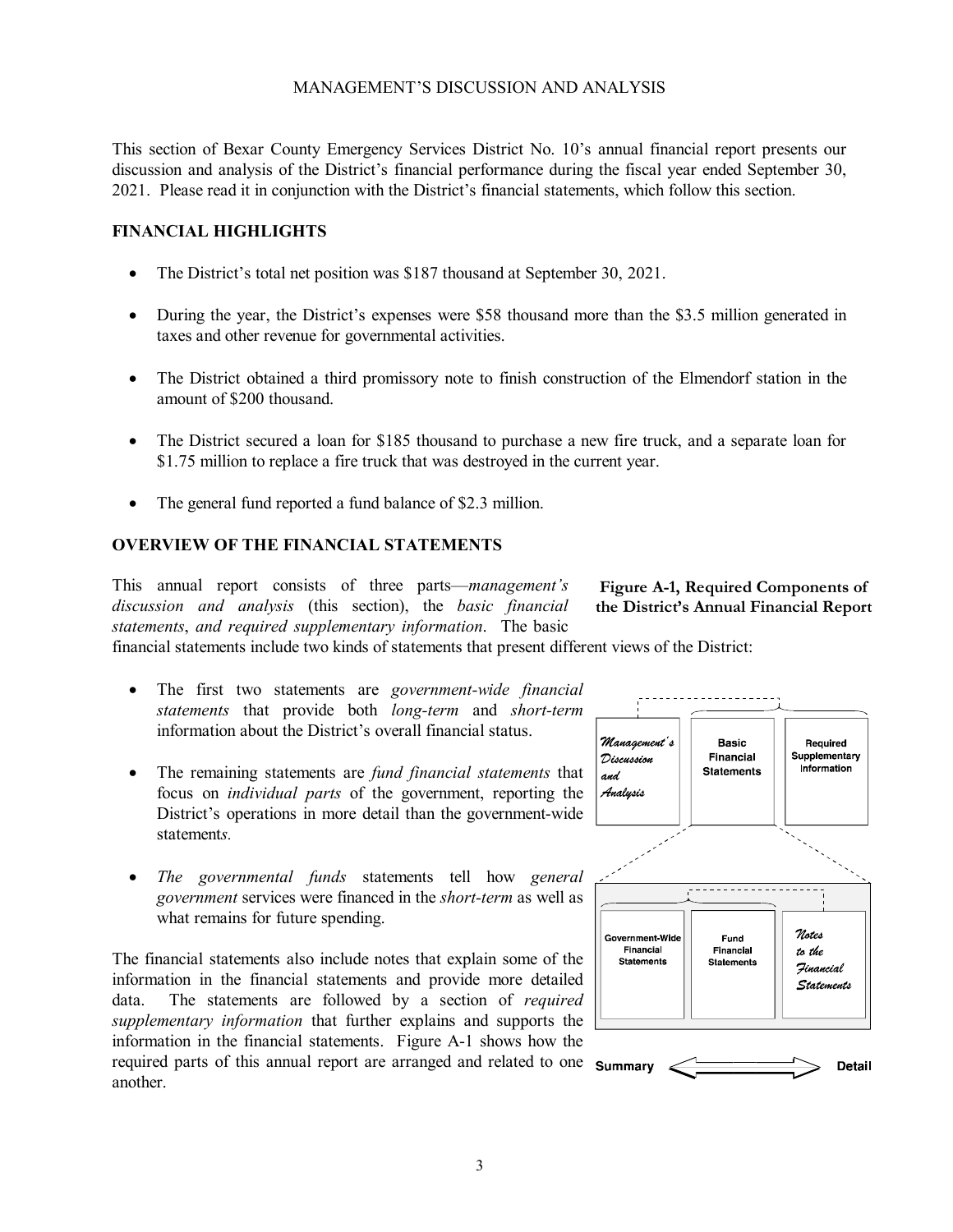Figure A-2 summarizes the major features of the District's financial statements, including the portion of the District government they cover and the types of information they contain. The remainder of this overview section of management's discussion and analysis explains the structure and contents of each of the statements.

|                                                     |                                                                                             | <b>Fund Statement</b>                                                                                                                                                                               |
|-----------------------------------------------------|---------------------------------------------------------------------------------------------|-----------------------------------------------------------------------------------------------------------------------------------------------------------------------------------------------------|
| Type of Statements                                  | Government-wide                                                                             | Governmental Funds                                                                                                                                                                                  |
| Scope                                               | Entire District's government<br>(except fiduciary funds)                                    | The activities of the District that are not proprietary<br>or fiduciary                                                                                                                             |
| Required financial<br>statements                    | • Statement of net position<br>· Statement of activities                                    | • Balance Sheet<br>· Statement of revenues, expenditures & changes<br>in fund balances                                                                                                              |
| <b>Accounting basis</b><br>and measurement<br>focus | Accrual accounting and<br>economic resources focus                                          | Modified accrual accounting and current<br>financial resources focus                                                                                                                                |
| Type of<br>asset/liability<br>information           | All assets and liabilities,<br>both financial and capital,<br>short-term and long-term      | Only assets expected to be used up and liabilities<br>that come due during the year or soon thereafter,<br>no capital assets included                                                               |
| Type of<br>inflow/outflow<br>information            | All revenues and<br>expenses during year,<br>regardless of when cash<br>is received or paid | Revenues for which cash is received during or soon<br>after the end of the year; expenditures when goods<br>or services have been received and payment is<br>due during the year or soon thereafter |

### **Government-Wide Statements**

The government-wide statements report information about the District as a whole using accounting methods similar to those used by private-sector companies. The statement of net position includes all of the government's assets and liabilities. All of the current year's revenues and expenses are accounted for in the statement of activities regardless of when cash is received or paid.

The two government-wide statements report the District's net position and how they have changed. Net position—the difference between the District's assets and liabilities—is one way to measure the District's financial health or *position*.

- · Over time, increases or decreases in the District's net position are an indicator of whether its financial health is improving or deteriorating, respectively.
- · To assess the overall health of the District, one needs to consider additional nonfinancial factors such as changes in the District's tax base

The government-wide financial statements of the District include the *Governmental activities*. Most of the District's basic services are included here, such as Emergency Services and general administration. Property taxes finance most of these activities.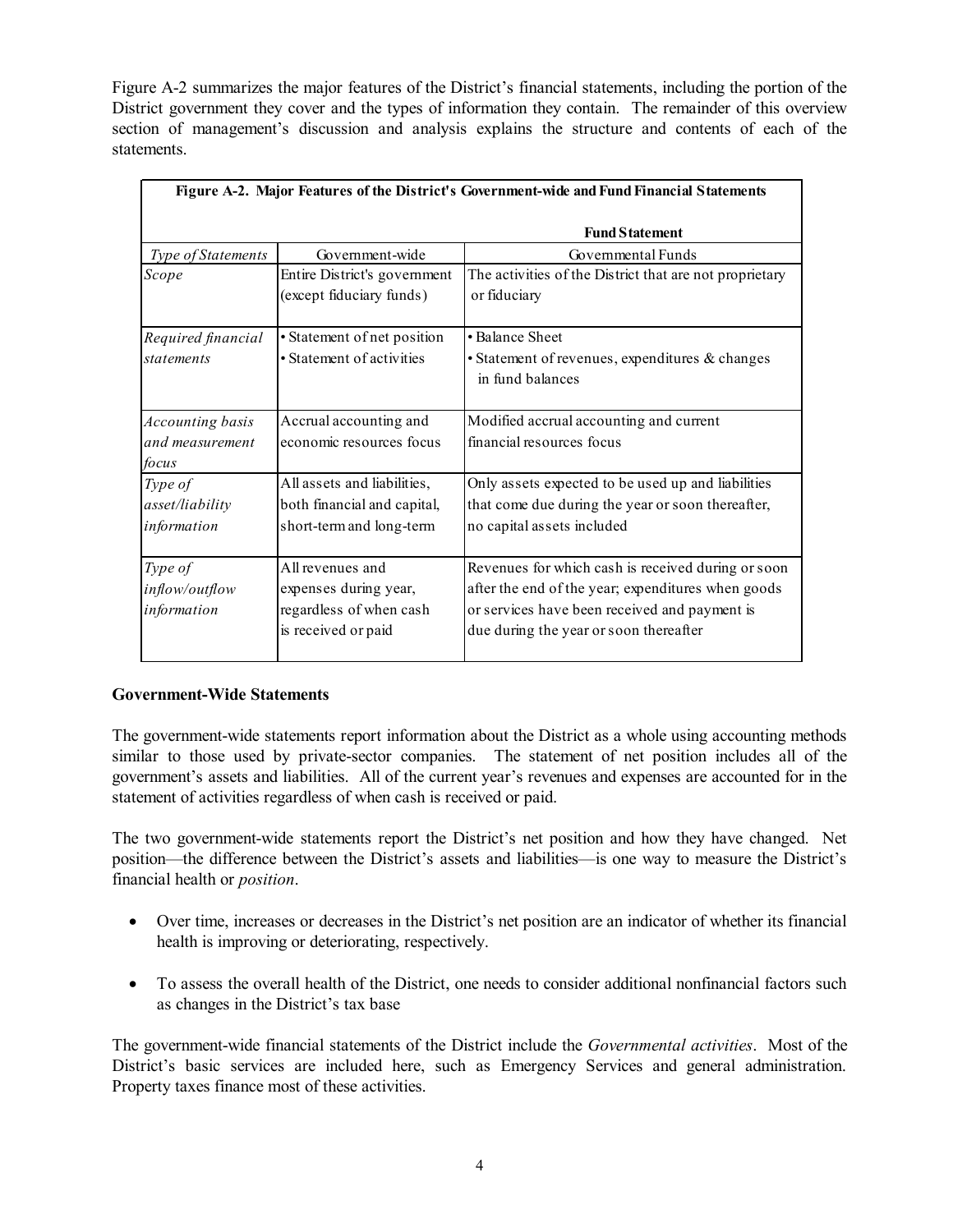#### **Fund Financial Statements**

The District has the following kinds of funds:

· *Governmental funds*—All of the District's basic services are included in governmental funds, which focus on (1) how *cash and other financial assets* that can readily be converted to cash flow in and out and (2) the balances left at year-end that are available for spending. Consequently, the governmental fund statements provide a detailed *short-term* view that helps you determine whether there are more or fewer financial resources that can be spent in the near future to finance the District's programs. Because this information does not encompass the additional long-term focus of the government-wide statements, we provide additional information at the bottom of the governmental funds statement, or on the subsequent page, that explain the relationship (or differences) between them.

### **FINANCIAL ANALYSIS OF THE DISTRICT AS A WHOLE**

**Net position**. The District's net position was \$187 thousand at September 30, 2021. (See Table A-1).

#### **Table A-1**

Bexar County Emergency Services District No. 10 Net Position

Total

|                                       | Governmental  |               | Percentage  |  |
|---------------------------------------|---------------|---------------|-------------|--|
|                                       | Activities    | Change        |             |  |
|                                       | 2021          | 2020          | 2021 - 2020 |  |
| <b>Current Assets</b>                 |               |               |             |  |
| Cash and Cash Equivalents             | \$<br>224,854 | \$<br>457,098 | $-50.8%$    |  |
| Property Taxes Receivable             | 151,096       | 133,434       | 13.2%       |  |
| Sales Tax Receivable                  | 313,764       | 306,062       | 2.5%        |  |
| Other Receivables                     | 8,056         |               | 100.0%      |  |
| Prepaid Items                         | 17,049        | 11,015        | 54.8%       |  |
| <b>Noncurrent Assets</b>              |               |               |             |  |
| Restricted Cash - Capital Projects    | 1,750,000     | 563,727       | 210.4%      |  |
| Capital Assets                        | 5,611,424     | 5,002,986     | 12.2%       |  |
| Less: Accumulated Depreciation        | (1,073,537)   | (820, 736)    | 30.8%       |  |
| <b>Total Assets</b>                   | 7,002,706     | 5,653,586     | 23.9%       |  |
| <b>Deferred Outflows of Resources</b> | 88,708        | 26,202        | 238.6%      |  |
| <b>Current Liabilities</b>            |               |               |             |  |
| Accounts Payable                      | 22,552        | 143,274       | $-84.3%$    |  |
| Retainage Payable                     |               | 81,372        | $-100.0\%$  |  |
| Payroll Liabilities                   | 35,422        | 49,741        | $-28.8%$    |  |
| Accrued Interest Payable              | 83,054        | 81,873        | 1.4%        |  |
| Due within One Year                   | 435,224       | 381,674       | 14.0%       |  |
| <b>Noncurrent Liabilities</b>         |               |               |             |  |
| Net Pension Liability                 | 50,980        | (3,961)       | $-1387.0\%$ |  |
| Long Term Debt, Net of Current        | 6,277,550     | 4,701,552     | 33.5%       |  |
| <b>Total Liabilities</b>              | 6,904,782     | 5,435,525     | 27.0%       |  |
| <b>Net Position</b>                   |               |               |             |  |
| Investment in Propery and Equipment   | 159,901       | 273,967       | $-41.6%$    |  |
| Restricted for Gardendale VFD         | 3,126         | 3,126         | $0.0\%$     |  |
| Unrestricted, (Deficit)               | 23,605        | (32, 830)     | $-171.9%$   |  |
| <b>Total Net Position</b>             | \$<br>186,632 | \$<br>244,263 | $-23.6%$    |  |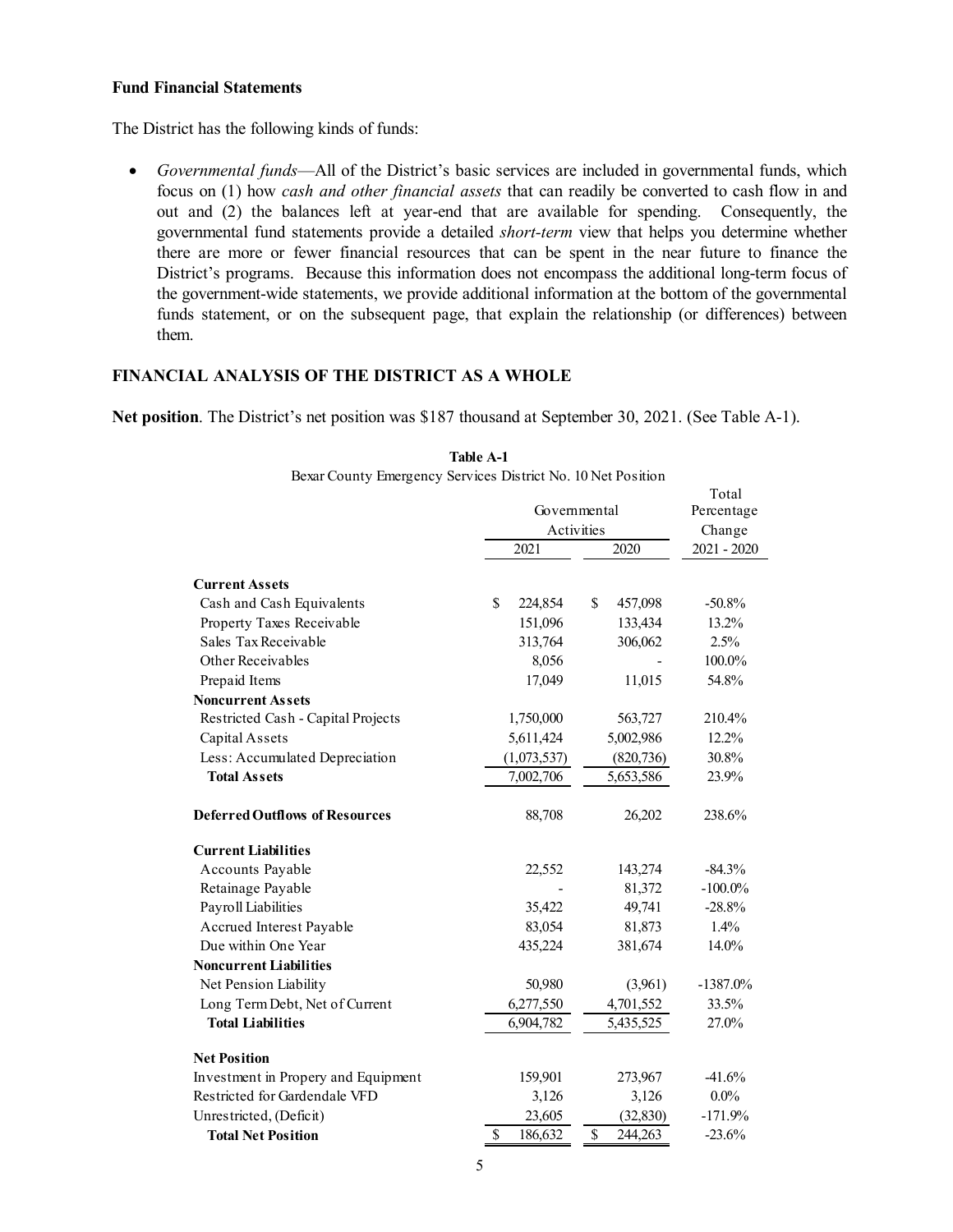**Changes in Net position**. The District's total revenues were \$3.5 million. All of the District's revenue comes from taxes, EMS charges, grants, donations and miscellaneous.

The total cost of all programs and services was \$3.5 million.

#### **Governmental Activities**

• Property tax rates were assessed at \$0.1 per \$100 valuation.

### **Table A-2** Changes in District's Net Position

Total

|                                     | Governmental<br>Activities |           |    |           | Percentage<br>Change |  |
|-------------------------------------|----------------------------|-----------|----|-----------|----------------------|--|
|                                     | 2021                       |           |    | 2020      | $2021 - 2020$        |  |
| <b>Program Revenues</b>             |                            |           |    |           |                      |  |
| Charges for Service                 | \$                         | 6,000     | \$ | 4,687     | 28.0%                |  |
| Operating Grants and Contributions  |                            | 31,805    |    | 2,075     | 1432.8%              |  |
| <b>General Revenues</b>             |                            |           |    |           |                      |  |
| Property Taxes                      |                            | 1,500,546 |    | 1,384,751 | $8.4\%$              |  |
| Sales Tax                           |                            | 1,917,587 |    | 1,515,335 | 26.5%                |  |
| Interest Income                     |                            | 234       |    | 6,204     | $-96.2%$             |  |
| Miscellaneous Revenue               |                            |           |    | 8,297     | $-100.0\%$           |  |
| <b>Total Revenues</b>               |                            | 3,456,172 |    | 2,921,349 | 18.3%                |  |
| <b>General Expenses</b>             |                            |           |    |           |                      |  |
| General Administration              |                            | 265,016   |    | 196,473   | 34.9%                |  |
| <b>Emergency Services</b>           |                            | 2,923,581 |    | 2,260,070 | 29.4%                |  |
| Interest on Long Term Debt          |                            | 325,206   |    | 253,118   | 28.5%                |  |
| <b>Total Expenses</b>               |                            | 3,513,802 |    | 2,709,661 | 29.7%                |  |
| Increase (Decrease) in Net Position |                            | (57, 631) |    | 211,688   | $-127.2%$            |  |
| Net Position at Beginning of Year   |                            | 244,263   |    | 32,575    |                      |  |
| <b>Net Position at End of Year</b>  | \$                         | 186,632   | \$ | 244,263   |                      |  |

### **FINANCIAL ANALYSIS OF THE DISTRICT'S FUNDS**

Revenues from governmental fund types totaled \$3.4 million, an increase of 19%. The increase in local revenues is a result of increased assessed values, and third year of sales tax collection.

#### **General Fund Budgetary Highlights**

Over the course of the year, the District revised its budget. Actual expenditures were \$970 thousand more than budgeted amounts primarily due to fire equipment and station expenditures.

Revenues were \$16 thousand more than budgeted amounts primarily due to grants and sales tax revenue.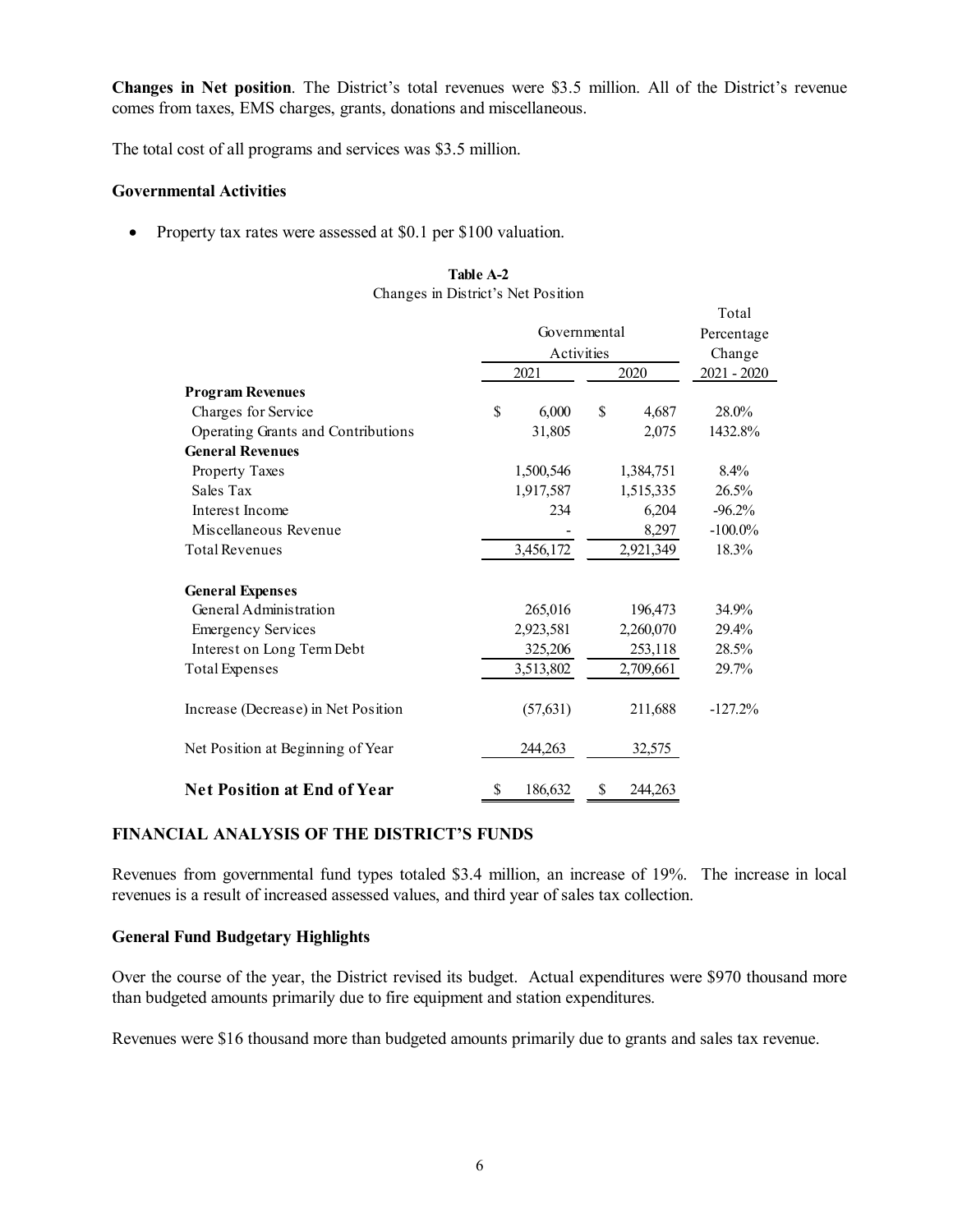### **CAPITAL ASSETS AND DEBT ADMINISTRATION**

### **Capital Assets**

At the end of fiscal year 2021, the District invested a total of \$4.5 million, net of depreciation, in a broad range of capital assets, including land, buildings, vehicles and equipment. More detailed information about the District's capital assets is presented in the notes to the financial statements.

# **Table A-3**

| Capital Assets |  |
|----------------|--|
|----------------|--|

|                                |              |               | Total      |  |
|--------------------------------|--------------|---------------|------------|--|
|                                |              | Governmental  |            |  |
|                                | Activities   |               | Change     |  |
|                                | 2021         | 2020          |            |  |
|                                |              |               |            |  |
| Land                           | S<br>120,450 | \$<br>120,450 | $0.0\%$    |  |
| Buildings & Improvements       | 2,417,192    | 158,427       | 1425.7%    |  |
| Vehicles & Equipment           | 3,073,782    | 2,952,694     | $4.1\%$    |  |
| Construction in Progress       |              | 1,771,415     | $-100.0\%$ |  |
| Less: Accumulated Depreciation | (1,073,537)  | (820, 736)    | 30.8%      |  |
| Totals                         | 4,537,887    | 4,182,250     | $8.5\%$    |  |

### **Long Term Debt**

At the end of the fiscal year 2021, the District had \$6.7 million in outstanding debt as shown on Table A-4. More detailed information about the District's debt is presented in the notes to the financial statements.

#### **Table A-4**

# Long-Term Debt

|                           |              |           | Total         |
|---------------------------|--------------|-----------|---------------|
|                           |              |           | Total         |
|                           | Governmental |           | Percentage    |
|                           | Activities   |           | Change        |
|                           | 2021         | 2020      | $2021 - 2020$ |
| Notes Payable             | 5,853,963    | 3,978,003 | $-99.9\%$     |
| Capital Lease Obligations | 858,811      | 1,105,224 | 429.7%        |
|                           | 6,712,774    | 5,083,227 | $32.1\%$      |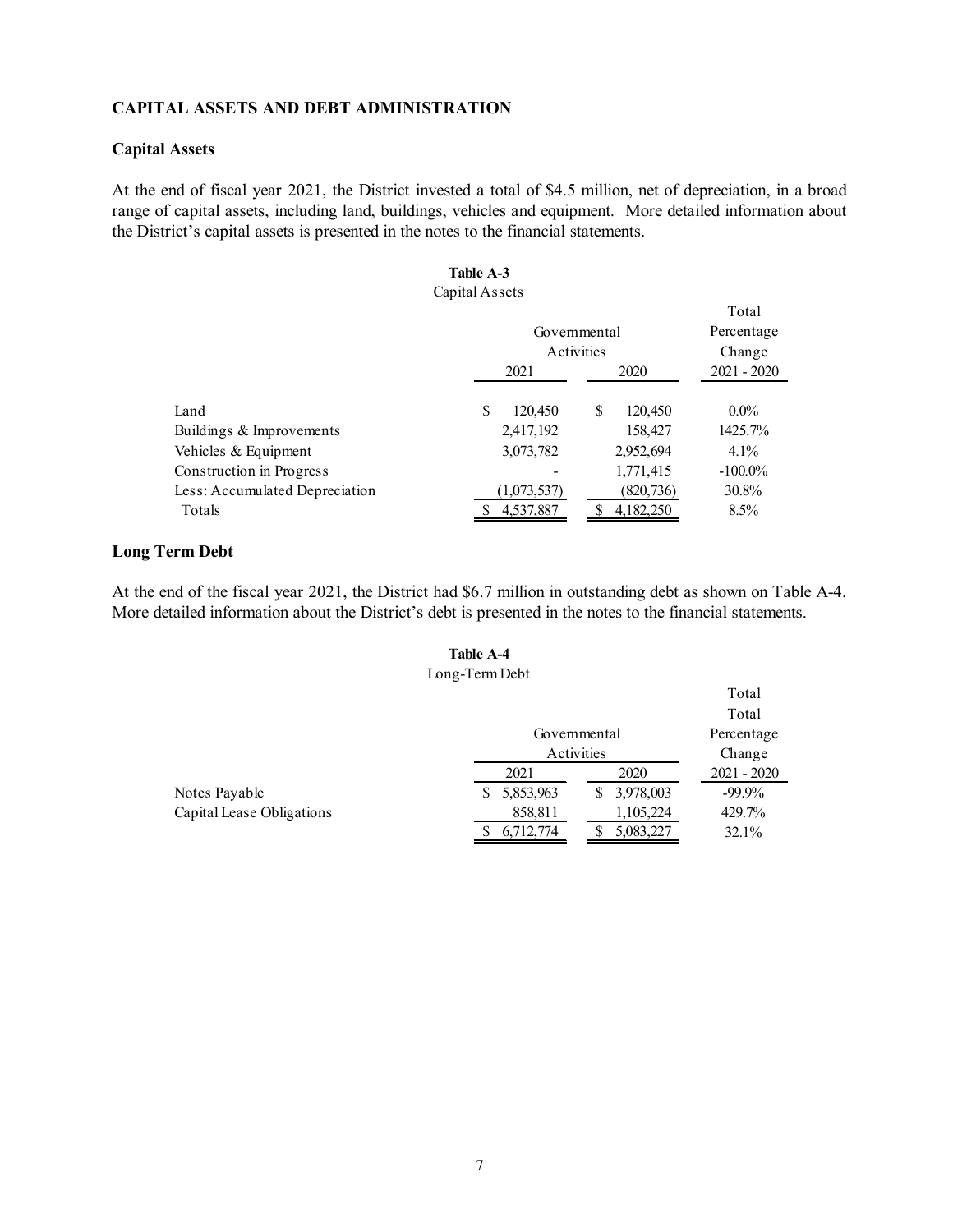### **ECONOMIC FACTORS AND NEXT YEAR'S BUDGETS AND RATES**

- Appraised value used for the 2022 budget preparation has increased. The projected revenues for the 2022 budget preparation increased to \$4.4 million. There is no budgeted change in the property tax rate for 2022
- · General operating fund spending increased per the 2022 budget. Expenditures are anticipated to increase from the actual 2021 expenditures of \$4.2 million to \$4.4 million. The main increase will be capital outlay and loan repayment expenditures.

These indicators were taken into account when adopting the general fund budget for 2021-2022. Amounts available for appropriation in the general fund budget are \$4.4, an increase of 28% over the final 2021 actual revenue of \$3.4 million. Property taxes will increase due to increased property values and the addition of new properties into the District, as well as the continued collection of sales tax.

# **CONTACTING THE DISTRICT'S FINANCIAL MANAGEMENT**

This financial report is designed to provide Bexar County Emergency Services District No. 10 citizens, taxpayers, customers, and investors and creditors with a general overview of the District's finances and to demonstrate the District's accountability for the money it receives. If you have questions about this report or need additional financial information, contact the District Administrator by phone at (210) 661-3144.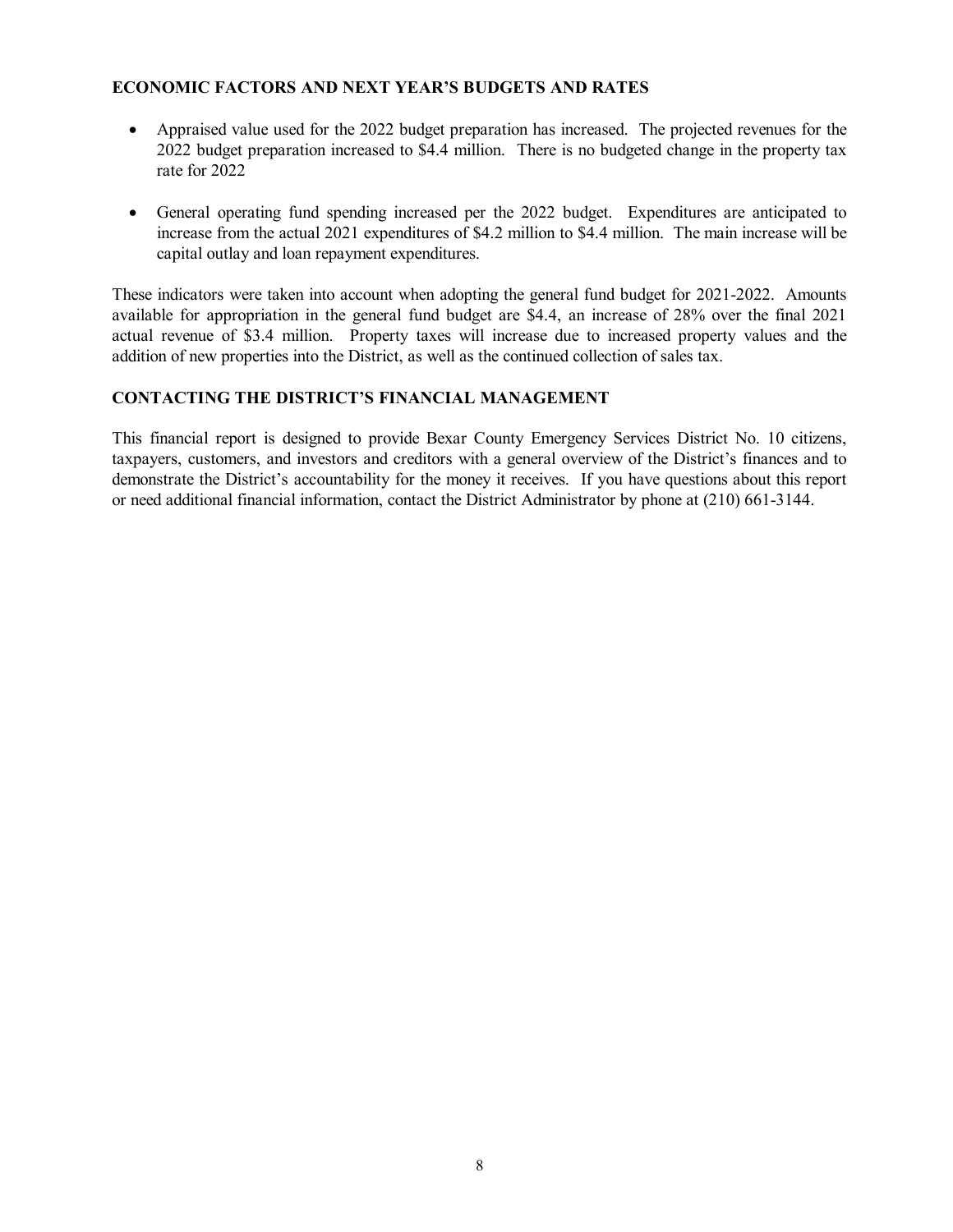# BASIC FINANCIAL STATEMENTS

The basic financial statements include integrated sets of financial statements as required by the Governmental Accounting Standards Board (GASB). The sets of statements include:

- · Government wide financial statements
- · Fund financial statements:
	- Governmental funds

In addition, the notes to the financial statements are included to provide information that is essential to a user's understanding of the basic financial statements.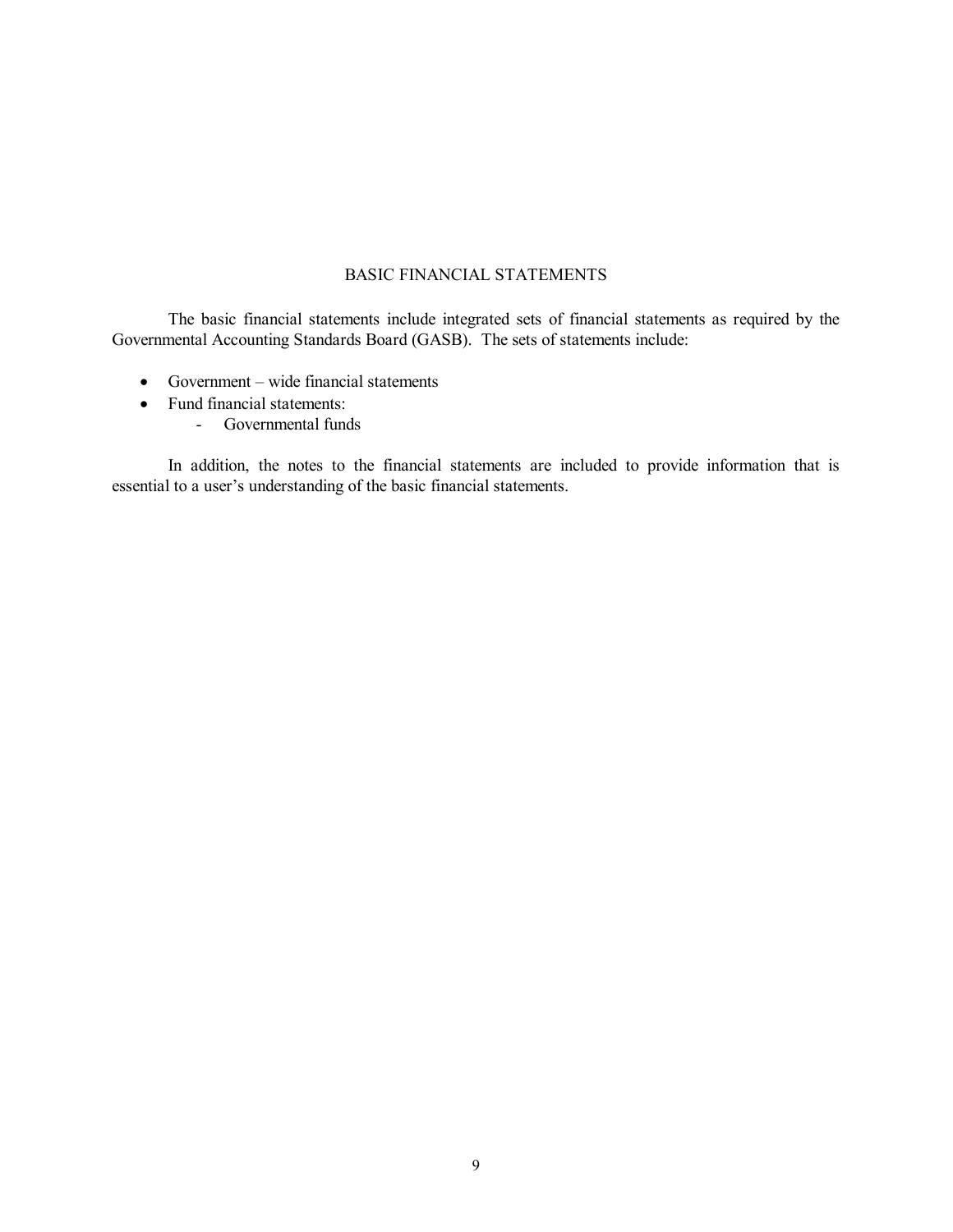# BEXAR COUNTY EMERGENCY SERVICES DISTRICT NO. 10 STATEMENT OF NET POSITION SEPTEMBER 30, 2021

|                                        |    | <b>Primary Government</b>  |  |  |
|----------------------------------------|----|----------------------------|--|--|
|                                        |    | Governmental<br>Activities |  |  |
| <b>ASSETS</b>                          |    |                            |  |  |
| Current Assets:                        |    |                            |  |  |
| Cash and Cash Equivalents              | \$ | 224,854                    |  |  |
| Receivables (net of allowances         |    |                            |  |  |
| for uncollectibles)                    |    |                            |  |  |
| Property Taxes                         |    | 151,096                    |  |  |
| Sales Taxes                            |    | 313,764                    |  |  |
| Deployment Reimbursement               |    | 8,056                      |  |  |
| Prepaid Items                          |    | 17,049                     |  |  |
| <b>Total Current Assets</b>            |    | 714,819                    |  |  |
| <i>Noncurrent Assets:</i>              |    |                            |  |  |
| Restricted Cash - Capital Projects     |    | 1,750,000                  |  |  |
| Property and Equipment:                |    |                            |  |  |
| Land                                   |    | 120,450                    |  |  |
| Buildings & Improvements               |    | 2,417,192                  |  |  |
| Vehicles & Equipment                   |    | 3,073,782                  |  |  |
| Less: Accumulated Depreciation         |    | (1,073,537)                |  |  |
| Total Property and Equipment           |    | 4,537,887                  |  |  |
| <b>Total Noncurrent Assets</b>         |    | 6,287,887                  |  |  |
| <b>TOTAL ASSETS</b>                    |    | 7,002,706                  |  |  |
| <b>DEFERRED OUTFLOWS OF RESOURCES</b>  |    |                            |  |  |
| Deferred Pension Related Outflows      |    | 88,708                     |  |  |
| <b>TOTAL DEFERRED OUTFLOWS</b>         |    |                            |  |  |
| <b>OF RESOURCES</b>                    |    | 88,708                     |  |  |
| <b>LIABILITIES</b>                     |    |                            |  |  |
| Current Liabilities:                   |    |                            |  |  |
| Accounts Payable                       |    | 22,552                     |  |  |
| Payroll Liabilities                    |    | 35,422                     |  |  |
| Accrued Interest Payable               |    | 83,054                     |  |  |
| Due within One Year                    |    | 435,224                    |  |  |
| <b>Total Current Liabilities</b>       |    | 576,252                    |  |  |
| <i>Noncurrent Liabilities:</i>         |    |                            |  |  |
| Due in more than One Year              |    | 6,277,550                  |  |  |
| Net Pension Liability                  |    | 50,980                     |  |  |
| <b>Total Noncurrent Liabilities</b>    |    | 6,328,530                  |  |  |
| <b>TOTAL LIABILITIES</b>               |    | 6,904,782                  |  |  |
| <b>NET POSITION</b>                    |    |                            |  |  |
| Net Investment in Property & Equipment |    | 159,901                    |  |  |
| Restricted for Gardendale VFD          |    | 3,126                      |  |  |
| Unrestricted                           |    | 23,605                     |  |  |
| <b>TOTAL NET POSITION</b>              | S  | 186,632                    |  |  |
|                                        |    |                            |  |  |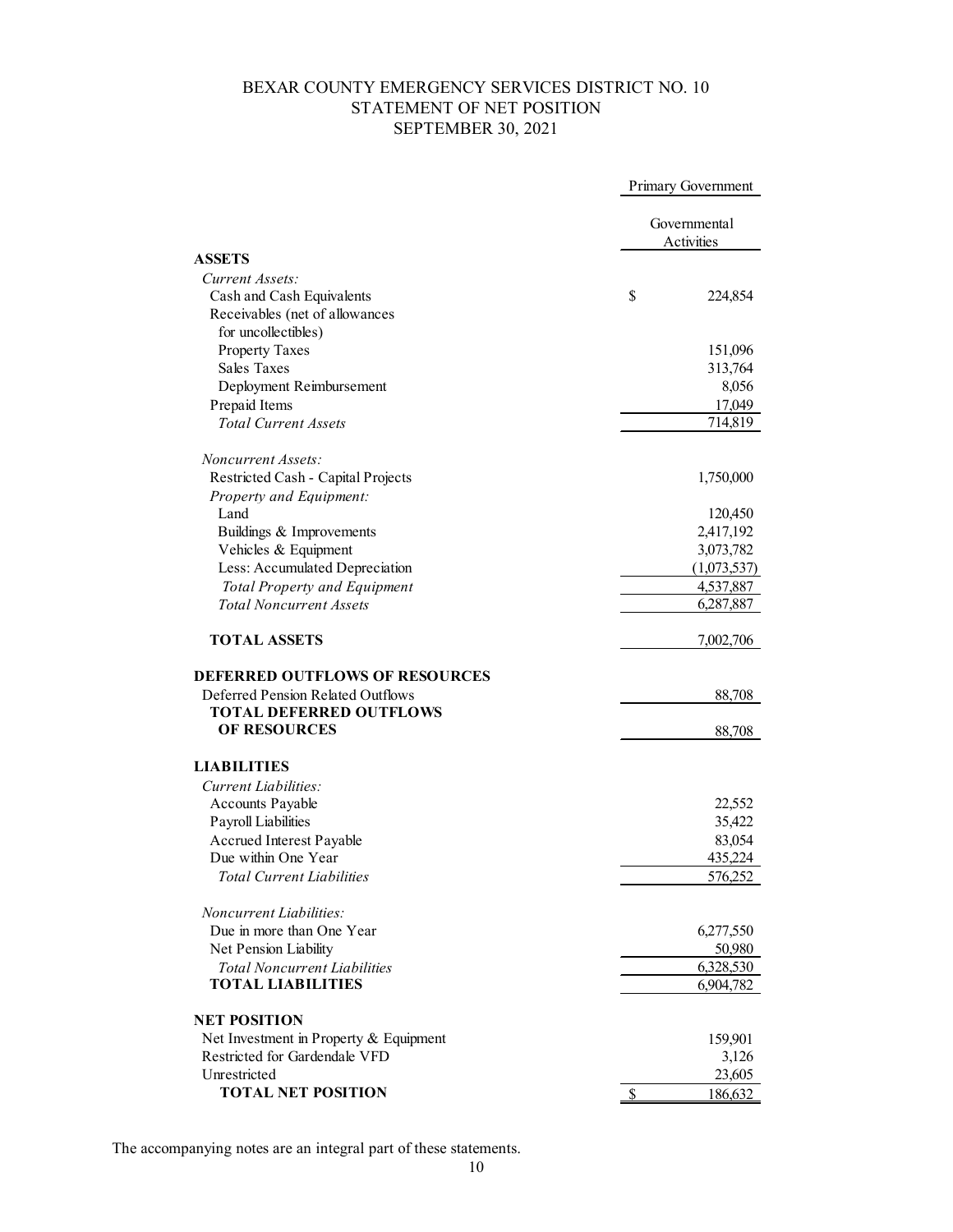# BEXAR COUNTY EMERGENCY SERVICES DISTRICT NO. 10 STATEMENT OF ACTIVITIES FOR YEAR ENDED SEPTEMBER 30, 2021

|                                                       |               |                  |               |           |              |                 | Primary      |  |
|-------------------------------------------------------|---------------|------------------|---------------|-----------|--------------|-----------------|--------------|--|
|                                                       |               |                  |               |           |              | Government      |              |  |
|                                                       |               | Program Revenues |               |           |              | Net (Expenses), |              |  |
|                                                       |               |                  |               | Operating |              |                 | Revenues and |  |
|                                                       |               |                  | Charges for   |           | Grants and   |                 | Changes in   |  |
| <b>Functions and Programs</b><br>Services<br>Expenses |               |                  | Contributions |           | Net Position |                 |              |  |
| <b>Primary Government:</b>                            |               |                  |               |           |              |                 |              |  |
| Governmental Activities:                              |               |                  |               |           |              |                 |              |  |
| General Administration                                | \$<br>265,016 | \$               |               | \$        |              | \$              | (265,016)    |  |
| <b>Emergency Services</b>                             | 2,923,581     |                  | 6,000         |           | 31,805       |                 | (2,885,776)  |  |
| Interest on Long Term Debt                            | 325,206       |                  |               |           |              |                 | (325,206)    |  |
| <b>Total Governmental Activities</b>                  | \$3,513,803   | \$               | 6,000         | \$        | 31,805       |                 | (3,475,998)  |  |
| <b>General Revenues:</b>                              |               |                  |               |           |              |                 |              |  |
| <b>Property Taxes</b>                                 |               |                  |               |           |              |                 | 1,500,546    |  |
| <b>Sales Taxes</b>                                    |               |                  |               |           |              |                 | 1,917,587    |  |
| Interest Income                                       |               |                  |               |           |              |                 | 234          |  |
| <b>Total General Revenues</b>                         |               |                  |               |           |              |                 | 3,418,367    |  |
| Change in Net Position                                |               |                  |               |           |              |                 | (57, 631)    |  |
| <b>Net Position at Beginning of Year</b>              |               |                  |               |           |              |                 | 244,263      |  |
| <b>Net Position at End of Year</b>                    |               |                  |               |           |              | \$              | 186,632      |  |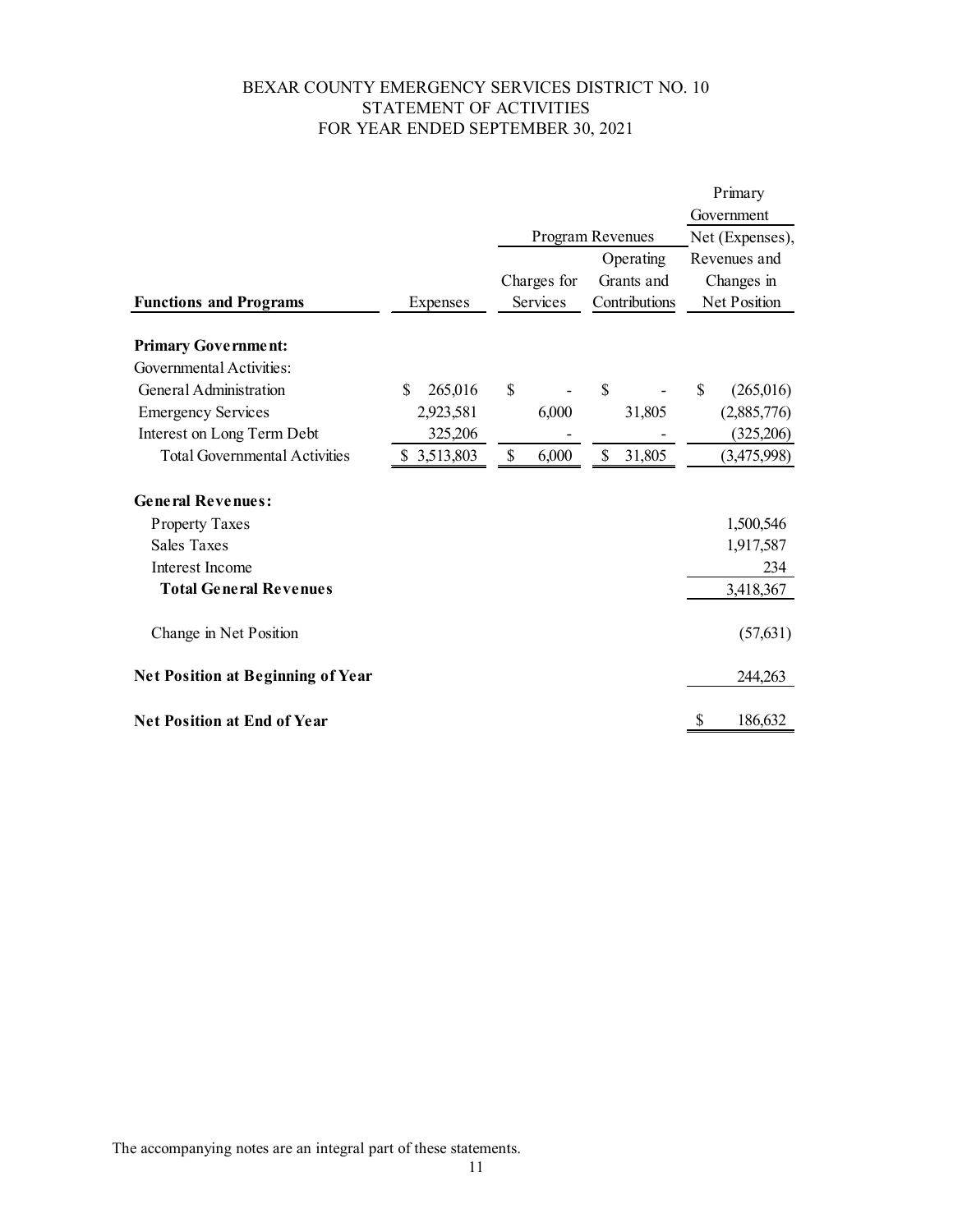# BEXAR COUNTY EMERGENCY SERVICES DISTRICT NO. 10 BALANCE SHEET GOVERNMENTAL FUNDS SEPTEMBER 30, 2021

|                                                                               |                           | Major<br>Fund<br>General<br>Fund |    | Non Major<br>Fund<br>Gardendale<br><b>VFD</b> |    | Total<br>Governmental<br>Funds |
|-------------------------------------------------------------------------------|---------------------------|----------------------------------|----|-----------------------------------------------|----|--------------------------------|
| <b>ASSETS</b>                                                                 |                           |                                  |    |                                               |    |                                |
| Cash and Cash Equivalents                                                     | \$                        | 221,728                          | \$ | 3,126                                         | \$ | 224,854                        |
| Restricted Cash - Capital Projects                                            |                           | 1,750,000                        |    |                                               |    | 1,750,000                      |
| <b>Property Taxes Receivable</b>                                              |                           | 151,096                          |    |                                               |    | 151,096                        |
| Sales Tax Receivable                                                          |                           | 313,764                          |    |                                               |    | 313,764                        |
| Deployment Receivable                                                         |                           | 8,056                            |    |                                               |    | 8,056                          |
| Prepaid Items                                                                 |                           | 17,049                           |    |                                               |    | 17,049                         |
| <b>TOTAL ASSETS</b>                                                           | $\boldsymbol{\mathsf{S}}$ | 2,461,693                        | \$ | 3,126                                         | \$ | 2,464,819                      |
| <b>LIABILITIES, DEFERRED INFLOWS OF</b><br><b>RESOURCES AND FUND BALANCES</b> |                           |                                  |    |                                               |    |                                |
| Liabilities:                                                                  |                           |                                  |    |                                               |    |                                |
| Accounts Payable                                                              | \$                        | 22,552                           | \$ |                                               | \$ | 22,552                         |
| <b>Payroll Liabilities</b>                                                    |                           | 35,422                           |    |                                               |    | 35,422                         |
| <b>Total Liabilities</b>                                                      |                           | 57,974                           |    |                                               |    | 57,974                         |
| Deferred Inflows of Resources:                                                |                           |                                  |    |                                               |    |                                |
| Unavailable Property Tax Revenue                                              |                           | 151,096                          |    |                                               |    | 151,096                        |
| <b>Total Deferred Inflows of Resources</b>                                    |                           | 151,096                          |    |                                               |    | 151,096                        |
| Fund Balance:                                                                 |                           |                                  |    |                                               |    |                                |
| Non-spendable Prepaid Items                                                   |                           | 17,049                           |    |                                               |    | 17,049                         |
| Restricted for Capital Projects                                               |                           | 1,750,000                        |    |                                               |    | 1,750,000                      |
| Restricted for Gardendale VFD                                                 |                           |                                  |    | 3,126                                         |    | 3,126                          |
| Unassigned                                                                    |                           | 485,574                          |    |                                               |    | 485,574                        |
| <b>Total Fund Balance</b>                                                     |                           | 2,252,623                        |    | 3,126                                         |    | 2,255,749                      |
| <b>TOTAL LIABILITIES, DEFERRED</b><br><b>INFLOWS OF RESOURCES AND</b>         |                           |                                  |    |                                               |    |                                |
| <b>FUND BALANCES</b>                                                          | \$                        | 2,461,693                        | \$ | 3,126                                         | \$ | 2,464,819                      |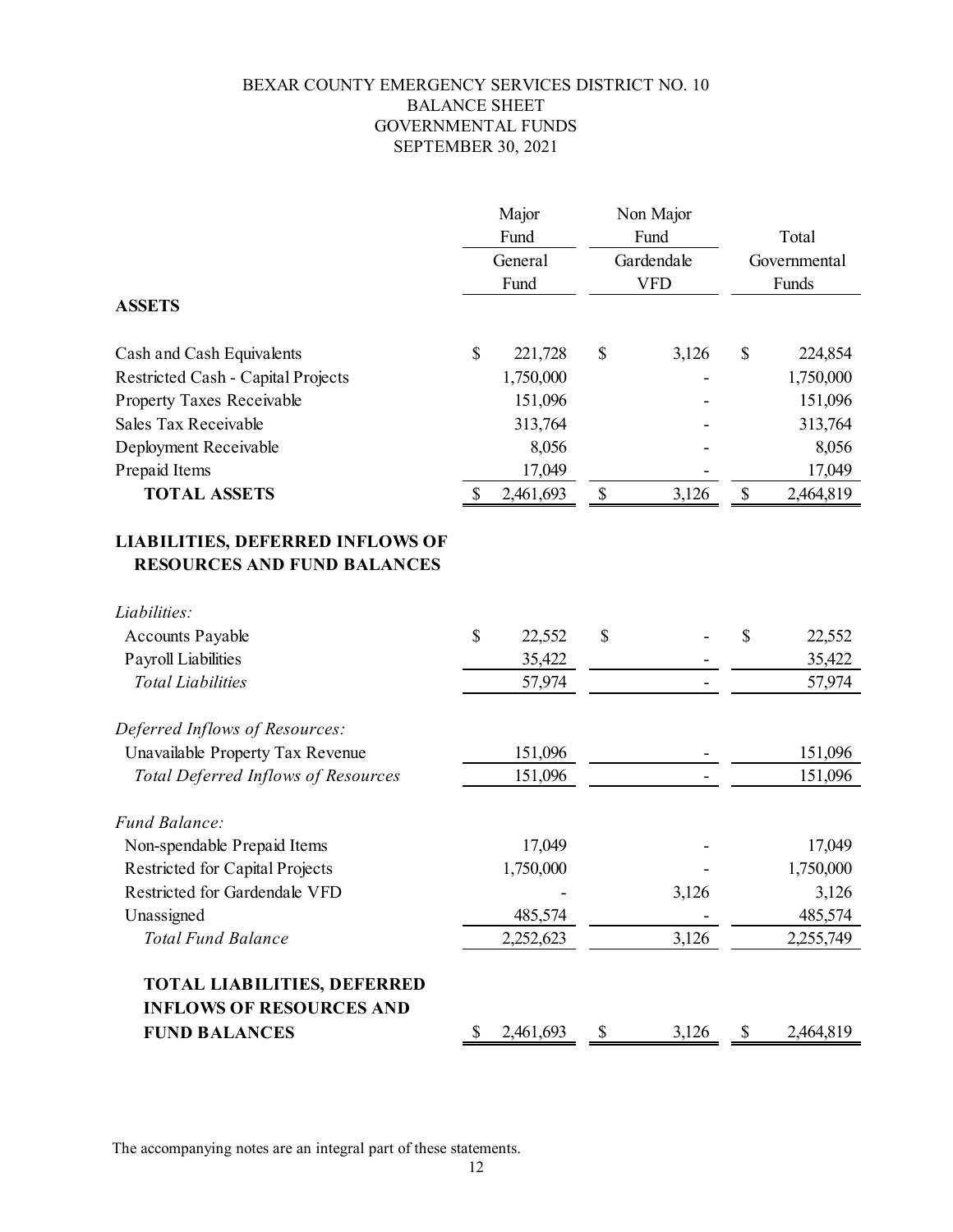# BEXAR COUNTY EMERGENCY SERVICES DISTRICT NO. 10 RECONCILIATION OF THE GOVERNMENTAL FUNDS BALANCE SHEET TO THE STATEMENT OF NET POSITION SEPTEMBER 30, 2021

| TOTAL FUND BALANCE - GOVERNMENTAL FUNDS                                                                 | \$2,255,749  |
|---------------------------------------------------------------------------------------------------------|--------------|
| Amounts reported for governmental activities in the Statement of<br>Net Position are different because: |              |
| Property taxes receivable are not available to pay current period                                       |              |
| expenditures and, therefore, are deferred in the fund statements.                                       | 151,096      |
| Capital assets used in governmental activities are not financial                                        |              |
| resources and, therefore, are not reported in the funds.                                                | 4,537,887    |
| Long-term liabilities, including capital leases, are not due and payable                                |              |
| in the current period and therefore, are not reported in the funds.                                     | (6,712,774)  |
| Net pension assets (and related deferred outflows and inflows of resources)                             |              |
| do not provide current financial resources and are not reported in the funds.                           |              |
| Net Pension Asset (Liability)                                                                           | (50,980)     |
| Pension Related Deferred Outflows                                                                       | 88,708       |
| Accrued interest payable on long-term debt is not due and payable                                       |              |
| in the current period and, therefore, are not reported in the funds.                                    | (83,054)     |
| <b>TOTAL NET POSITION - GOVERNMENTAL ACTIVITIES</b>                                                     | 186,632<br>S |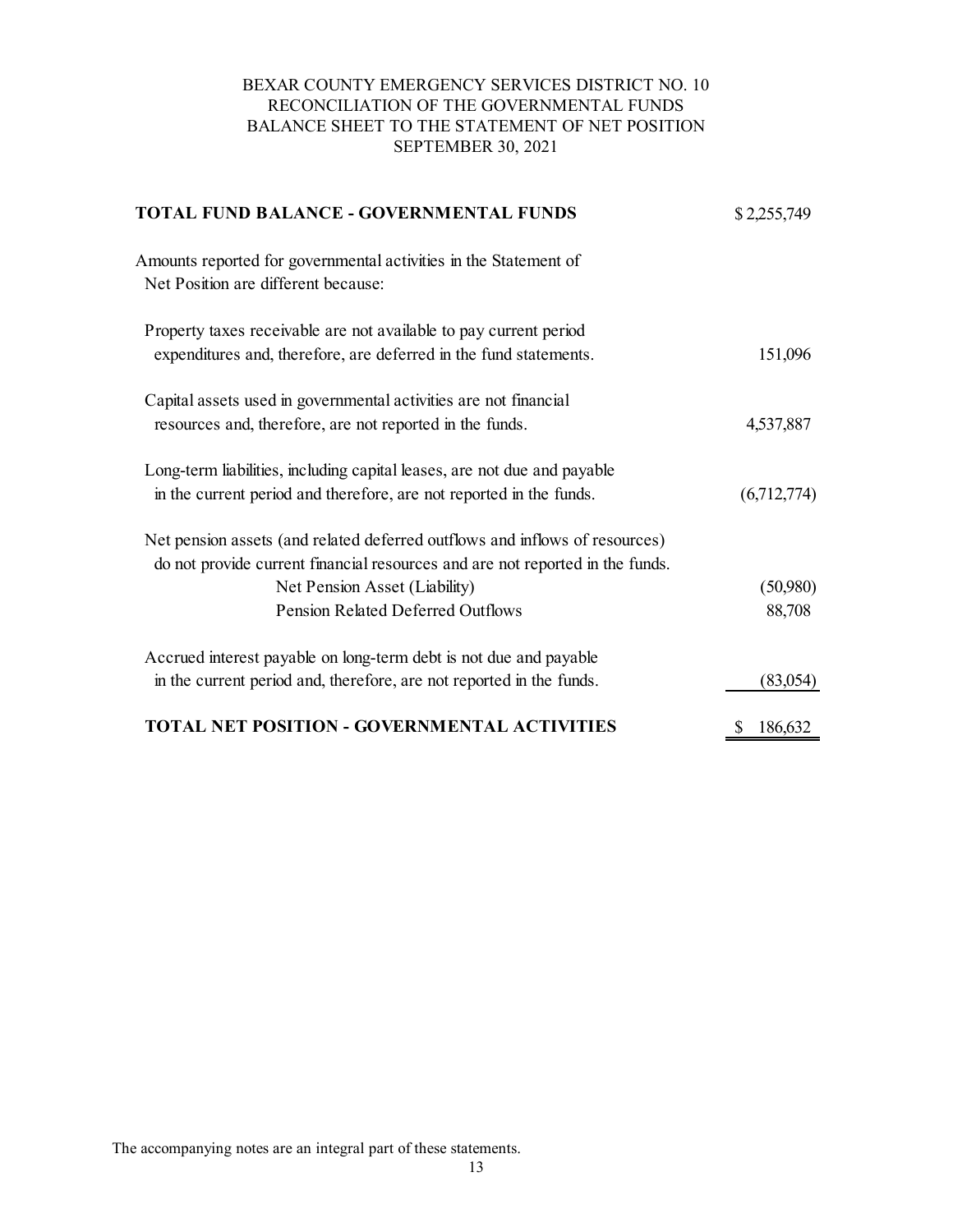# BEXAR COUNTY EMERGENCY SERVICES DISTRICT NO. 10 STATEMENT OF REVENUES, EXPENDITURES AND CHANGES IN FUND BALANCE – GOVERNMENTAL FUNDS FOR THE YEAR ENDED SEPTEMBER 30, 2021

|                                        | Major<br>Fund |                 | Non Major<br>Fund         |                          | Total<br>Governmental<br>Funds |             |
|----------------------------------------|---------------|-----------------|---------------------------|--------------------------|--------------------------------|-------------|
|                                        |               | General<br>Fund |                           | Gardendale<br><b>VFD</b> |                                |             |
| <b>REVENUES</b>                        |               |                 |                           |                          |                                |             |
| <b>Property Taxes</b>                  | \$            | 1,482,884       | \$                        |                          | \$                             | 1,482,884   |
| <b>Sales Taxes</b>                     |               | 1,917,587       |                           |                          |                                | 1,917,587   |
| Grants                                 |               | 30,663          |                           |                          |                                | 30,663      |
| Charges for Services                   |               | 6,000           |                           |                          |                                | 6,000       |
| Donations                              |               | 1,142           |                           |                          |                                | 1,142       |
| Interest Income                        |               | 234             |                           |                          |                                | 234         |
| Miscellaneous Income                   |               | 500             |                           |                          |                                | 500         |
| <b>TOTAL REVENUES</b>                  |               | 3,439,010       |                           |                          |                                | 3,439,010   |
| <b>EXPENDITURES</b>                    |               |                 |                           |                          |                                |             |
| Current:                               |               |                 |                           |                          |                                |             |
| Administrative                         |               | 257,991         |                           |                          |                                | 257,991     |
| <b>Emergency Services</b>              |               | 2,716,220       |                           |                          |                                | 2,716,220   |
| Capital Outlay                         |               | 831,938         |                           |                          |                                | 831,938     |
| Debt Service:                          |               |                 |                           |                          |                                |             |
| Principal                              |               | 259,040         |                           | 246,412                  |                                | 505,452     |
| <b>Interest Fees</b>                   |               | 156,946         |                           | 43,229                   |                                | 200,175     |
| <b>TOTAL EXPENDITURES</b>              |               | 4,222,135       |                           | 289,641                  |                                | 4,511,776   |
| <b>Excess (Deficiency) of Revenues</b> |               |                 |                           |                          |                                |             |
| <b>Over (Under) Expenditures</b>       |               | (783, 125)      |                           | (289, 641)               |                                | (1,072,766) |
| <b>OTHER FINANCING SOURCES (USES)</b>  |               |                 |                           |                          |                                |             |
| Proceeds from Issuance of Debt         |               | 2,135,000       |                           |                          |                                | 2,135,000   |
| <b>Insurance Settlement</b>            |               |                 |                           | 130,000                  |                                | 130,000     |
| Transfers In (Out)                     |               | (159, 641)      |                           | 159,641                  |                                |             |
| <b>TOTAL OTHER FINANCING</b>           |               |                 |                           |                          |                                |             |
| <b>SOURCES (USES)</b>                  |               | 1,975,359       |                           | 289,641                  |                                | 2,265,000   |
| <b>Net Change in Fund Balance</b>      |               | 1,192,234       |                           |                          |                                | 1,192,234   |
| Fund Balance at Beginning of Year      |               | 1,060,389       |                           | 3,126                    |                                | 1,063,515   |
| <b>Fund Balance at End of Year</b>     | \$            | 2,252,623       | $\boldsymbol{\mathsf{S}}$ | 3,126                    | \$                             | 2,255,749   |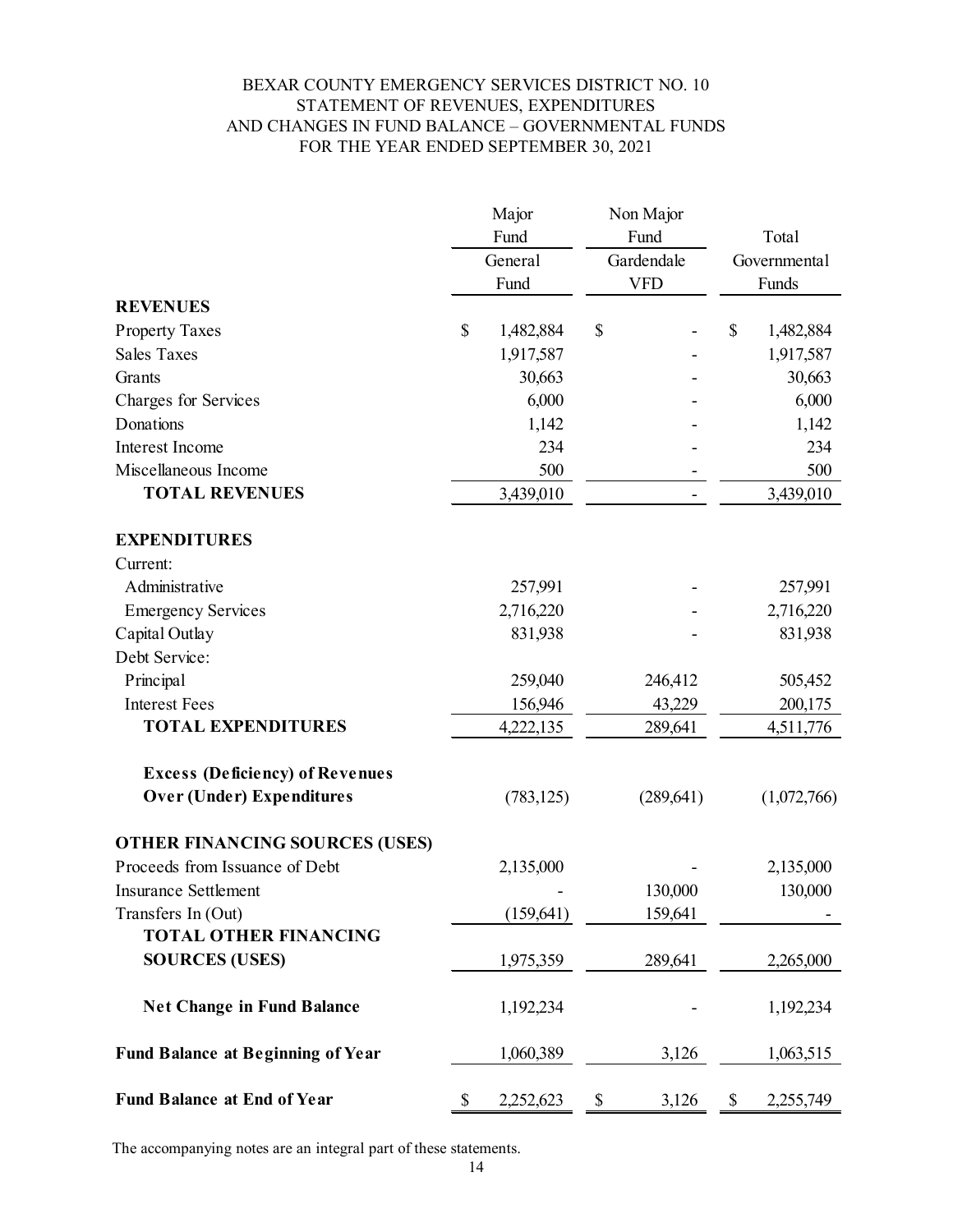# BEXAR COUNTY EMERGENCY SERVICES DISTRICT NO. 10 RECONCILIATION OF THE STATEMENT OF REVENUES, EXPENDITURES AND CHANGES IN FUND BALANCE OF THE GOVERNMENTAL FUNDS TO THE STATEMENT OF ACTIVITIES FOR THE YEAR ENDED SEPTEMBER 30, 2021

| NET CHANGE IN FUND BALANCES - GOVERNMENTAL FUNDS                                                                                                                                                                                                                                                                                                                                                                                                                                               |                        | \$1,192,234     |
|------------------------------------------------------------------------------------------------------------------------------------------------------------------------------------------------------------------------------------------------------------------------------------------------------------------------------------------------------------------------------------------------------------------------------------------------------------------------------------------------|------------------------|-----------------|
| Amounts reported for governmental activities in the Statement of Activities<br>are different because:                                                                                                                                                                                                                                                                                                                                                                                          |                        |                 |
| Governmental funds report capital outlays as expenditures. However, in the<br>statement of activities the cost of those assets is allocated over their<br>estimated useful lives and reported as depreciation expense.<br>Capital Outlay<br>Depreciation                                                                                                                                                                                                                                       | 831,938<br>(386, 472)  | 445,466         |
| In the statement of Activities, only the gain or loss on the disposal of a<br>capital asset is reported, whereas in the governmental funds, the proceeds<br>from the sale increase financial resources. Thus, the change in net assets<br>differs from the change in fund balance by the net book value of                                                                                                                                                                                     |                        |                 |
| disposed assets.                                                                                                                                                                                                                                                                                                                                                                                                                                                                               |                        | (89, 829)       |
| Revenues in the Statement of Activities that do not provide current financial<br>resources are not reported as revenues in the funds.<br>Property Taxes Not Available for Current Period                                                                                                                                                                                                                                                                                                       |                        | 17,662          |
| The issuance of long-term debt (e.g. notes payable and capital leases)<br>provide current financial resources to governmental funds, while the<br>repayment of the principal of long-term debt consumes the current<br>financial resources of governmental funds. Neither transaction, however,<br>has any effect on net position. This is the net effect of these differences<br>in the treatment of long-term debt and related items.<br>Proceeds from Debt Issuance<br>Principal Repayments | (2,135,000)<br>505,452 | (1,629,548)     |
| The governmental funds report pension benefit contributions as expenditures<br>when paid. However, in the statement of activities, differences between<br>pension plan contributions and costs for the year are reported as an asset<br>or obligation.                                                                                                                                                                                                                                         |                        | 7,565           |
| Some expenses reported in the Statement of Activities do not require the<br>use of current financial resources and, therefore, are not reported as<br>expenditures in the governmental funds:                                                                                                                                                                                                                                                                                                  |                        |                 |
| <b>Accrued Interest</b>                                                                                                                                                                                                                                                                                                                                                                                                                                                                        |                        | (1,181)         |
| <b>CHANGE IN NET POSITION - GOVERNMENTAL ACTIVITIES</b>                                                                                                                                                                                                                                                                                                                                                                                                                                        |                        | \$<br>(57, 631) |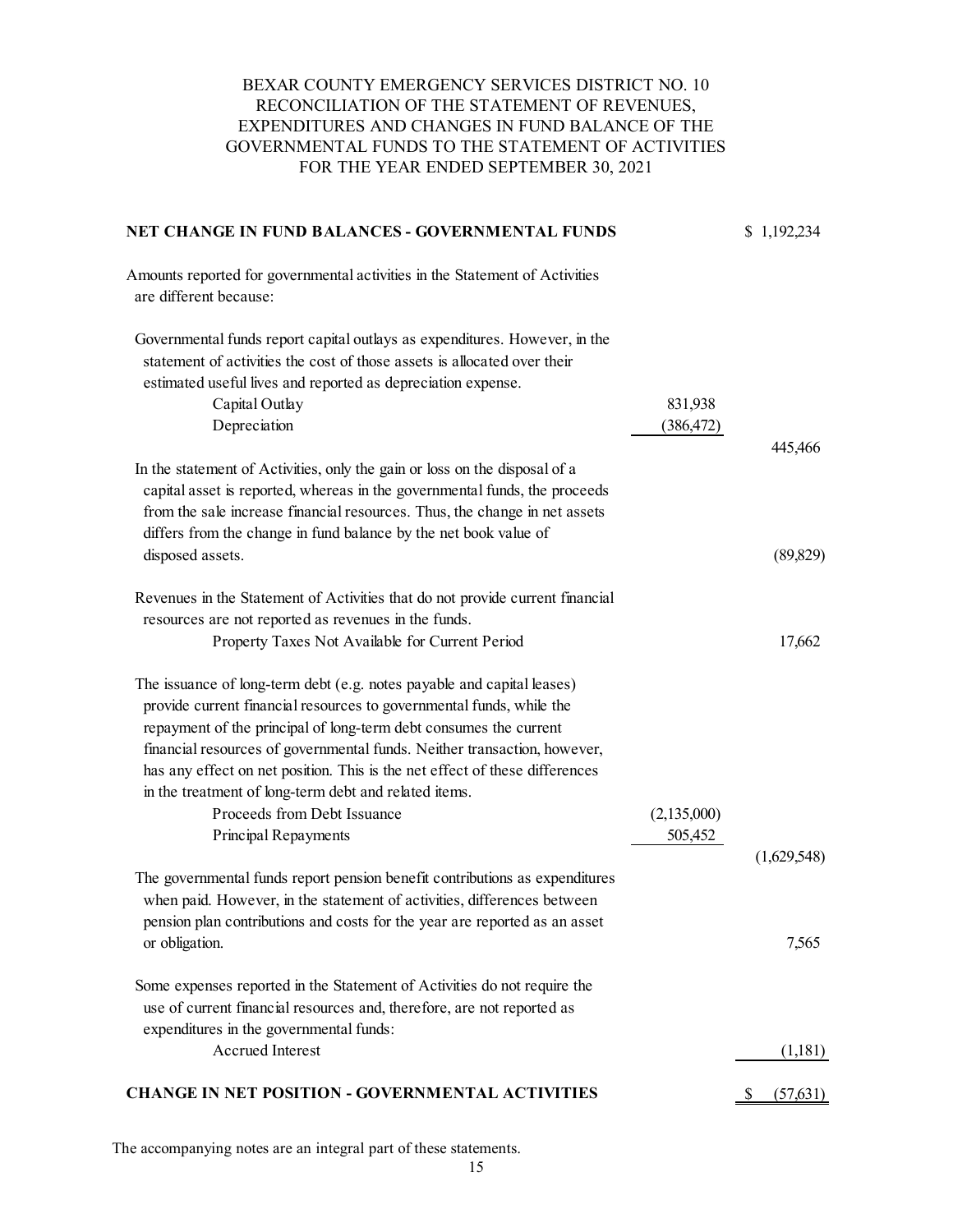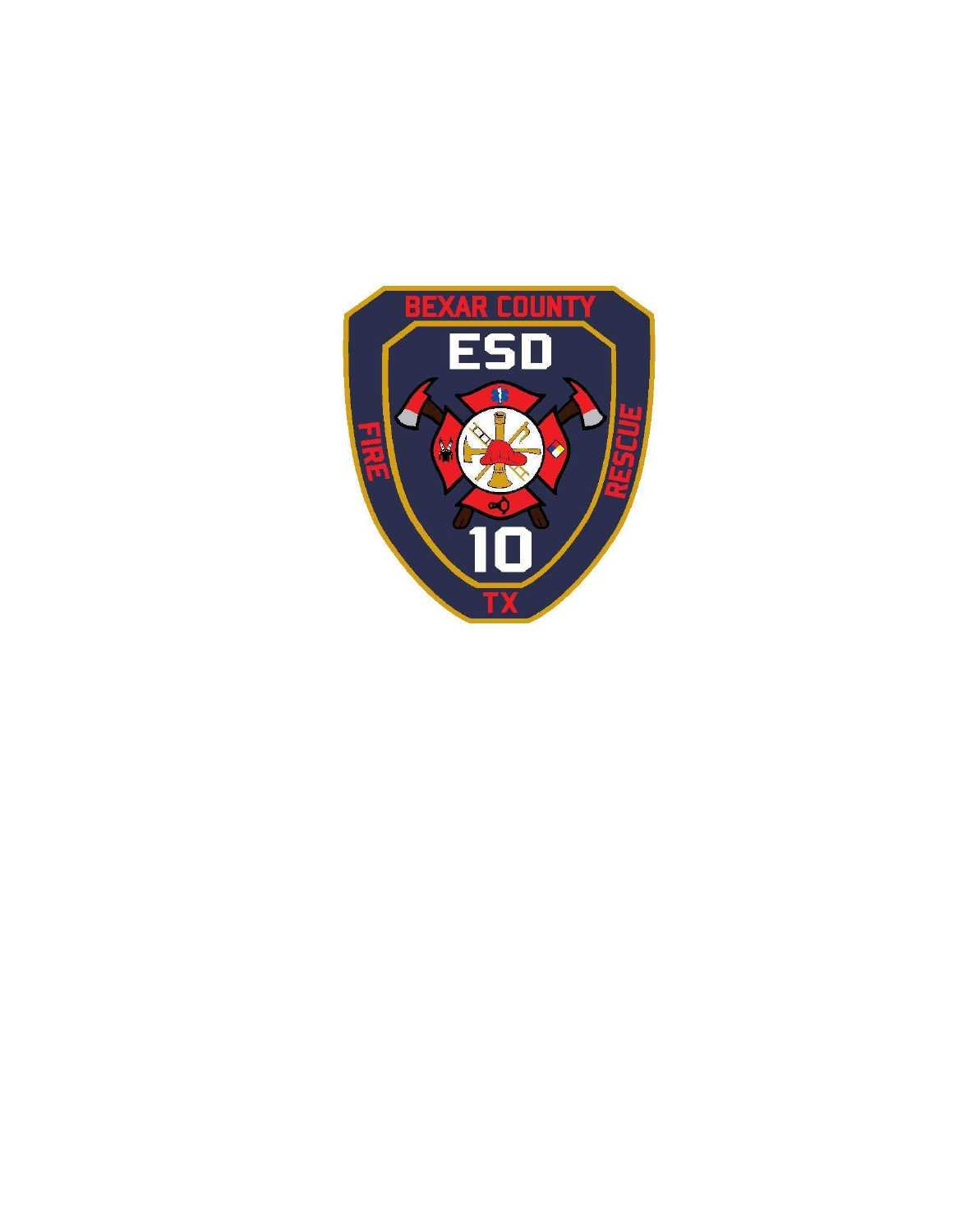NOTES TO BASIC FINANCIAL STATEMENTS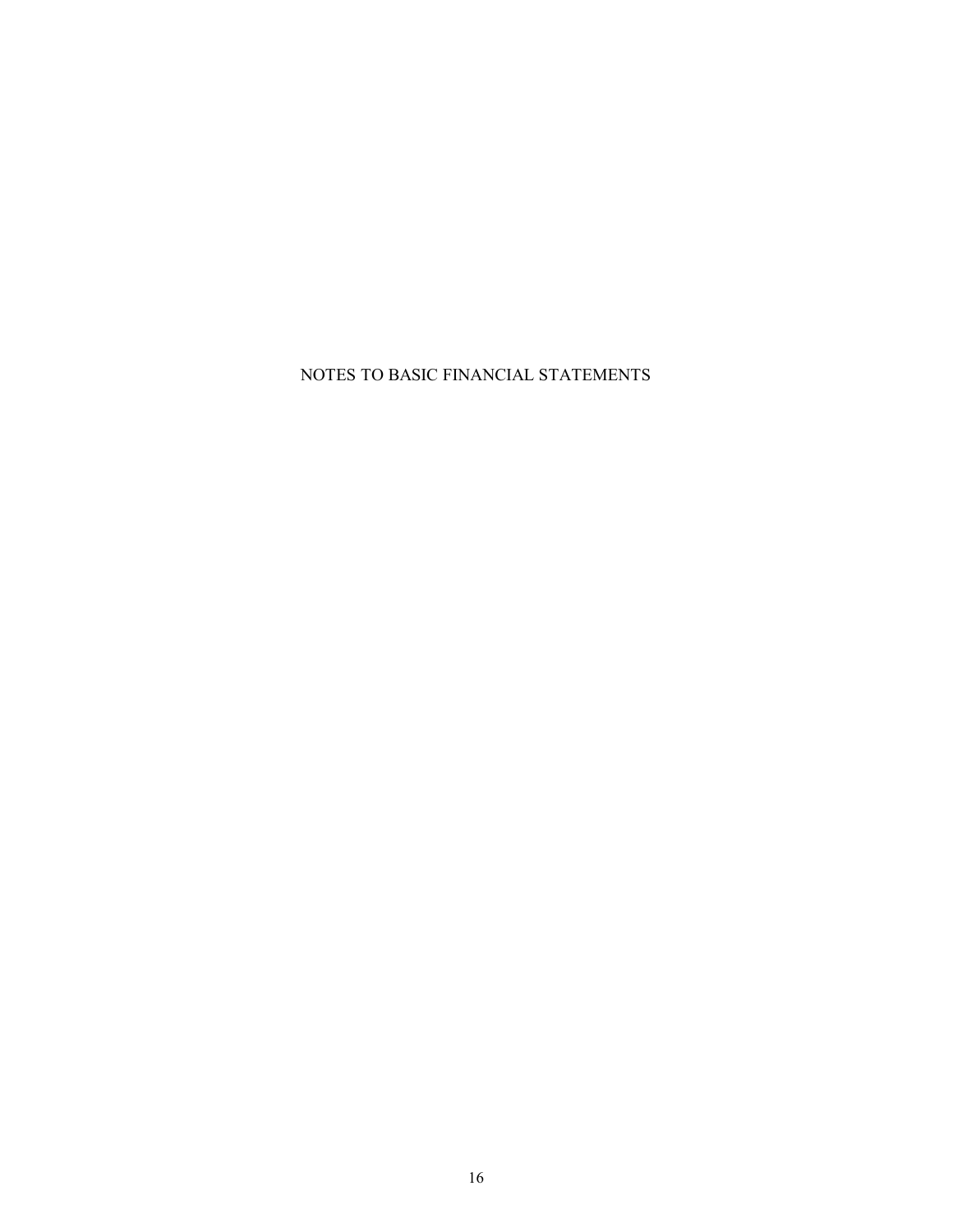## **NOTE 1 -- SUMMARY OF SIGNIFICANT ACCOUNTING POLICIES**

The Bexar County Emergency Services District No. 10 (the "District") is a political subdivision of the State of Texas and was created by the Bexar County Commissioners' Court after a Public Election on May 13, 2008. The District was created to provide emergency services and promote public safety, welfare, health and convenience of persons residing in the District.

The financial statements of the District have been prepared in conformity with generally accepted accounting principles (GAAP) as applied to government units. The Governmental Accounting Standards Board (GASB) is the accepted standard setting body for establishing governmental accounting and financial reporting principles. The more significant of the District's accounting policies are described below:

# A. THE FINANCIAL REPORTING ENTITY

In evaluating how to define the government for financial purposes, management has considered all potential component units. The definition of the reporting entity is based primarily on the concept of financial accountability. A primary government is financially accountable for the organizations that make up its legal entity. It is also financially accountable for legally separate organizations if its officials appoint a voting majority of an organization's governing body and either it is able to impose its will on that organization or there is a potential for the organization to provide specific financial benefits to, or to impose specific financial burdens on, the primary government. Blended component units, although legally separate entities are, in substance, part of the government's operations; thus, data from these units are to be combined with data of the primary government. Each discretely presented component unit, on the other hand, is reported in a separate column in the government-wide financial statements to emphasize it is legally separate from the government.

The District has one component unit, Gardendale Volunteer Fire Department (a Nonprofit Fire Department). The relationship between the Department and the District is such that it meets the criteria, as set forth in GASB Statement Nos. 14, 39, 61 and 80 for inclusion as a blended component unit in the reporting entity.

Gardendale Volunteer Fire Department (the "Department") is a local nonprofit fire department without powers of taxation, organized exclusively for the purpose of providing fire protection and emergency services to the area covered by the Bexar County Emergency Services District No. 10. The District appoints the Board of Commissioners as the directors of the nonprofit. The District presents the financial statements of the Department in the District's financial report.

### B. GOVERNMENT-WIDE AND FUND FINANCIAL STATEMENTS

The **government-wide financial statements** include the statement of net position and the statement of activities. Government-wide statements report information on all of the activities of the District. Governmental activities are supported mainly by property and sales taxes. The statement of activities reflects the degree to which the direct expenses of a given function or segment is offset by program revenues.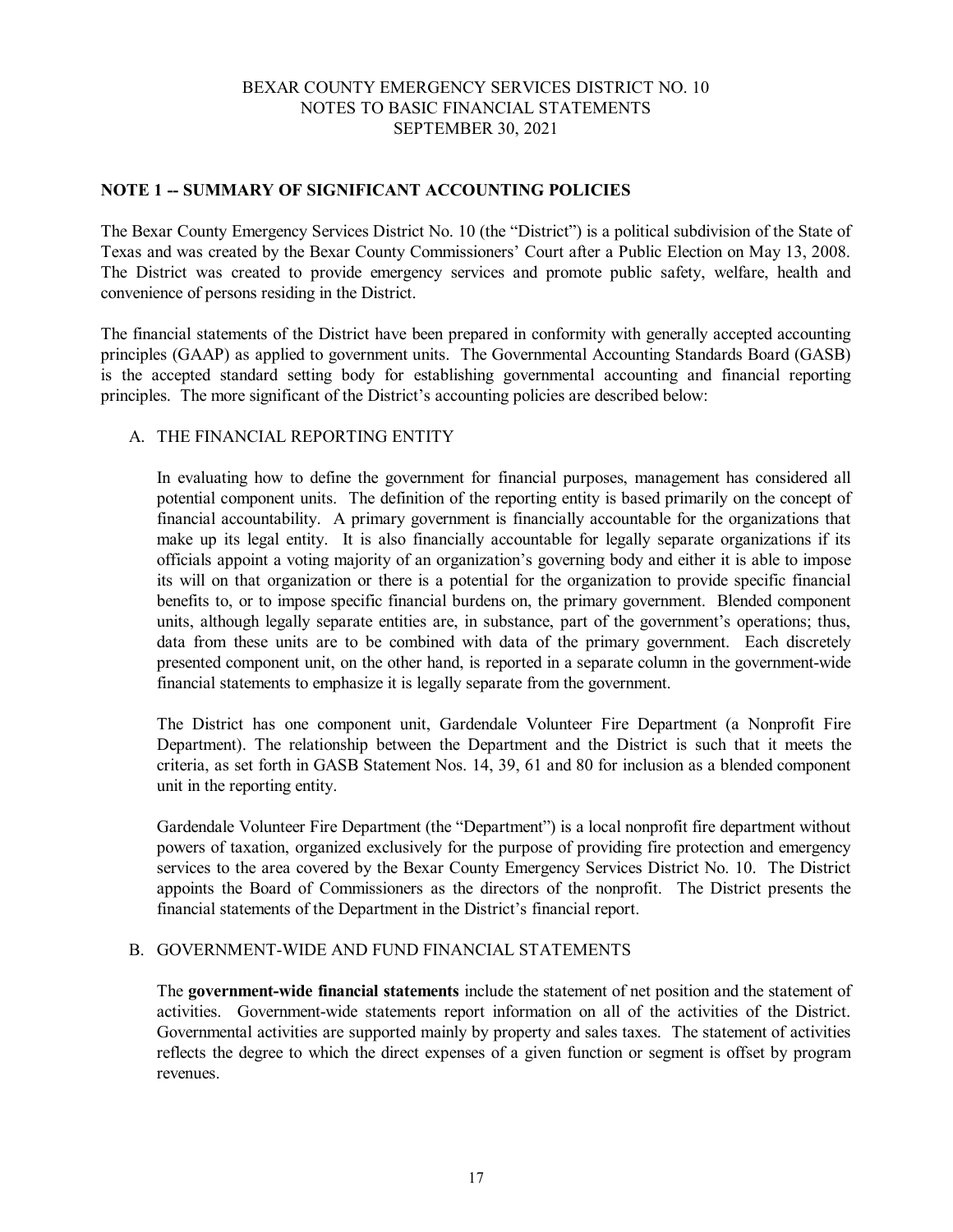## **NOTE 1 -- SUMMARY OF SIGNIFICANT ACCOUNTING POLICIES (CONT.)**

### B. GOVERNMENT-WIDE AND FUND FINANCIAL STATEMENTS (CONT.)

Direct expenses are those that are clearly identifiable with a specific function. Program revenues include 1) charges to customers or applicants who purchase, use or directly benefit from goods, services or privileges provided by a given function and 2) grants and contributions that are restricted to meeting the operational or capital requirements of a particular function or segment. Taxes and other items not properly included in program revenues are reported as general revenues.

Separate **fund financial statements** are provided for governmental funds. The General Fund meets the criteria of *major governmental fund*s.

## C. MEASUREMENT FOCUS, BASIS OF ACCOUNTING, AND FINANCIAL STATEMENT **PRESENTATION**

The **government-wide financial statements** are reported using the economic resources measurement focus and the accrual basis of accounting. Revenues are recorded when earned and expenses are recorded when a liability is incurred, regardless of the timing of related cash flows. Revenue types, which have been accrued, are revenue from the investments, intergovernmental revenue and charges for services. Property taxes are recognized in the year for which they are levied. Grants are recognized as revenue when all applicable eligibility requirements imposed by the provider are met.

Revenues are classified as *program revenues* and *general revenues.* Program revenues include 1) charges to customers or applicants for goods, services, or privileges provided, 2) operating grants and contributions, and 3) capital grants and contributions. General revenues include all taxes, grants not restricted to specific programs and investment earnings.

**Governmental fund level financial statements** are reported using current financial resources measurement focus and the modified accrual basis of accounting. Revenues are recognized as soon as they are both measurable and available. Revenues are considered available when they are collectible within the current period or soon enough thereafter to pay liabilities of the current period. Measurable and available revenues include revenues expected to be received within 60 days after the fiscal year ends. Receivables which are measurable but not collectible within 60 days after the end of the fiscal period are reported as deferred revenue. Property taxes which were levied prior to September 30, 2020, and became due October 1, 2020 have been assessed to finance the budget of the fiscal year beginning October 1, 2020.

Expenditures generally are recorded when an expense is incurred; however, expenditures related to compensated absences and claims and judgments are recorded only when the liability has matured and payment is due. The government reports the following major governmental fund:

**The General Fund** is the general operating fund of the District and is always classified as a major fund. The General Fund is used to account for all financial resources except those required to be accounted for in another fund. Major revenue sources include property taxes and investment of idle funds. Primary expenditures are for general administration and emergency services.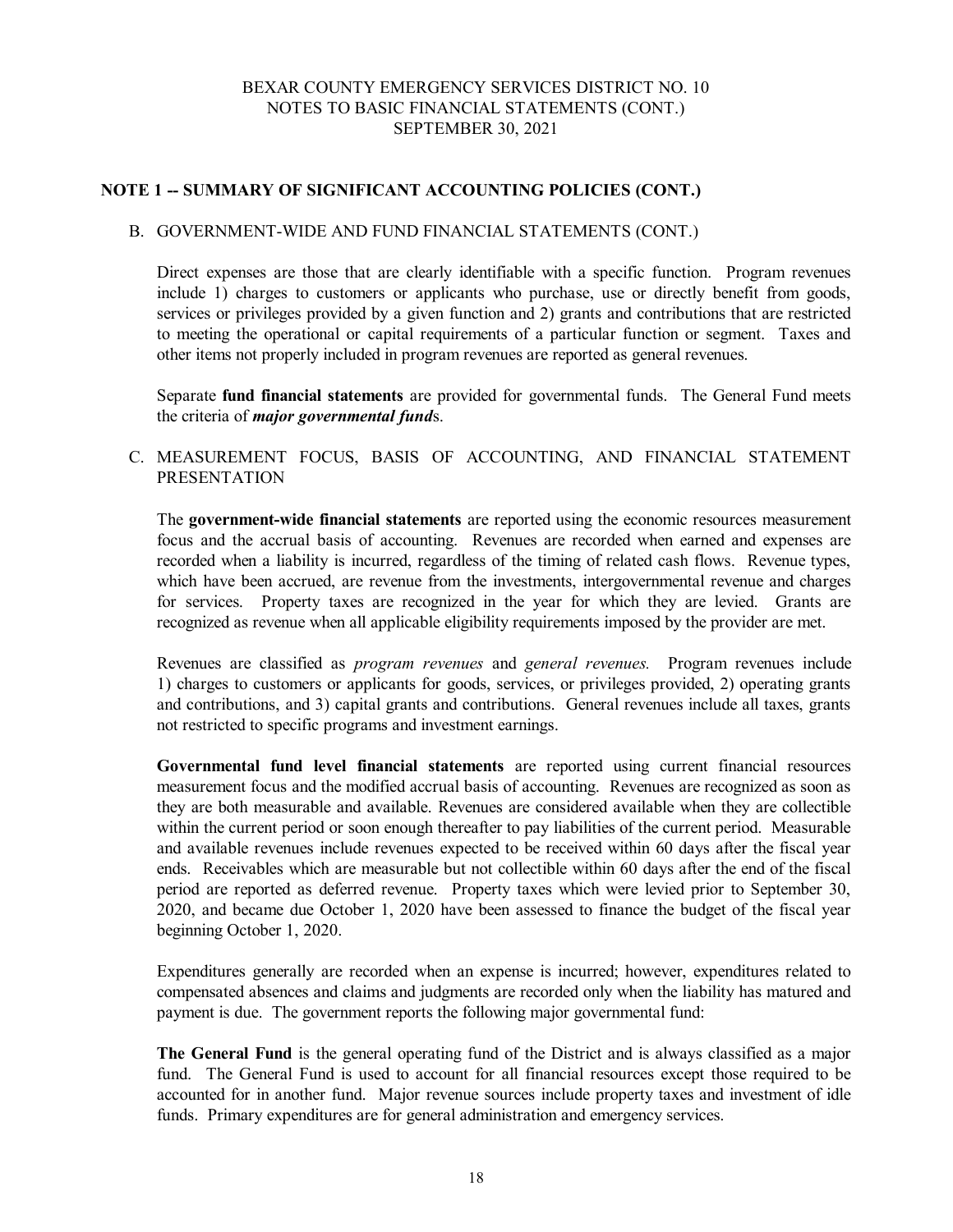### **NOTE 1 -- SUMMARY OF SIGNIFICANT ACCOUNTING POLICIES (CONT.)**

### D. CASH AND CASH EQUIVALENTS

Cash and cash equivalents include cash deposits and investments with a maturity date within three (3) months of the date acquired by the District.

### E. INVESTMENTS

State statutes authorize the District to invest in (a) obligations of the United States or its agencies and instrumentalities; (b) direct obligations of the State of Texas or its agencies; (c) other obligations, the principal and interest of which are unconditionally guaranteed or insured by the State of Texas or the United States; (d) obligations of states, agencies, counties, cities, and other political subdivisions of any state having been rated as to investment quality by a nationally recognized investment rating firm and having received a rating of not less than A or its equivalent; (e) certificates of deposit by state and national banks domiciled in this state that are (i) guaranteed or insured by the Federal Deposit Insurance Corporation, or its successor; or, (ii) secured by obligations that are described by (a) - (d); or, (e). Statutes also allow investing in local government investment pools organized and rated in accordance with the Inter-local Cooperation Act, whose assets consist exclusively of the obligations of the United States or its agencies and instrumentalities and repurchase assessments involving those same obligations. The District has all its monies in interest bearing checking accounts, savings accounts, money market accounts or certificates of deposit. Earnings from these investments are added to each account monthly or quarterly.

The District reports investments at fair value based on the hierarchy established by generally accepted accounting principles. The fair value hierarchy, which has three levels, is based on the valuation inputs used to measure an asset's fair value: Level 1 inputs are quoted prices in active markets; Level 2 inputs are significant other observable inputs; Level 3 inputs are significant unobservable inputs.

### F. ACCOUNTS RECEIVABLE

Accounts receivable are reported net of allowances for uncollectible accounts. The allowance account represents management's estimate of uncollectible accounts based on historical trends.

Property taxes are levied based on taxable value at January 1 and become due October 1 and past due after the following January 31. Accordingly, receivables and revenues for property taxes are reflected on the government-wide statement based on the full accrual method of accounting. Property taxes receivable for prior year's levy is shown net of the allowance for uncollectible accounts.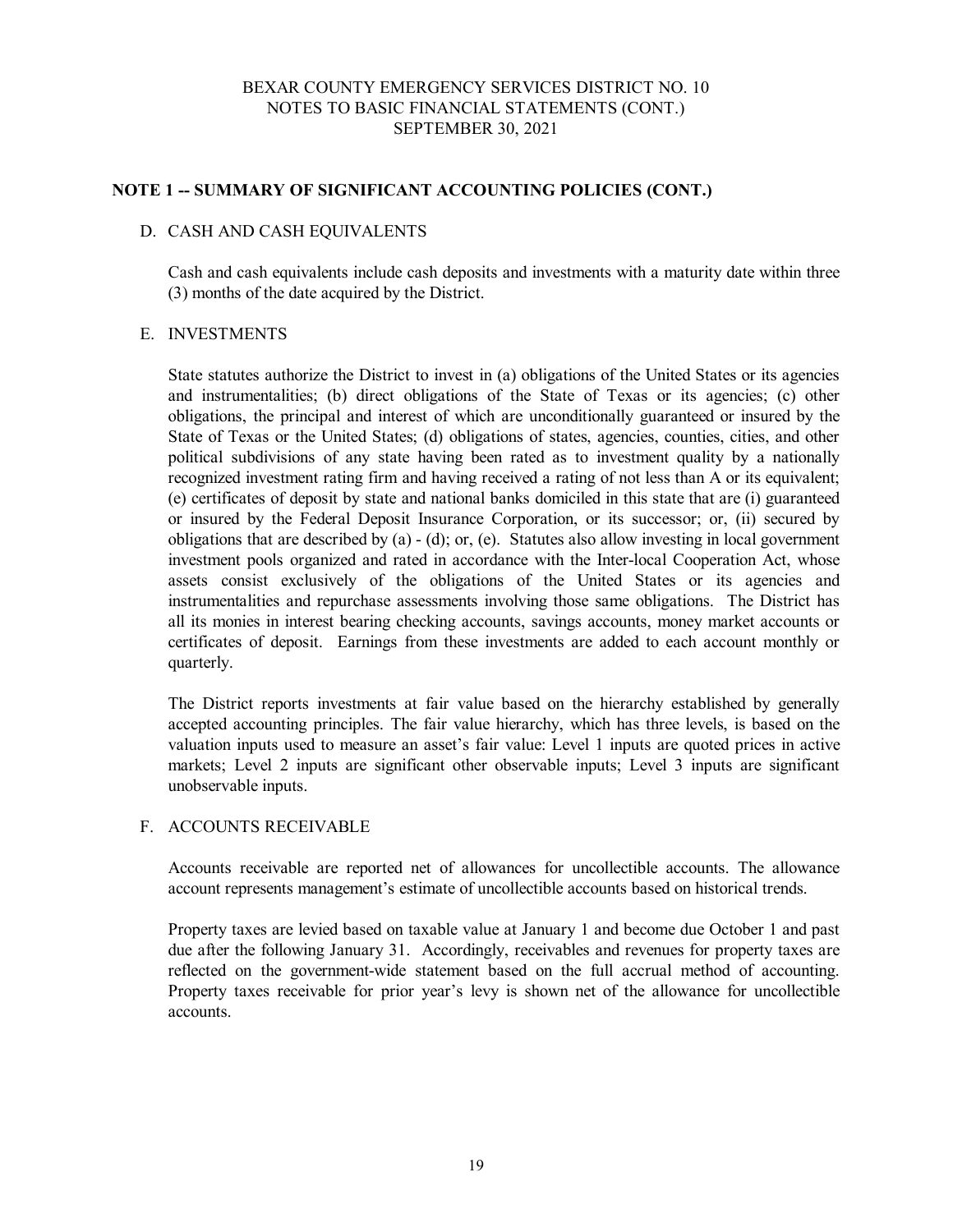### **NOTE 1 -- SUMMARY OF SIGNIFICANT ACCOUNTING POLICIES (CONT.)**

#### G. PREPAID ITEMS

Certain payments to vendors reflect costs applicable to future accounting periods and are recorded as prepaid items in both government-wide and fund financial statements. At September 30, 2021, prepaid items totaled \$7,049 for prepaid insurance.

#### H. CAPITAL ASSETS

Capital assets, which include land; buildings and improvements; and vehicles and equipment, are reported in the government-wide financial statements. Capital assets such as equipment are defined as assets with a cost of \$5,000 or more and a useful life greater than one year. Donated capital assets are recorded at estimated fair market value at the date of donation.

The costs of normal maintenance and repairs that do not add to the value of the asset or materially extend assets lives are not capitalized. Capital assets are depreciated using the straight-line method over the following estimated useful lives:

| Assets                   | Years     |
|--------------------------|-----------|
| Buildings & Improvements | $15 - 29$ |
| Vehicles & Equipment     | 7 - 17    |

Land is not depreciated.

Property and equipment that is titled to Gardendale Volunteer Fire Department is currently insured by Bexar County Emergency Services District No. 10.

#### I. COMPENSATED ABSENCES

The District does not offer paid time off or sick time. As a result, there is no liability reported in the government-wide statements.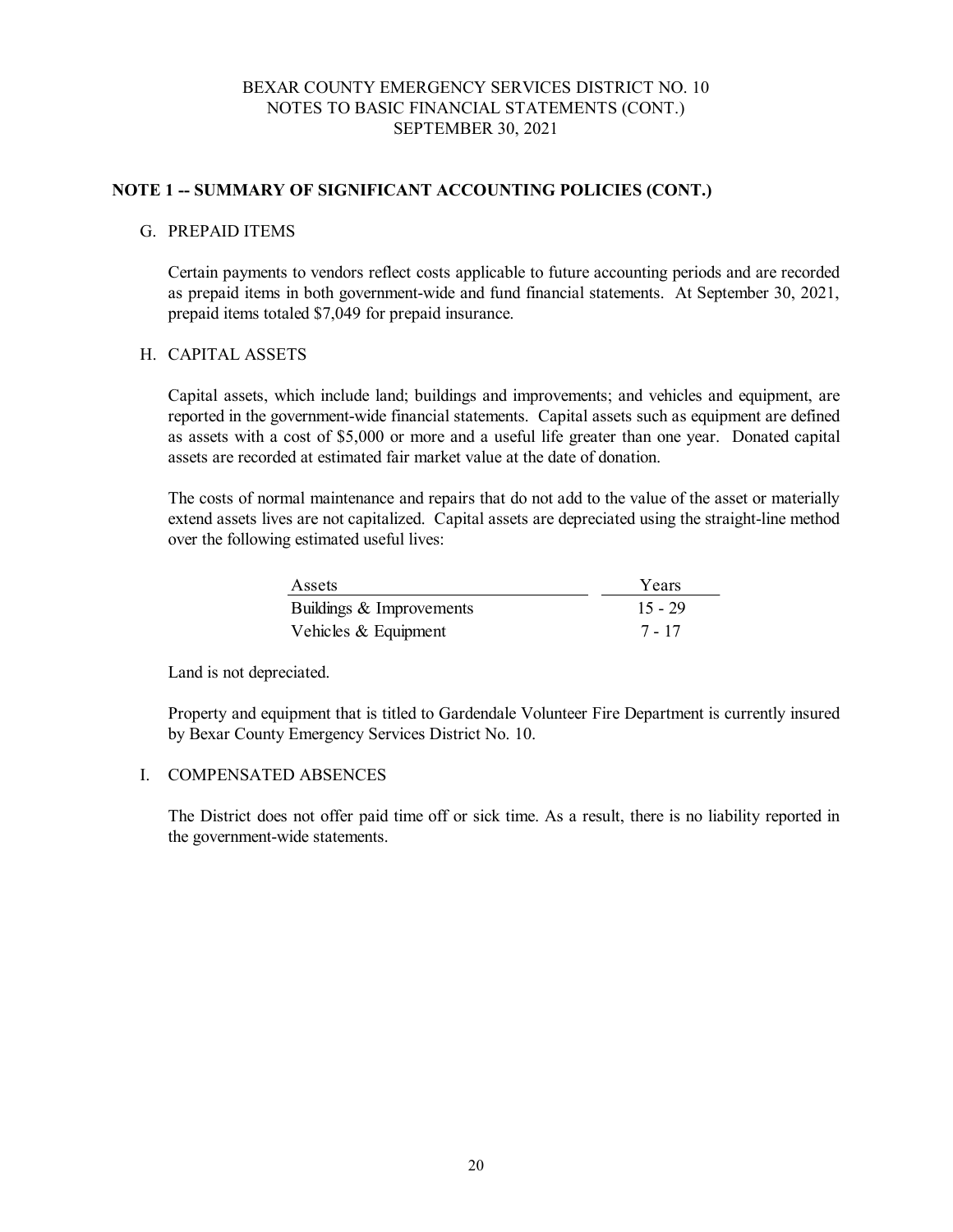## **NOTE 1 -- SUMMARY OF SIGNIFICANT ACCOUNTING POLICIES (CONT.)**

## J. DEFERRED INFLOWS AND OUTFLOWS OF RESOURCES

In addition to assets, the statement of financial position will sometimes report a separate section for deferred outflows of resources. This separate financial statement element, *deferred outflows of resources*, represents a consumption of net position that applies to future period(s) and so will not be recognized as an outflow of resources (expense/expenditure) until then. The District currently has pension deferred outflows of resources.

*Deferred inflows of resources* represent an acquisition of net position that applies to a future period and so will not be recognized as an inflow of resource (revenue) until that time. Unavailable revenue is reported only in the governmental funds balance sheet under a modified basis of accounting. Unavailable revenues from property tax are deferred and recognized as an inflow of resources in the period the amounts become available. The District also has pension related deferred inflows.

Property tax are revenues are recognized when they become both measurable and available in the fund statements. Available means when due or past due, and receivable within the current period or expected to be collected soon enough thereafter to be used to pay liabilities of the current period. Property tax revenue not expected to be available for the current period are reflected as deferred inflows. Unavailable revenue is reported only in the governmental funds balance sheet under a modified accrual basis of accounting. Unavailable revenues from property tax are deferred and recognized as inflow of resource in the period the amount becomes available.

### K. LONG TERM OBLIGATIONS

In the government-wide financial statements, long-term debt and other long-term obligations are reported as liabilities under governmental activities.

In the fund type financial statements, governmental fund types the face amount of debt issued is reported as other financing sources.

## L. PENSIONS

The net pension liability, deferred inflows and outflows of resources related to pensions and pension expense, information about the fiduciary net position of the Texas County and District Retirement System (TCDRS), and additions to and deductions from TCDRS's fiduciary net position have been determined on the same basis as they are reported by TCDRS. For this purpose, benefit payments (including refunds of employee contributions) are recognized when due and payable in accordance with the benefit terms. Investments are reported at fair value.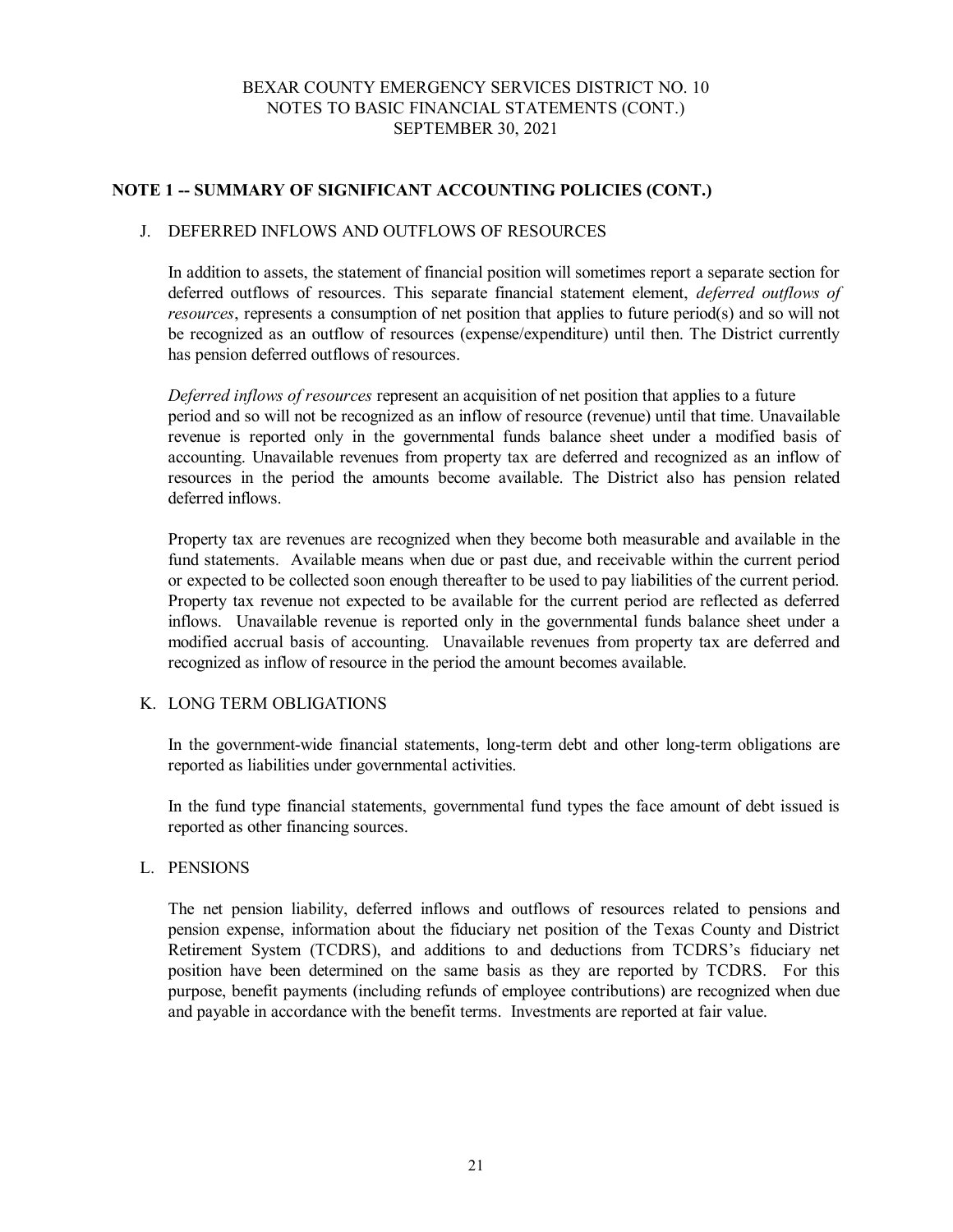## **NOTE 1 -- SUMMARY OF SIGNIFICANT ACCOUNTING POLICIES (CONT.)**

### M. FUND EQUITY

Fund balances in governmental funds are classified as follows:

Nonspendable – Represents amounts that cannot be spent because they are either not in spendable form (such as inventory or prepaid items) or legally required to remain intact.

Restricted – Represents amounts that are constrained by external parties, constitutional provisions or enabling legislation.

Committed – Represents amounts that can only be used for a specific purpose because of a formal action by the District Commissioners. Committed amounts cannot be used for any other purpose unless the District Commissioners removes those constraints through the same formal action.

Assigned – Represents amounts which the District intends to use for a specific purpose but do not meet the criteria of restricted or committed. The District Commissioners are the only entities that may make assignments at this time.

Unassigned – Represents the residual balance that may be spent on any other purpose of the District.

The District has not adopted a policy determining the order of availability.

#### N. NET POSITION

Net position represents the difference between assets and liabilities. Net position is reported as restricted when there are limitations imposed on their use either through the enabling legislation adopted by the District or through external restrictions imposed by creditors, grantors, or laws or regulations of other governments.

### O. USE OF ESTIMATES

The preparation of financial statements in conformity with generally accepted accounting principles requires management to make estimates and assumptions that affect the reported amounts of assets and liabilities and disclosure of contingent assets and liabilities at the date of the financial statements and the reported amounts of revenues and expenses during the reporting period. Actual results could differ from those estimates.

### P. RECLASSIFICATIONS

Certain reclassifications have been made to the prior periods presented to conform to the current presentation. These reclassifications had no effect on fund equity.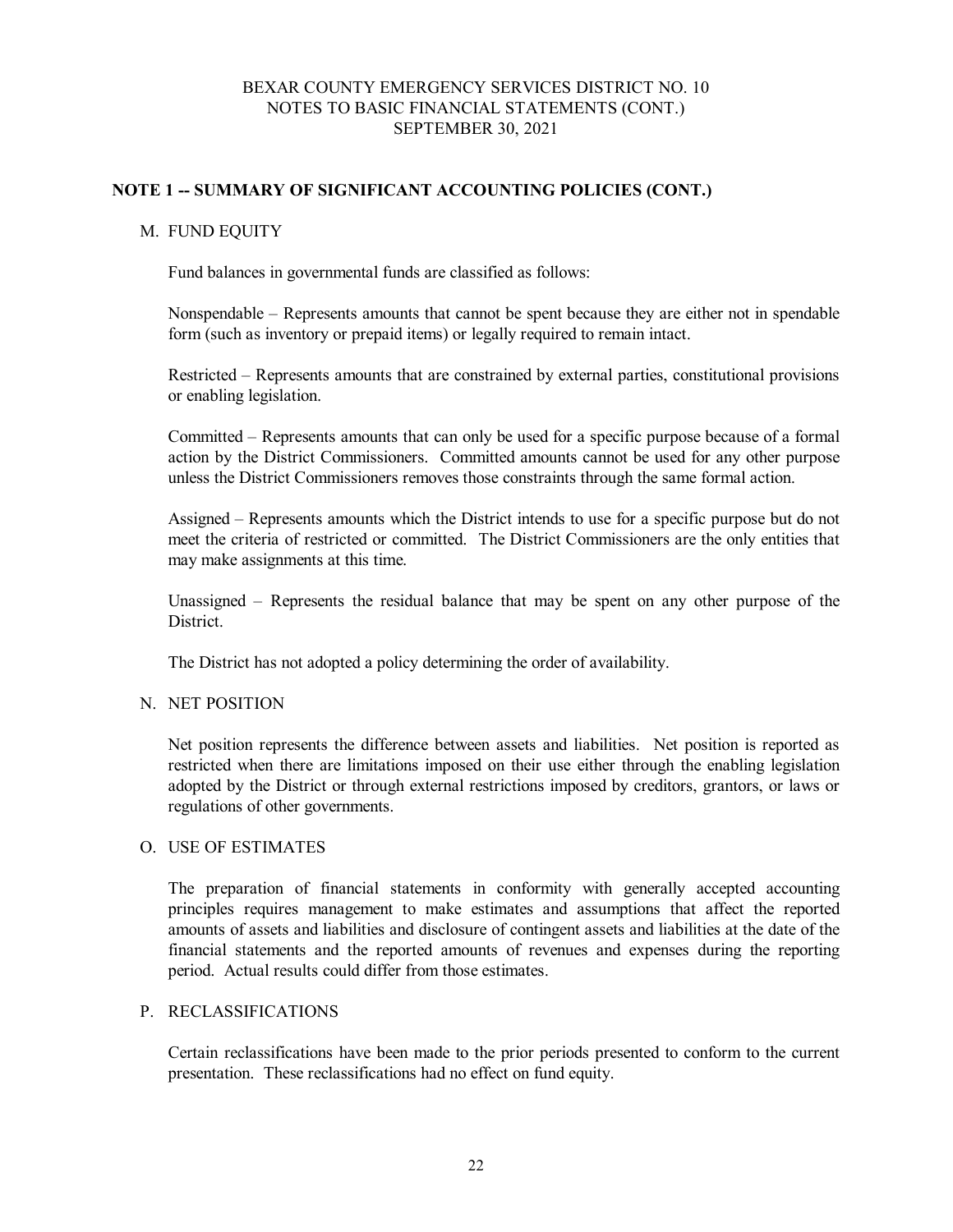# **NOTE 2 -- CASH AND CASH INVESTMENTS**

1. Cash

At September 30, 2021, the carrying amount of the District's deposits in one of its banks was over the federally insured limit by \$1,721,728.

# 2. Investments

The District is required by Government Code Chapter 2256, The Public Funds Investment Act, to adopt, implement, and publicize an investment policy. That policy must address the following areas: (1) safety of principal and liquidity, (2) portfolio diversification, (3) allowable investments, (4) acceptable risk levels, (5) expected rates of return.

The Public Funds Investment Act ("Act") requires an annual audit of investment practices. Audit procedures in this area conducted as a part of the audit of the basic financial statements disclosed that in the areas of investment practices, management reports and establishment of appropriate policies, the District adhered to the requirements of the Act. Audit procedures in this area, conducted as part of the audit of the basic financial statements, disclosed that the District had not complied with those provisions as the District has not adopted a formal investment policy.

The Act determines the types of investments which are allowable for the District. These include, with certain restrictions, 1) obligations of the U.S. Treasury, U.S. agencies, and the State of Texas, 2) certificates of deposit, 3) certain municipal securities, 4) securities lending program, 5) repurchase agreements, 6) bankers acceptances, 7) mutual funds, 8) investment pools, 9) guaranteed investment contracts, and 10) commercial paper.

The District had no investments at September 30, 2021.

3. Analysis of Specific Deposit and Investment Risks

GASB Statement No. 40 requires a determination as to whether the District was exposed to the following specific investment risks at year end and if so, the reporting of certain related disclosures:

a. Credit Risk

Credit risk is the risk that an issuer or other counterparty to an investment will not fulfill its obligations. The ratings of securities by nationally recognized rating agencies are designed to give an indication of credit risk. At year end, the District was not exposed to credit risk.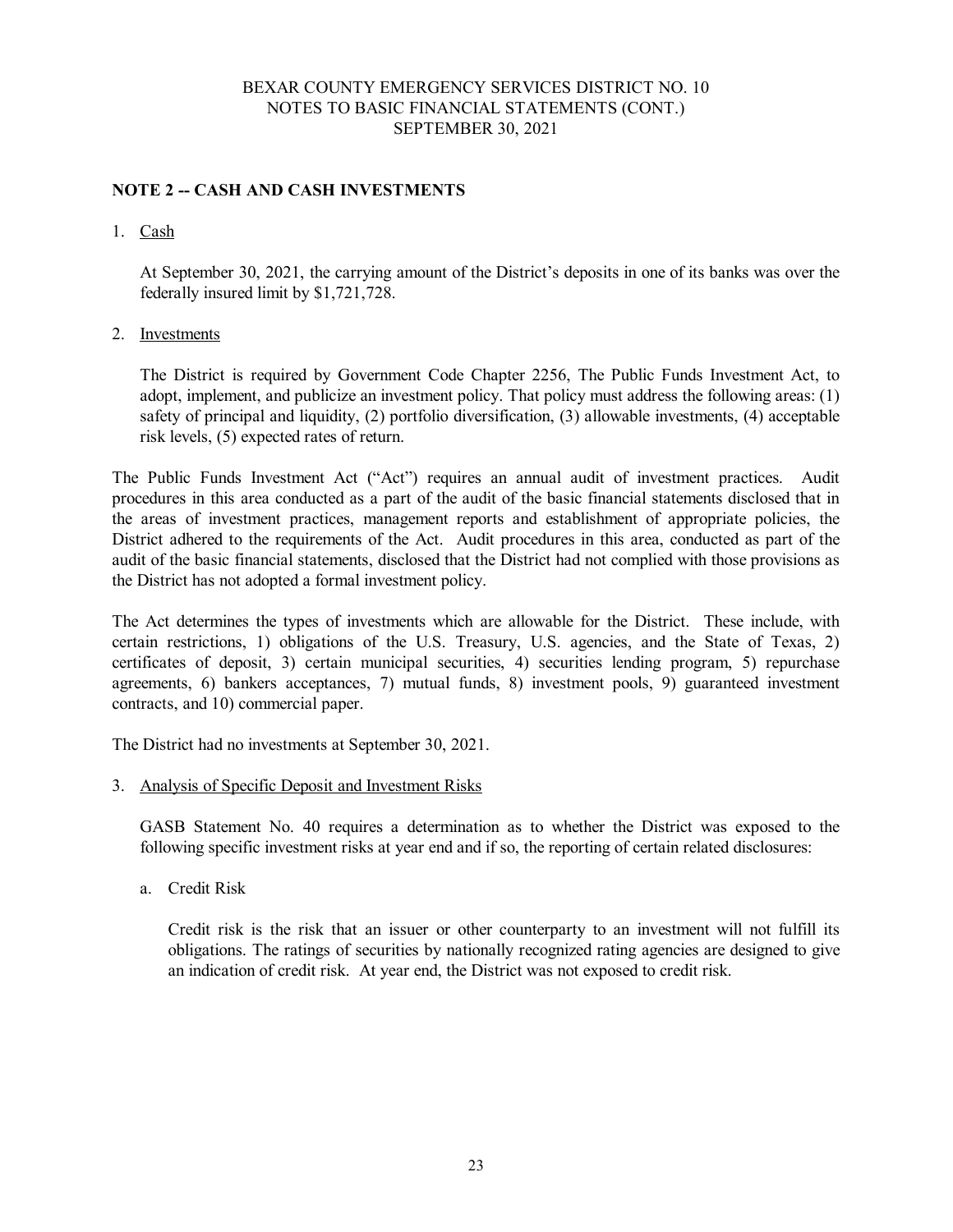# **NOTE 2 -- CASH AND CASH INVESTMENTS (CONT.)**

### 3. Analysis of Specific Deposit and Investment Risks (Cont.)

b. Custodial Credit Risk

Deposits are exposed to custodial credit risk if they are not covered by depository insurance and the deposits are uncollateralized, collateralized with securities held by the pledging financial institution, or collateralized with securities held by the pledging financial institution's trust department or agent but not in the District's name. Investment securities are exposed to custodial credit risk if the securities are uninsured, are not registered in the name of the government, and are held by either the counterparty or the counterparty's trust department or agent but not in the District's name. At year end, the District was not exposed to custodial credit risk.

c. Concentration of Credit Risk

The risk is the risk of loss attributed to the magnitude of a government's investment in a single issuer. At year end, the District was not exposed to a concentration of credit risk.

d. Interest Rate Risk

This is the risk that the changes in interest rates will adversely affect the fair value of an investment. At year end, the District was not exposed to interest rate risk.

e. Foreign Currency Rate

This is the risk that the exchange rates will adversely affect the fair value of an investment. At year end, the District was not exposed to foreign currency risk.

### **NOTE 3 -- AD VALOREM (PROPERTY) TAXES**

The District has contracted with the Bexar County Tax Assessor-Collector to collect taxes on its behalf. Current year taxes become delinquent February 1. Current year delinquent taxes not paid by July 1 are turned over to attorneys for collection action.

For fiscal year 2021, the assessed tax rate for the District was \$0.1 per \$100 on an assessed valuation of \$1,477,815,449. Legally, the District may assess up to \$0.1000 per \$100 on assessed valuations. Total tax levy for fiscal year 2021 was \$1,480,039. As of September 30, 2021, the current delinquent current taxes were \$52,659.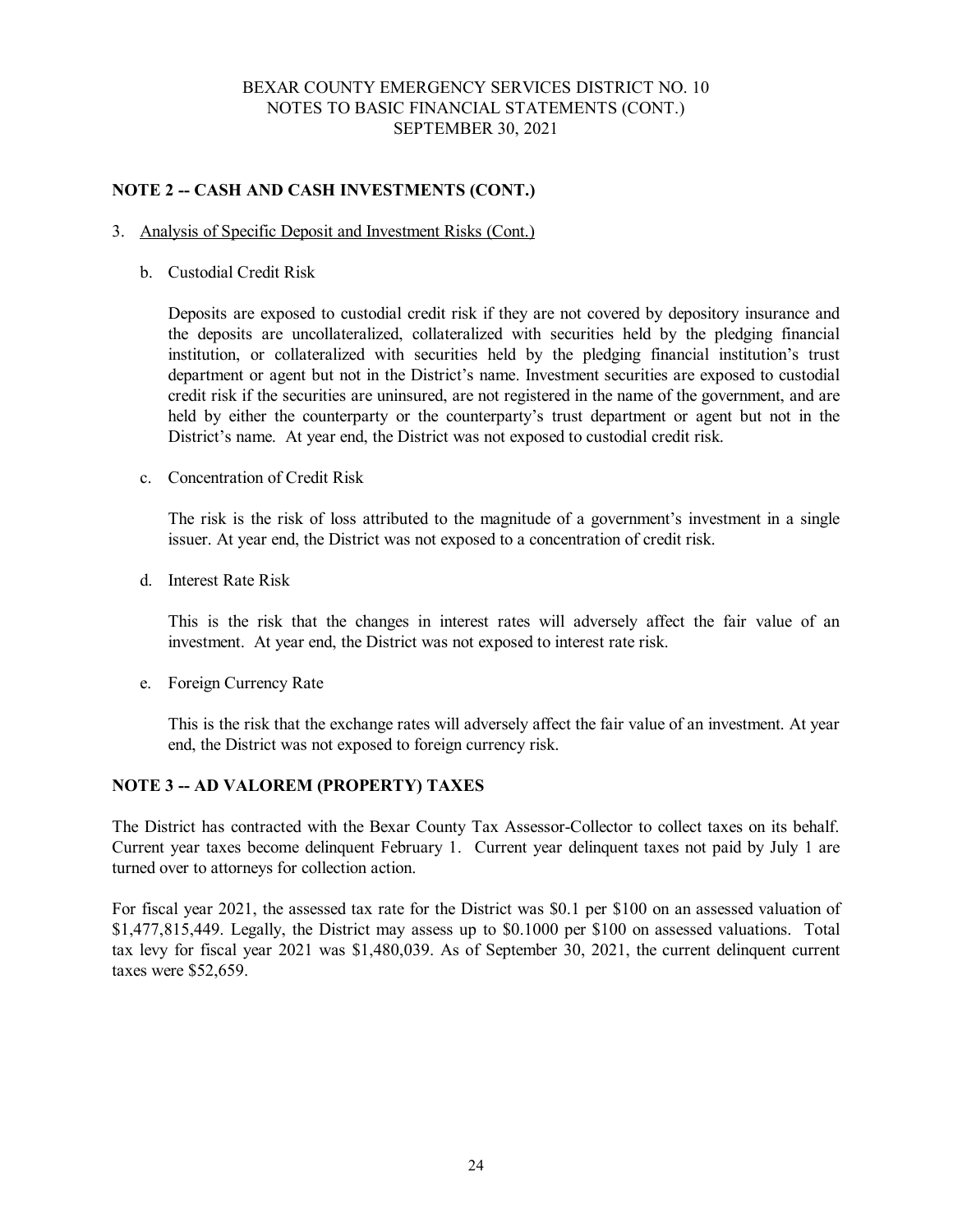## **NOTE 4 -- CAPITAL ASSETS**

Capital asset activity for the year ended September 30, 2021 is as follows:

|   |            | Transfers            |                          |                  |           |                                       |             |
|---|------------|----------------------|--------------------------|------------------|-----------|---------------------------------------|-------------|
|   |            |                      |                          |                  | and       |                                       | Ending      |
|   |            |                      |                          |                  |           |                                       | Balance     |
| S | 120,450    | \$                   | $\overline{\phantom{a}}$ | S                |           |                                       | 120,450     |
|   | 158,427    |                      | 38,951                   |                  |           |                                       | 2,417,192   |
|   | 2,952,694  |                      | 344,588                  |                  | (223,500) |                                       | 3,073,782   |
|   | 1,771,415  |                      | 448,399                  |                  |           |                                       |             |
|   | (820, 736) |                      | (386, 472)               |                  | 133,671   |                                       | (1,073,537) |
|   | 4,182,250  | ς                    | 445,466                  |                  | (89, 829) |                                       | 4,537,887   |
|   |            | Beginning<br>Balance |                          | <b>Additions</b> |           | Disposals<br>2,219,814<br>(2,219,814) |             |

The entire depreciation expense is recorded in the Emergency Services function.

Land and construction in progress are not depreciated.

# **NOTE 5 -- LONG TERM DEBT**

In August 2013, the Gardendale Volunteer Fire Department signed a long-term capital lease for a 2013 KME Pumper truck and related equipment. The lease has an original financed balance of \$290,000 over 17 years with an interest rate of 3.5%.

The District took over the payments of a 2016 Ford F250 Brush Truck. The interest rate is 5.6% and the loan was for \$27,487. The annual payments are for \$6,500 through June 2023.

In January 2018, the Gardendale Volunteer Fire Department signed a long-term capital lease for a two 2018 Pumper trucks and related equipment. The lease has an original financed balance of \$929,000 over 10 years with an interest rate of 3.58%.

In October 2018, the District signed a promissory note for 20 years for the construction of a new Fire House. The original amount borrowed was \$1.5 million at an interest rate of 4.42%. The annual payment will be \$207,409. Additionally, the loan is secured by future sales and use tax.

In June 2019, the District signed a promissory note for 10 years for the purchase of a Custom Compressed Air Foam Pumper and a Custom Tandem Axle Tanker. The original balance was \$1.7 million with a 3.79% interest rate and the annual payment will be \$116,090. Additionally, the loan is secured by rights to future ad valorem tax and revenue and all other income received by the District during the initial term of the Note and in any other property designated as security.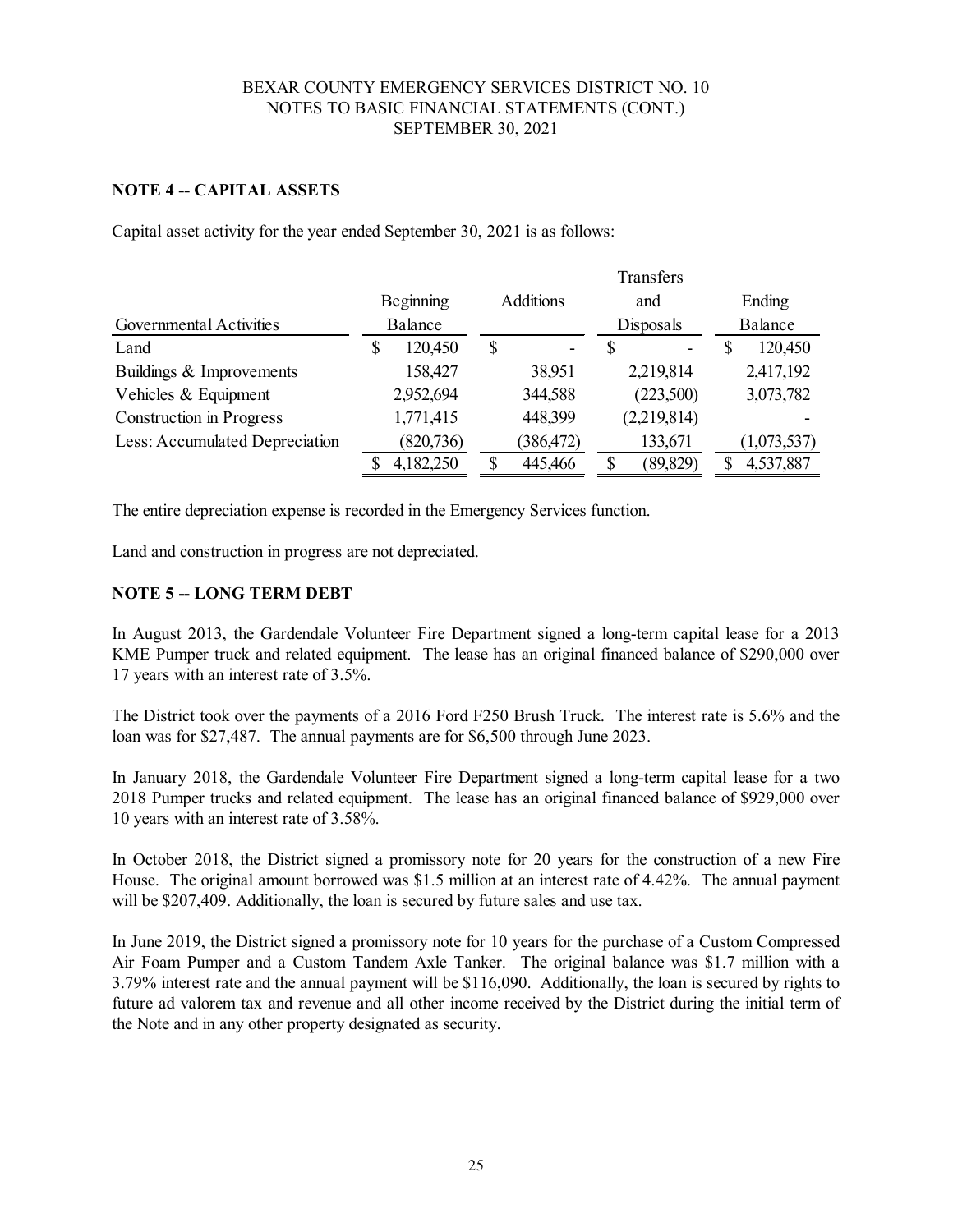# **NOTE 5 -- LONG TERM DEBT (CONT.)**

In January 2020, the District signed a promissory note for 7 years to purchase 2 trucks and equipment. The original amount borrowed was \$224,439 at an interest rate of 3.33%. The annual payment will be \$36,473. Additionally, the loan is secured by future ad valorem tax all other income received by the District during the initial term of the Note and in any other property designated as security.

In September 2020, the District signed a second promissory note for 20 years to finish construction of the Elmendorf Station. The original amount borrowed was \$707 thousand at an interest rate of 3.45%. The annual payment will be \$49,556. Additionally, the loan is secured by future ad valorem tax all other income received by the District during the initial term of the Note and in any other property designated as security.

In December 2020 the District signed a promissory note for \$185,000 to purchase a fire truck. The note carries an interest rate of 2.45%. The note calls for annual payments of \$39,763 starting December 23, 2020 and ends December 23, 2025. The note is secured by sales tax, and in any other property designated as security for the Note.

In December 2020 the District signed a promissory note for \$200,000 to finance the cost overrun of the fire station. The note carries an interest rate of 2.65%. The note calls for annual payments of \$31,679 starting on December 23, 2021 and ends December 23, 2027. The note is secured by sales tax, and in any other property designated as security for the Note.

In August 2021 the District signed a promissory note for \$1,750,000 to purchase a ladder truck. The note carries an interest rate of 2.387%. The note calls for annual payments of \$200,738 starting on January 15, 2023 and ends August 20, 2031. Additionally, the loan is secured by future ad valorem tax all other income received by the District during the initial term of the Note and in any other property designated as security.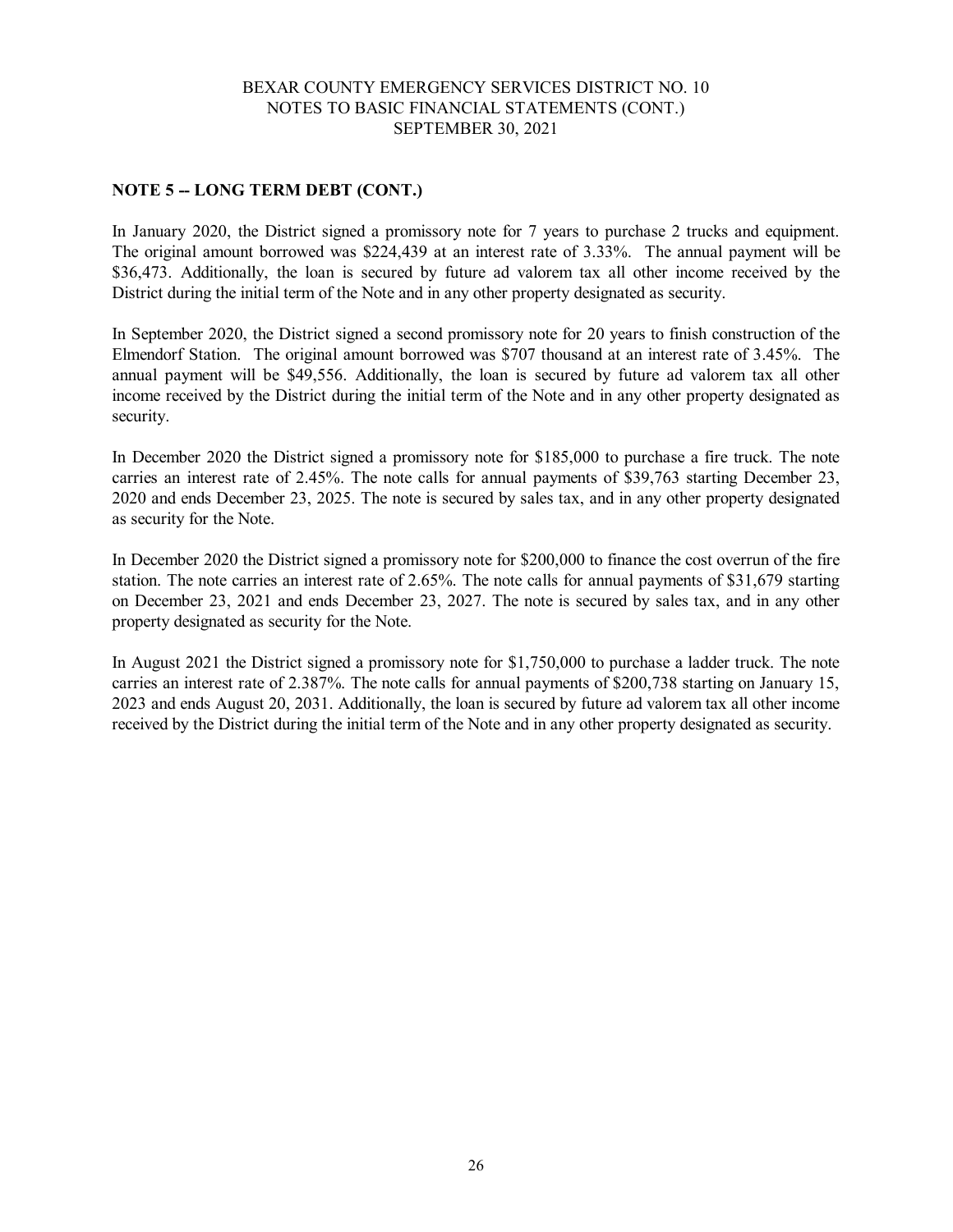# **NOTE 5 -- LONG TERM DEBT (CONT.)**

A summary of long-term debt outstanding as of September 30, 2021, is as follows:

|                              | Balance     |                  |                 | Balance     | Due Within    |
|------------------------------|-------------|------------------|-----------------|-------------|---------------|
| Governmental Activities      | 10/1/2020   | <b>Additions</b> | Reductions      | 9/30/2021   | One Year      |
| Notes Payable:               |             |                  |                 |             |               |
| Equipment Loan #8680         | \$1,557,021 | \$               | $$$ (148,398)   | \$1,408,623 | \$<br>154,022 |
| Elmendorf Station #8409      | 1,471,747   |                  | (51,040)        | 1,420,707   | 53,296        |
| Elmendorf Station Pt 2# 9193 | 707,500     |                  | (25, 147)       | 682,353     | 26,014        |
| Equipment Loan #8958         | 224,439     |                  | (28,999)        | 195,440     | 29,965        |
| Truck Loan #730150           | 17,296      |                  | (5,456)         | 11,840      | 5,837         |
| Fire Truck Loan #9343        |             | 185,000          |                 | 185,000     | 35,231        |
| Fire Station Expenses #9340  |             | 200,000          |                 | 200,000     | 26,379        |
| Ladder Truck Loan #9588      |             | 1,750,000        |                 | 1,750,000   |               |
| Total Notes Payable          | 3,978,003   | 2,135,000        | (259,040)       | 5,853,963   | 330,744       |
|                              |             |                  |                 |             |               |
| Capital Lease Obligations    |             |                  |                 |             |               |
| Pumper Lease #7179           | 145,550     |                  | (145,550)       |             |               |
| Pumper Lease #6378           | 191,292     |                  | (16,216)        | 175,076     | 16,803        |
| Pumper Lease #8080           | 768,382     |                  | (84,647)        | 683,735     | 87,677        |
| Total Capital Lease Oblig.   | 1,105,224   |                  | (246, 413)      | 858,811     | 104,480       |
| <b>Total Long Term Debt</b>  | \$5,083,227 | \$2,135,000      | (505, 453)<br>S | \$6,712,774 | 435,224<br>S  |

The annual requirements to amortize notes payable outstanding as of September 30, 2021, including the interest payments, are as follows:

| <b>Fiscal Year Ending</b> |                 |   |             |    |           |
|---------------------------|-----------------|---|-------------|----|-----------|
| September 30              | Principal       |   | Interest    |    | Total     |
| 2022                      | \$<br>330,744   | S | 156,727     | \$ | 487,471   |
| 2023                      | 483,944         |   | 204,105     |    | 688,049   |
| 2024                      | 510,978         |   | 170,731     |    | 681,709   |
| 2025                      | 527,379         |   | 154,331     |    | 681,710   |
| 2026                      | 544,334         |   | 137,376     |    | 681,710   |
| 2027-2031                 | 2,310,480       |   | 442,380     |    | 2,752,860 |
| 2032-2036                 | 644,255         |   | 183,977     |    | 828,232   |
| 2037-2040                 | 501,849         |   | 43,184      |    | 545,033   |
|                           | \$<br>5,853,963 |   | \$1,492,811 | S  | 7,346,774 |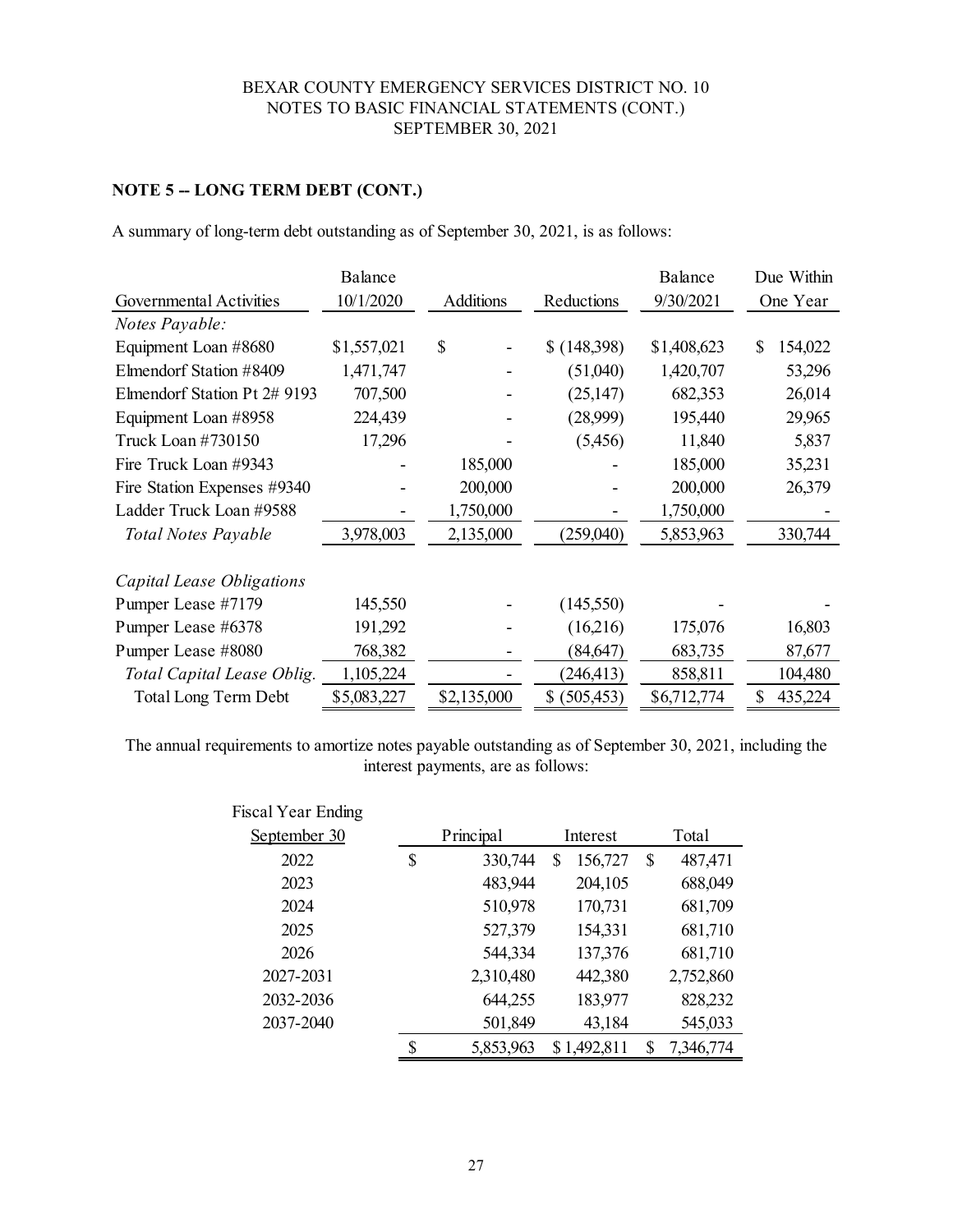# **NOTE 5 -- LONG TERM DEBT (CONT.)**

Future minimum lease payments are shown in the table below:

| Fiscal Year Ending | <b>Future Lease</b> |
|--------------------|---------------------|
| September 30       | Payments            |
| 2022               | \$<br>134,988       |
| 2023               | 134,988             |
| 2024               | 134,988             |
| 2025               | 134,988             |
| 2026               | 134,988             |
| 2027-2030          | 315,643             |
|                    | 990,583             |
| Less: Interest     | (131,772)           |
|                    | 858,811             |

The following is an analysis of the vehicles and equipment under capital lease as of September 30, 2021:

|                                               |           |             | 2018 Pumpers | Total       |
|-----------------------------------------------|-----------|-------------|--------------|-------------|
| Cost Basis of Vehicles & Equipment Leased $\$ | 290,000   |             | 929.000      | \$1.219,000 |
|                                               | (138,574) |             | (323,033)    | (461,607)   |
|                                               | 151.426   |             | 605,967      | 757.393     |
|                                               |           | 2013 Pumper |              |             |

# **NOTE 6 -- EMPLOYEE'S RETIREMENT SYSTEM**

#### Texas County and District Retirement System

#### **Plan Description**

The District participates as one of over 700 plans in the nontraditional, defined benefit pension plan in the statewide Texas County and District Retirement System (TCDRS). TCDRS is an agency created by the state of Texas and administered in accordance with the TCDRS Act as an agent multiple-employer retirement system for County and District employees in the State of Texas. The Board of Trustees of TCDRS is responsible for the administration and management of the system. TCDRS in the aggregate issues a comprehensive annual financial report (CAFR) on a calendar year basis. The CAFR is available upon written request from the TCDRS Board of Trustees at PO Box 2034, Austin, Texas 78768-2034.

The plan provisions are adopted by the governing body of the District, within the options available in the State statutes governing TCDRS. Members can retire at age 60 and above with 8 or more years of service or with 20 years regardless of age or when the sum of their age and years of service equals 75 or more. A member is vested after 10 years but must leave his accumulated contributions in the plan. Members who withdraw their personal contributions in a partial lump sum are entitled to any amounts contributed by the employer.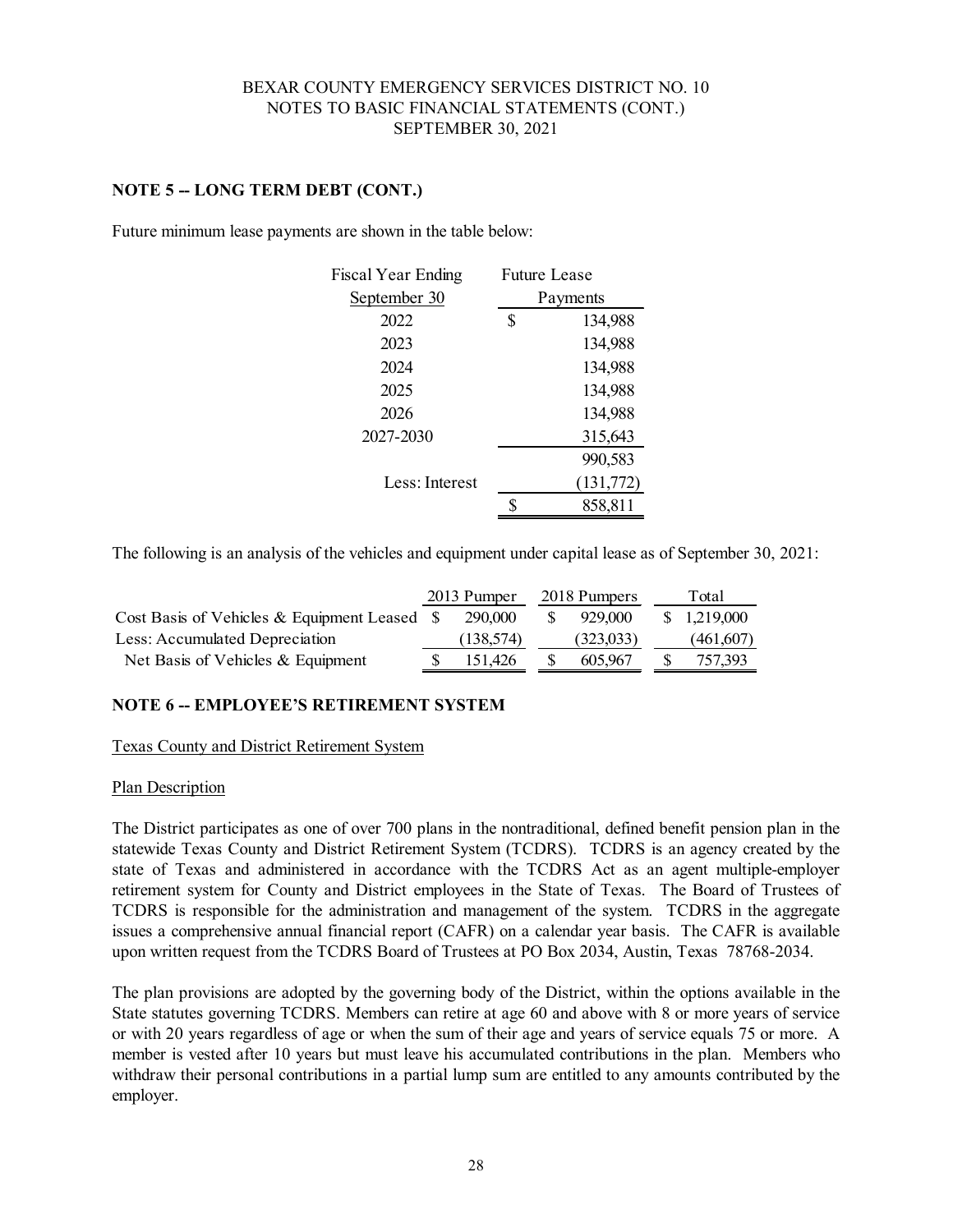## **NOTE 6 -- EMPLOYEE'S RETIREMENT SYSTEM (CONT.)**

### Plan Description (Cont.)

Benefit amounts are determined by the sum of the employee's contributions to the plan, with interest, and employer-financed monetary credits. The level of these monetary credits is adopted by the governing body of the District within the actuarial constraints imposed by the TCDRS Act so the resulting benefits can be expected to be adequately financed by the employer's commitment to contribute.

At retirement, death or disability, the benefit is calculated by converting the sum of the employee's accumulated contributions and the employer-financed monetary credits to a monthly annuity using annuity purchase rates prescribed by the TCDRS Act.

### Contributions

The District has elected the annually determined contribution rate plan provisions of the TCDRS Act. The plan is funded by monthly contributions from both employee members and the employer based on the covered payroll of employee members. Under the TCDRS Act, the contribution rate of the District is actuarially determined annually. The District contributed using the actuarially determined rate of 2.12% for the months of the accounting year 2020, and 3.94% for the months of the accounting year in 2021.

The contribution rate payable by the employee members for 2020 and 2021 is the rate of 5% as adopted by the governing body of the District. The employee deposit rate and the employer contribution rate may be changed by the governing body of the employer within the options available in the TCDRS Act.

### Benefits Provided

TCDRS provides retirement, disability, and death benefits. Benefit provisions are adopted by the governing body of the District, within the options available in the state statutes governing TCDRS.

At retirement, the benefit is calculated as if the sum of the employee's contributions, with interest, and the District-financed monetary credits with interest were used to purchase an annuity. Members may choose to receive their retirement benefit in one of seven payment options. Members may choose to receive a portion of their benefit as a Partial Lump Sum Distribution in an amount equal to 12, 24, or 36 monthly payments, which cannot exceed 75% of the member's deposits and interest.

At the December 31, valuation and measurement date, the following employees were covered by the benefit terms:

|                                                                  | 2019                     | 2020                     |
|------------------------------------------------------------------|--------------------------|--------------------------|
| Active employees                                                 | 39                       | 40                       |
| Inactive Employees Entitled to but Not Yet Receiving Benefits    |                          |                          |
| Inactive Employees or Beneficiaries Currently Receiving Benefits | $\overline{\phantom{0}}$ | $\overline{\phantom{0}}$ |
|                                                                  |                          |                          |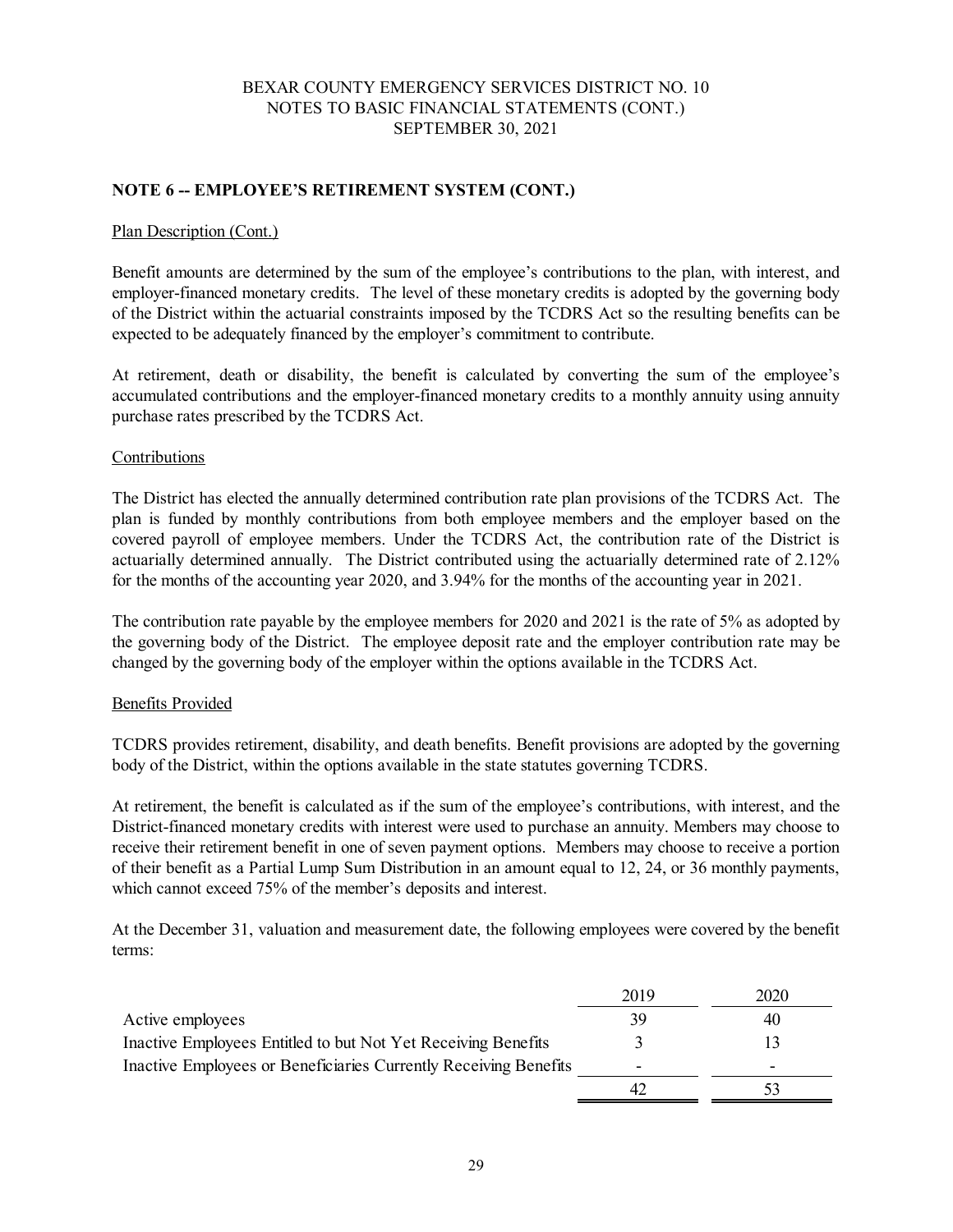## **NOTE 6 -- EMPLOYEE'S RETIREMENT SYSTEM (CONT.)**

### Net Pension Liability

The District's Net Pension Liability (NPL) was measured as of December 31, 2020, and the Total Pension Liability (TPL) used to calculate the Net Pension Liability was determined by an actuarial valuation as of that date.

### Actuarial Assumptions

The Total Pension Liability in the December 31, 2020 actuarial valuation was determined using the following actuarial assumptions:

| Real Rate of Return        | $5.00\%$ |
|----------------------------|----------|
| Inflation                  | 2.50%    |
| Investment Rate of Return* | $7.60\%$ |

\*Presented net of pension plan investment expense, including inflation

| <b>Depositing Members</b>                                     | 90% of the RP-2014 Active Employee Mortality Table for males and<br>90% of the RP-2014 Active Employee Mortality Table for females,<br>projected with 110% of the MP-2014 Ultimate scale after 2014.              |
|---------------------------------------------------------------|-------------------------------------------------------------------------------------------------------------------------------------------------------------------------------------------------------------------|
| Service Retirees, Beneficiaries and<br>Non-Depositing Members | 130% of the RP-2014 Healthy Annuitant Mortality Table for males and<br>110% of the RP-2014 Healthy Annuitant Table for females, both<br>projected with 110% of the MP-2014 Ultimate scale after 2014.             |
| Disabled Retirees                                             | 130% of the RP-2014 Disabled Annuitant Mortality Table for males and<br>115% of the RP-2014 Disabled Annuitant Mortality Table for females,<br>both projected with 110% of the MP-2014 Ultimate Scale after 2014. |

Actuarial Assumptions are reviewed annually. Updated mortality assumptions were adopted in 2016. All other actuarial assumptions that determine the total pension liability as of December 31, 2020 were based on the results of an actuarial experience study for the period January 1, 2013 – December 31, 2016, except where required to be different by GASB 68.

The long-term expected rate of return on pension plan investments is 7.60%. The pension plan's policy in regard to the allocation of invested assets is established and may be amended by the TCDRS Board of Trustees. Plan assets are managed on a total return basis with an emphasis on both capital appreciation as well as the production of income, in order to satisfy the short-term and long-term funding needs of TCDRS.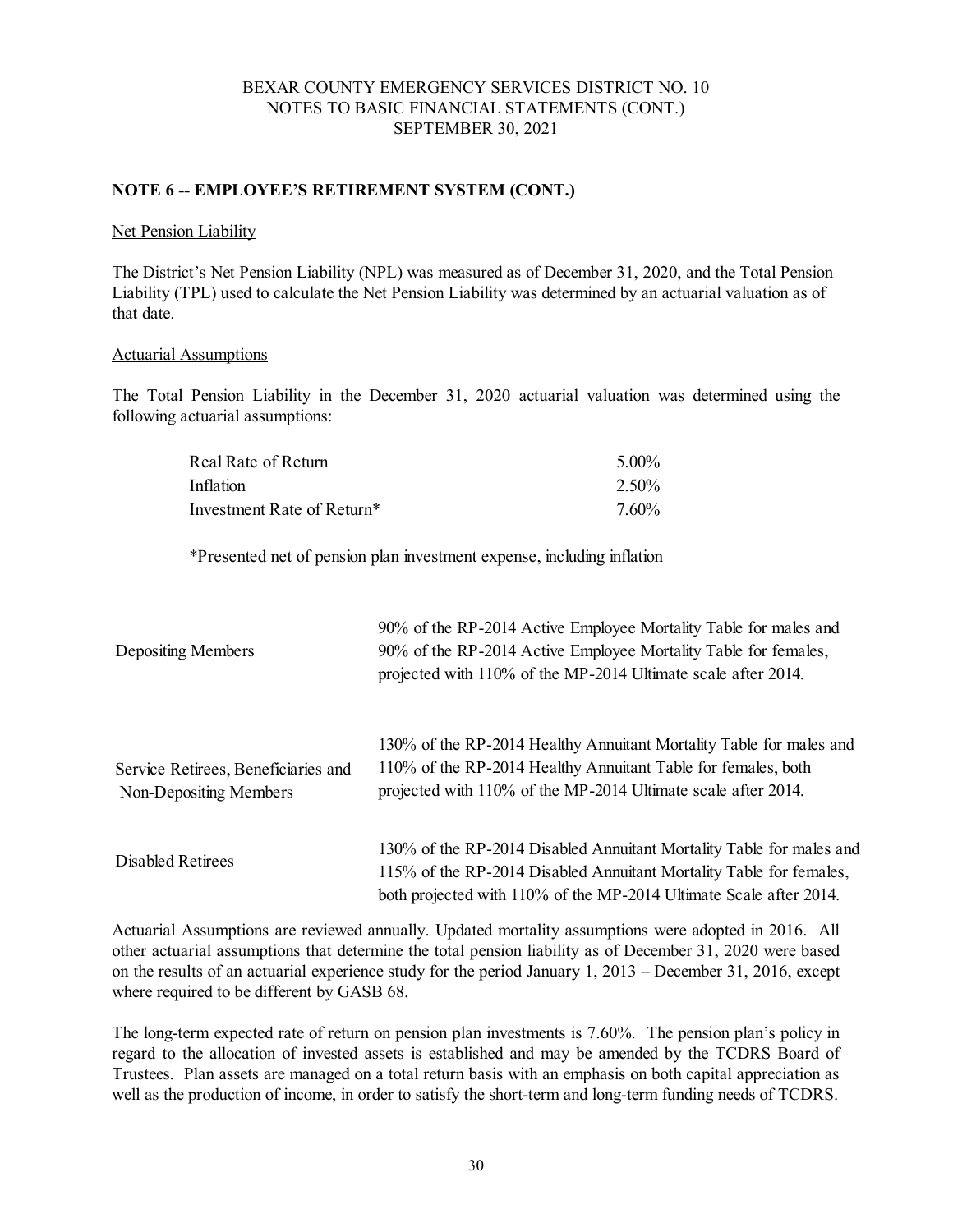### **NOTE 6 -- EMPLOYEE'S RETIREMENT SYSTEM (CONT.)**

### Actuarial Assumptions (Cont.)

The long-term expected rate of return on TCDRS assets is determined by adding expected inflation to expected long-term real returns, and reflecting expected volatility and correlation. The capital market assumptions and information shown below are provided by TCDRS' investment consultation, Cliffwater LLC. The number shown are based on the January 2021information for a 10 year time horizon.

Note that the valuation assumption for long-term expected return is reassessed at a minimum of every four years, and is set based on a 30-year time horizon; the most recent analysis was performed in March 2021. See Milliman's TCDRS Investigation of Experience report for the period of January 1, 2013 – December 31, 2016 for more details.

The target allocation and best estimates of arithmetic real rates of return for each major asset class are summarized in the following table:

|                                    |                          | Geometric Real  |
|------------------------------------|--------------------------|-----------------|
|                                    |                          | Rate of Return  |
|                                    |                          | (Expected Minus |
| Asset Class                        | <b>Target Allocation</b> | Inflation)      |
| <b>US</b> Equities                 | 11.50%                   | 4.25%           |
| Global Equities                    | 2.50%                    | 4.55%           |
| Int'l Equities - Developed Markets | $5.00\%$                 | 4.25%           |
| Int'l Equities - Emerging Markets  | $6.00\%$                 | 4.75%           |
| Investment-Grade Bonds             | $3.00\%$                 | $-0.85%$        |
| Strategic Credit                   | $9.00\%$                 | $2.11\%$        |
| Direct Lending                     | 16.00%                   | 6.70%           |
| Distressed Debt                    | 4.00%                    | 5.70%           |
| <b>REIT</b> Equities               | $2.00\%$                 | 3.45%           |
| Master Limited Partnerships (MLPs) | $2.00\%$                 | 5.10%           |
| Private Real Estate Partnerships   | $6.00\%$                 | 4.90%           |
| Private Equity                     | 25.00%                   | 7.25%           |
| Hedge Funds                        | $6.00\%$                 | 1.85%           |
| Cash Equivalents                   | 2.00%                    | $-0.70%$        |
|                                    | 100.00%                  |                 |

# *Asset Classes & Assumptions:*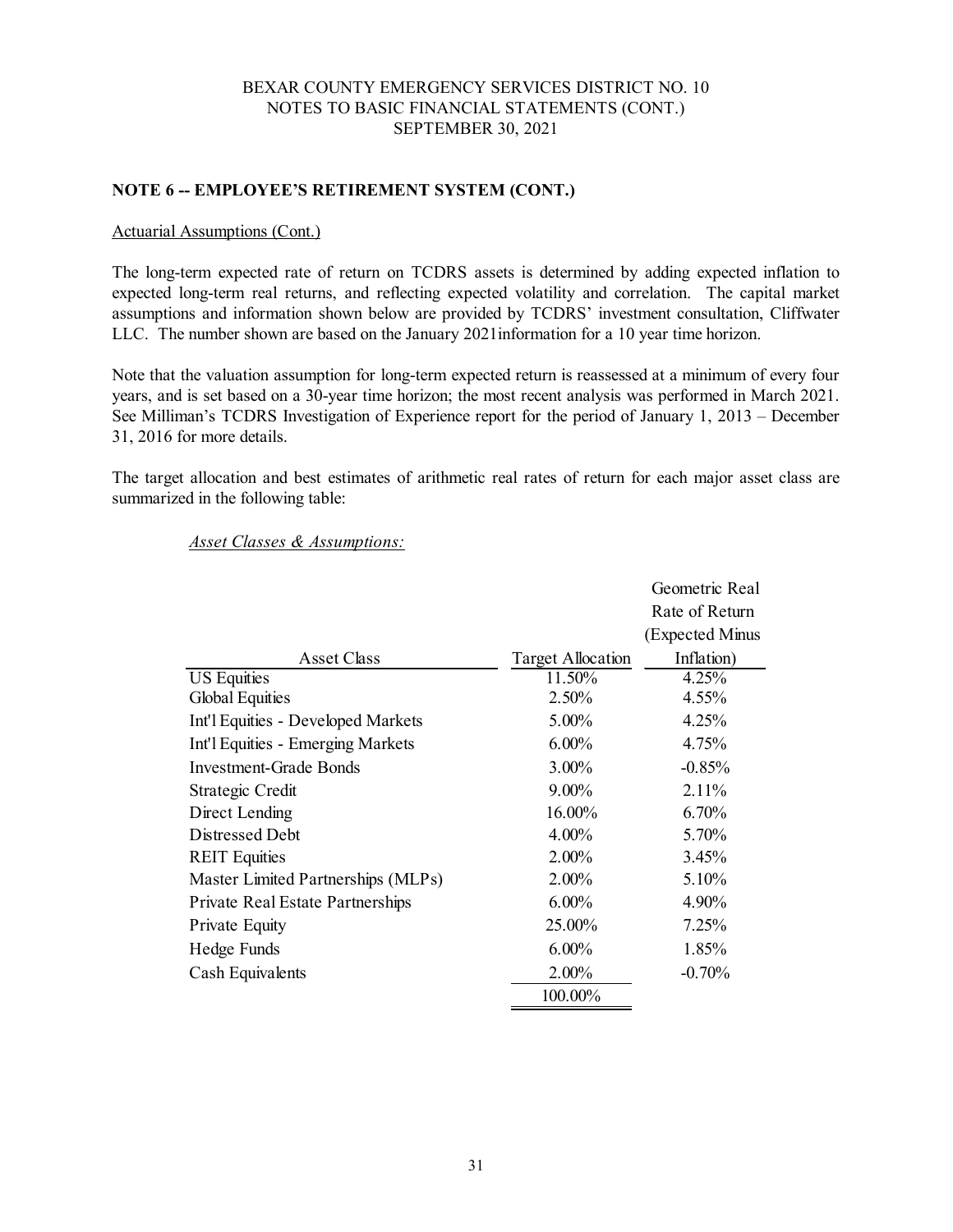## **NOTE 6 -- EMPLOYEE'S RETIREMENT SYSTEM (CONT.)**

### Discount Rate

The discount rate used to measure the Total Pension Liability was 7.60%. The projection of cash flows used to determine the discount rate assumed that employee and employer contributions will be made at the rates specified in statute. Based on that assumption, the pension plan's Fiduciary Net Position was projected to be available to make all projected future benefit payments of current active and inactive employees. Therefore, the long-term expected rate of return on pension plan investments was applied to all periods of projected benefit payments to determine the Total Pension Liability.

### Discount Rate Sensitivity Analysis

The following presents the net pension liability of the District, calculated using the discount rate of 7.60%, as well as what the District's net pension liability would be if it were calculated using a discount rate that is 1-percentage point lower (6.60%) or 1-percentage point higher (8.60%) than the current rate:

|                                | Discount Rate |         |       | Discount Rate |          | Discount Rate |
|--------------------------------|---------------|---------|-------|---------------|----------|---------------|
|                                | $6.60\%$      |         | 7.60% |               | $8.60\%$ |               |
| <b>Total Pension Liability</b> |               | 307.311 |       | 245,456       |          | 198,568       |
| <b>Fiduciary Net Position</b>  |               | 194,476 |       | 194,476       |          | 194,476       |
| Net Pension Liability          | S             | 112.835 |       | 50,980        |          | 4.092         |

### Pension Expense and Deferred Outflows/Inflows of Resources Related to Pensions

For the year ended September 30, 2021, the District recognized pension expense of \$60,308. Also as of September 30, 2021, the District reported deferred outflows of resources and deferred inflows of resources related to pensions form the following sources:

|                                   |           | Deferred<br>Outflows of |           | Deferred   |
|-----------------------------------|-----------|-------------------------|-----------|------------|
|                                   |           |                         |           | Inflows of |
|                                   | Resources |                         | Resources |            |
| Differences between Expected and  |           |                         |           |            |
| Actual Economic Experience        | S         | 12,426                  | \$        |            |
| Changes in Actuarial Assumptions  |           | 22,085                  |           |            |
| Differences Between Projected and |           |                         |           |            |
| <b>Actual Investment Earnings</b> |           | 3,726                   |           |            |
| Contributions Subsequent to the   |           |                         |           |            |
| <b>Measurement Date</b>           |           | 50,471                  |           |            |
|                                   |           | 88,708                  |           |            |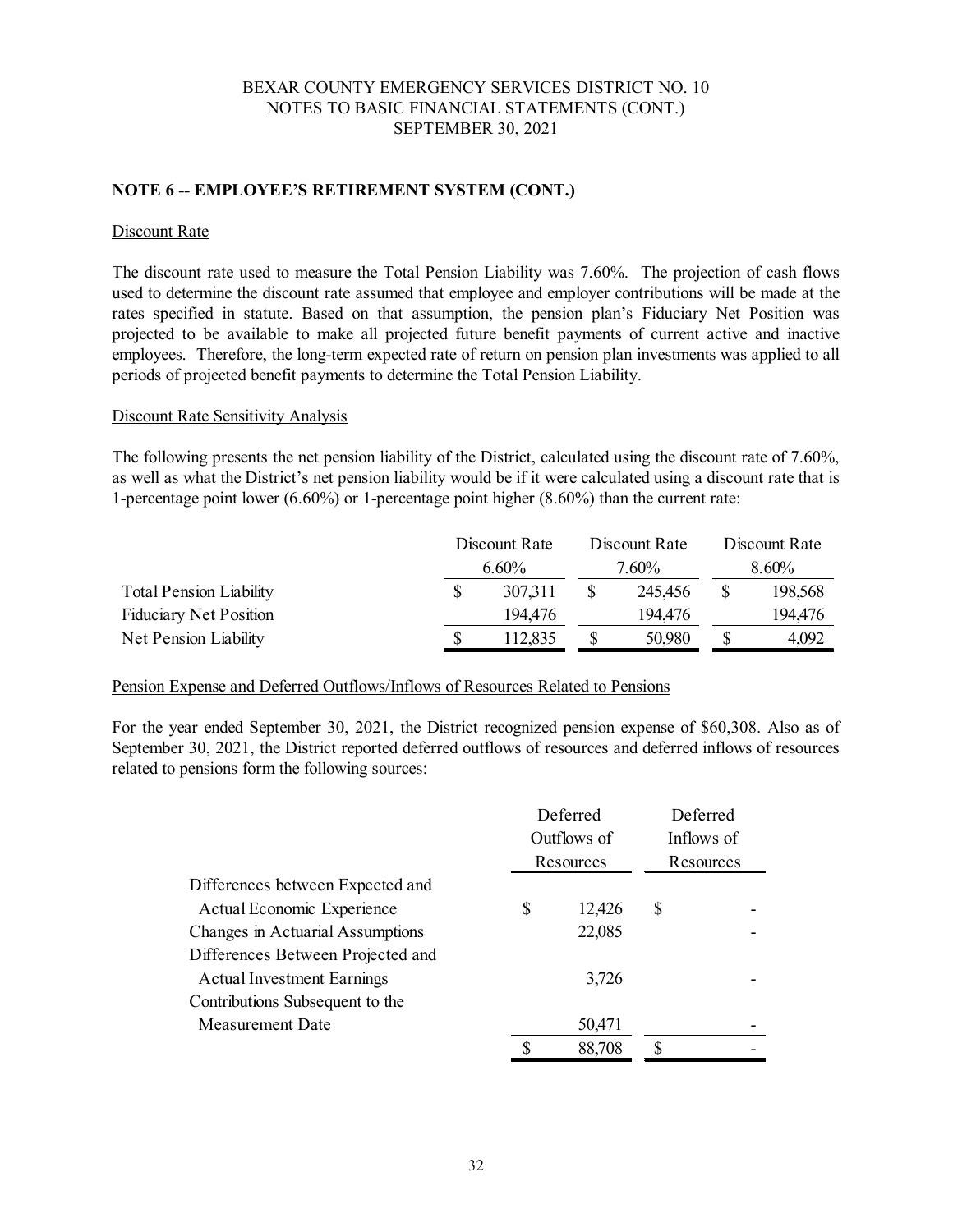### **NOTE 6 -- EMPLOYEE'S RETIREMENT SYSTEM (CONT.)**

# Pension Expense and Deferred Outflows/Inflows of Resources Related to Pensions (Continued)

Deferred outflows of resources in the amount of \$50,471 is related to pensions resulting from contributions subsequent to the measurement date, and will be recognized as a reduction of the net pension liability for the plan year ending December 31, 2021. Other amounts reported as deferred outflows and inflows of resources related to pensions will be recognized in pension expense as follows:

|                                      |    | Net Deferred       |
|--------------------------------------|----|--------------------|
|                                      |    | Outflows (Inflows) |
| For the Plan Year ended December 31, |    | of Resources       |
| 2021                                 | \$ | 4,909              |
| 2022                                 |    | 4,909              |
| 2023                                 |    | 4,908              |
| 2024                                 |    | 4,256              |
| 2025                                 |    | 3,814              |
| Thereafter                           |    | 15,441             |
|                                      |    | 38,237             |

# Changes in Net Pension Liability

The below schedule presents the changes in the Net Pension Liability as of December 31, 2020:

|                                     | <b>Total Pension</b> |         | Plan Fiduciary |         | Net Pension |           |
|-------------------------------------|----------------------|---------|----------------|---------|-------------|-----------|
|                                     | Liability            |         | Net Position   |         | Liability   |           |
| Balance at December 31, 2019        | S                    | 76,050  | \$             | 80,011  | \$          | 3,961     |
| Charges for the year:               |                      |         |                |         |             |           |
| Service Cost                        |                      | 83,431  |                |         |             | 83,431    |
| Interest on Total Pension Liability |                      | 12,827  |                |         |             | 12,827    |
| Change in Annuity Purchase Rates    |                      | 39,169  |                |         |             | 39,169    |
| Difference Between Expected         |                      |         |                |         |             |           |
| and Actual Experience               |                      | 11,724  |                |         |             | 11,724    |
| Changes of Assumptions              |                      | 24,539  |                |         |             | 24,539    |
| <b>Refund of Contributions</b>      |                      | (2,284) |                | (2,284) |             |           |
| Contributions - Employer            |                      |         |                | 31,370  |             | (31,370)  |
| Contributions - Employee            |                      |         |                | 73,987  |             | (73, 987) |
| Net Investment Income               |                      |         |                | 8,476   |             | (8, 476)  |
| <b>Benefit Payments</b>             |                      |         |                |         |             |           |
| Administrative Expense              |                      |         |                | (142)   |             | 142       |
| Other Charges                       |                      |         |                | 3,058   |             | (3,058)   |
| Net Charges                         |                      | 169,406 |                | 114,465 |             | 54,941    |
|                                     |                      |         |                |         |             |           |
| Balance at December 31, 2020        |                      | 245,456 | \$             | 194,476 | \$          | 50,980    |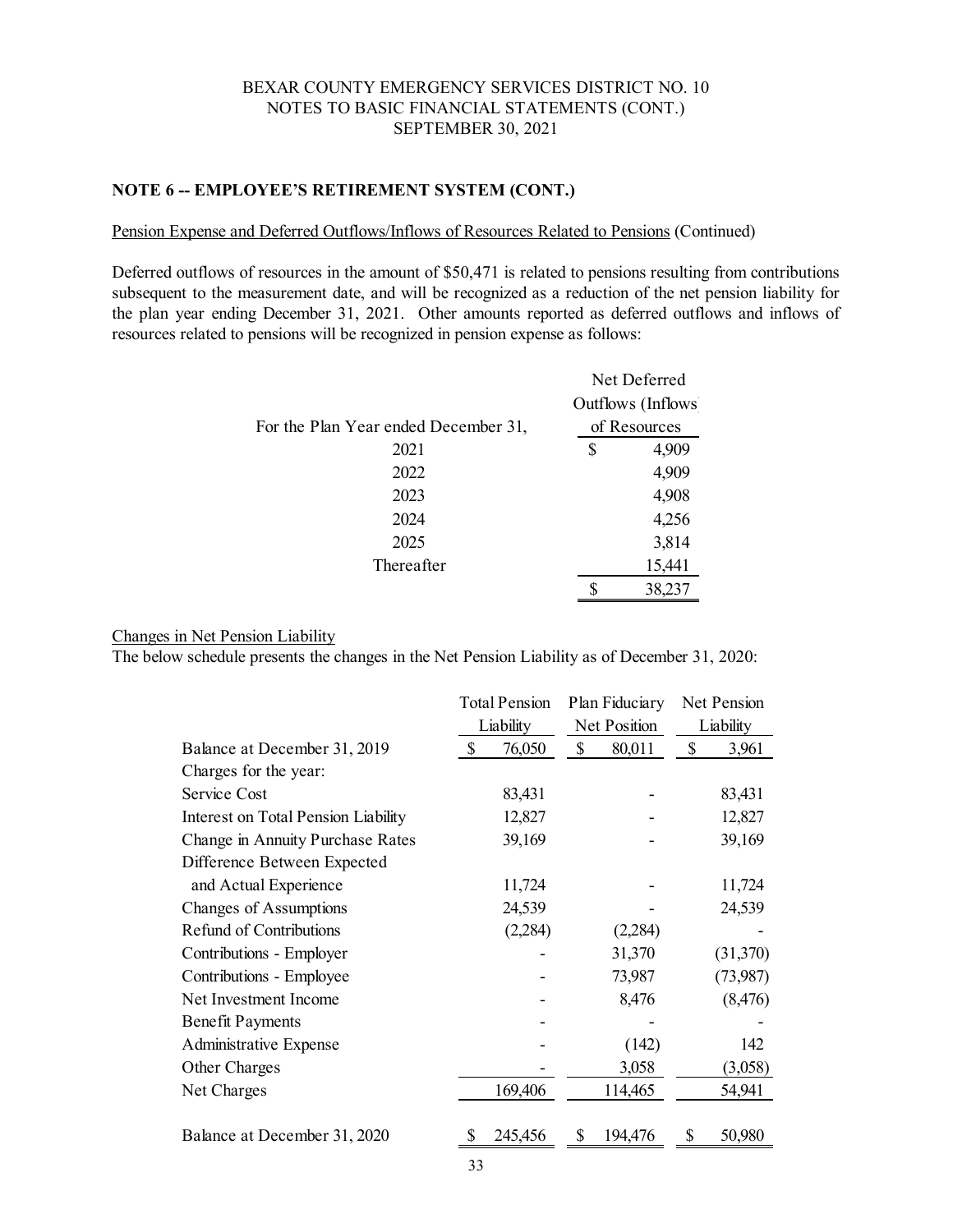### **NOTE 6 -- EMPLOYEE'S RETIREMENT SYSTEM (CONT.)**

#### Pension Plan Fiduciary Net Position

Detailed information about the pension plan's Fiduciary Net Position is available in a separately-issues TCDRS financial report. That report may be obtained at www.tcdrs.com.

### **NOTE 7 -- GROUP TERM LIFE FUND**

The death benefit for active employees provides a lump-sum payment approximately equal to the employee's annual salary (calculated based on the employee's actual earnings, for the 12-month period preceding the month of death); this insurance is for active employees who are making deposits into the TCDRS system or have made the last deposit within the past two years. The total contributed in fiscal year 2020 and fiscal year 2021 was \$278 and \$641 respectively.

#### **NOTE 8 -- TRANSFERS**

During the year ended September 30, 2021, the Bexar County Emergency Services District No. 10 transferred \$157,006 to the Gardendale Volunteer Fire Department to cover capital lease payments.

#### **NOTE 9 -- RELATED PARTIES**

Two of the four Gardendale Volunteer Fire Department board members are related (father and son).

#### **NOTE 10 -- LITIGATION**

The District has filed a suit against the City of San Antonio over a dispute of real property within the District's Boundaries. No liability or outcome can be estimated at this time.

#### **NOTE 11 -- SERVICE PROVIDER**

Gardendale Volunteer Fire Department currently allows the Bexar County Emergency Services District No. 10 to use its property and equipment. The District will continue to pay for the liability insurance on the assets.

#### **NOTE 12 -- RISK MANAGEMENT**

The Bexar County Emergency Services District No. 10, is exposed to various risks of loss related to torts; theft of, damage to, and destruction of assets; errors and omissions; injuries to employees; and natural disasters. To cover this risk the District contracts with the Volunteer Firemen's Insurance Services (VFIS) of Texas to provide insurance coverage for Property/Casualty and Workers Compensation. VFIS is a multi-employer group that provides for a combination of modified self-insurance and stop-loss coverage. Contributions are set annually by VFIS. Liability by the District is generally limited to the contributed amounts. Annual contributions for the year ended September 30, 2021, were \$70,890.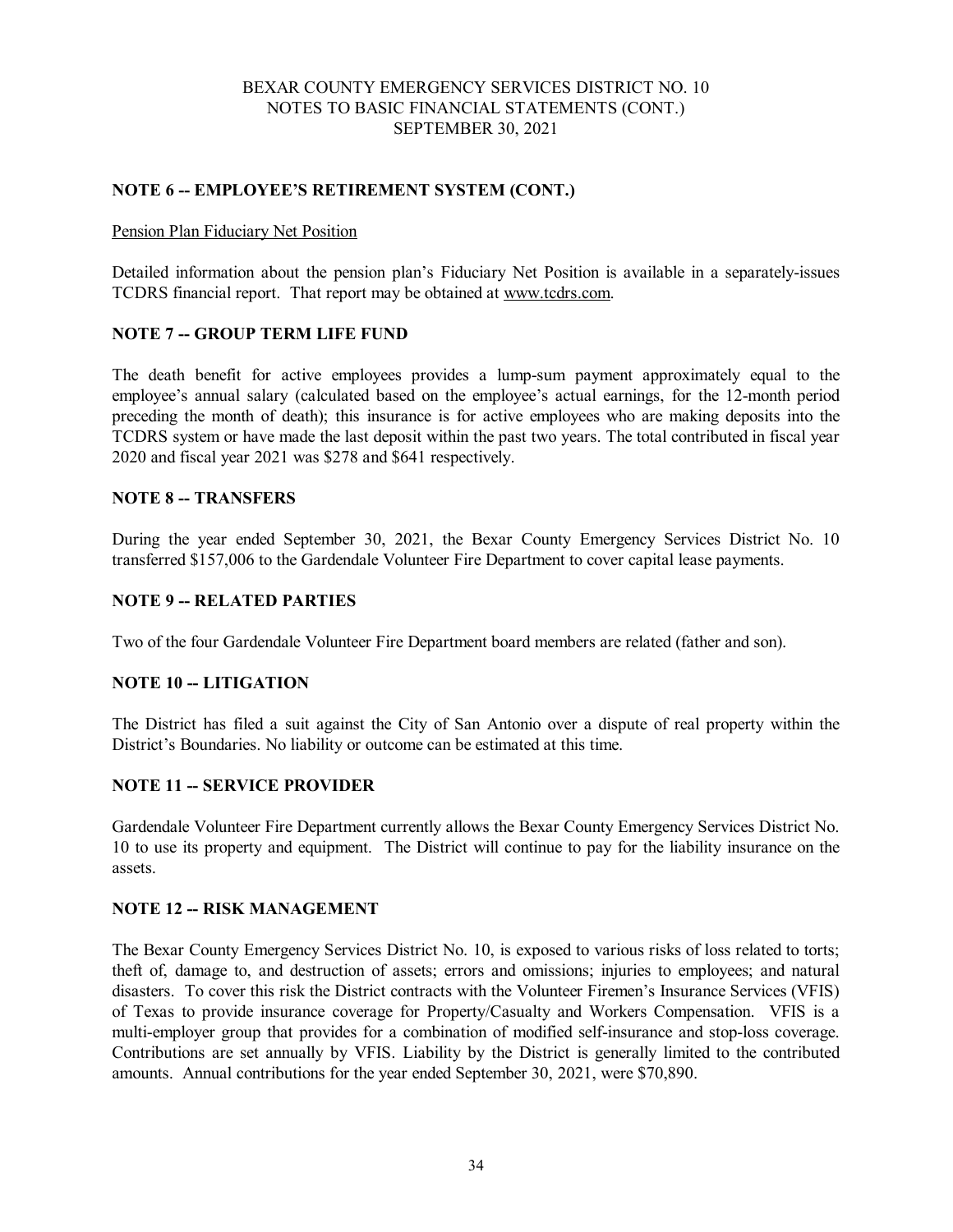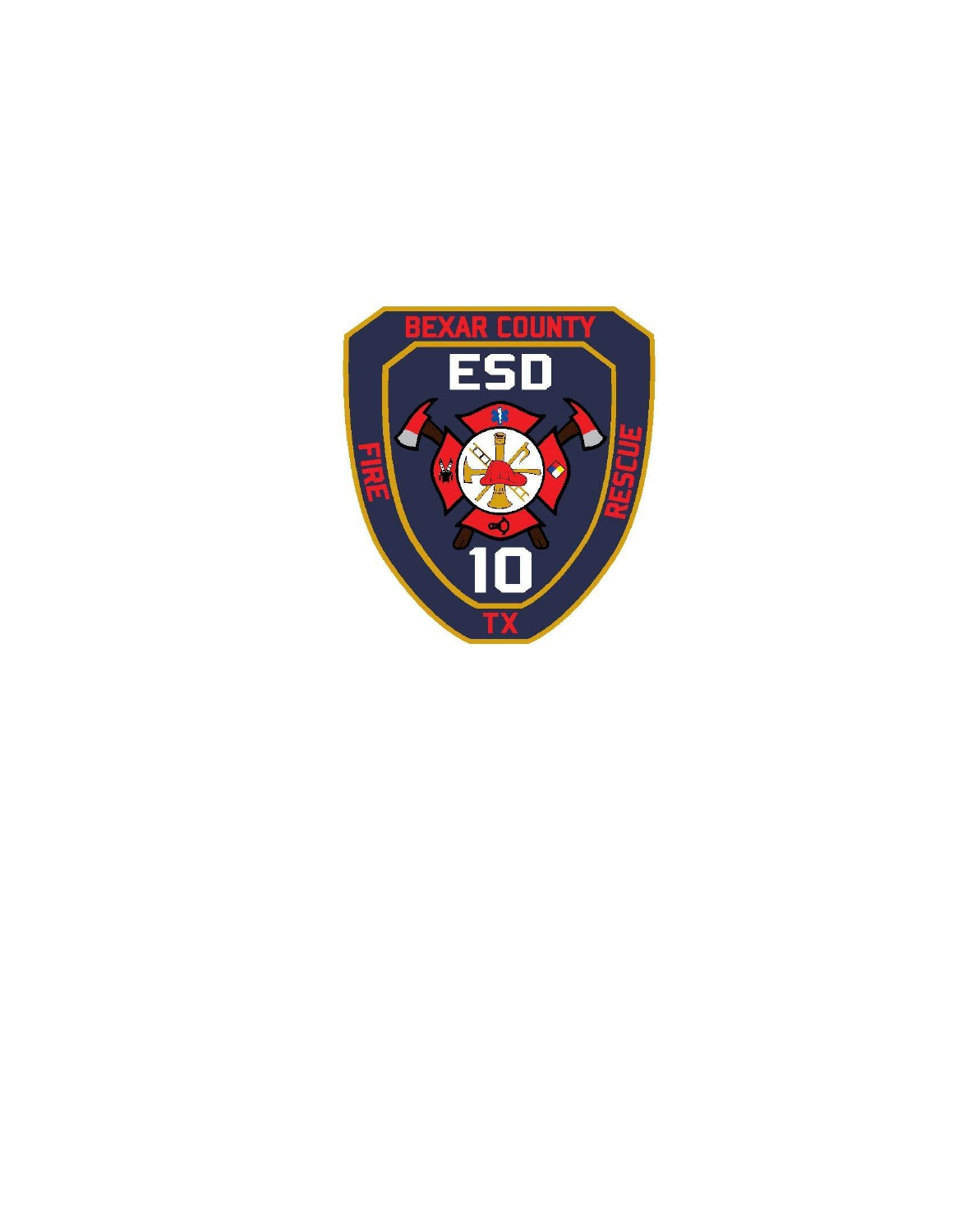# REQUIRED SUPPLEMENTARY INFORMATION

Required supplementary information includes financial information and disclosures that are required by the GASB but are not considered a part of the basic financial statements. Such information includes:

- · Budgetary Comparison Schedule General Fund
- · Schedule of Changes Net Pension Liability and Related Ratios
- · Notes to Schedule of Changes Net Pension Liability and Related Ratios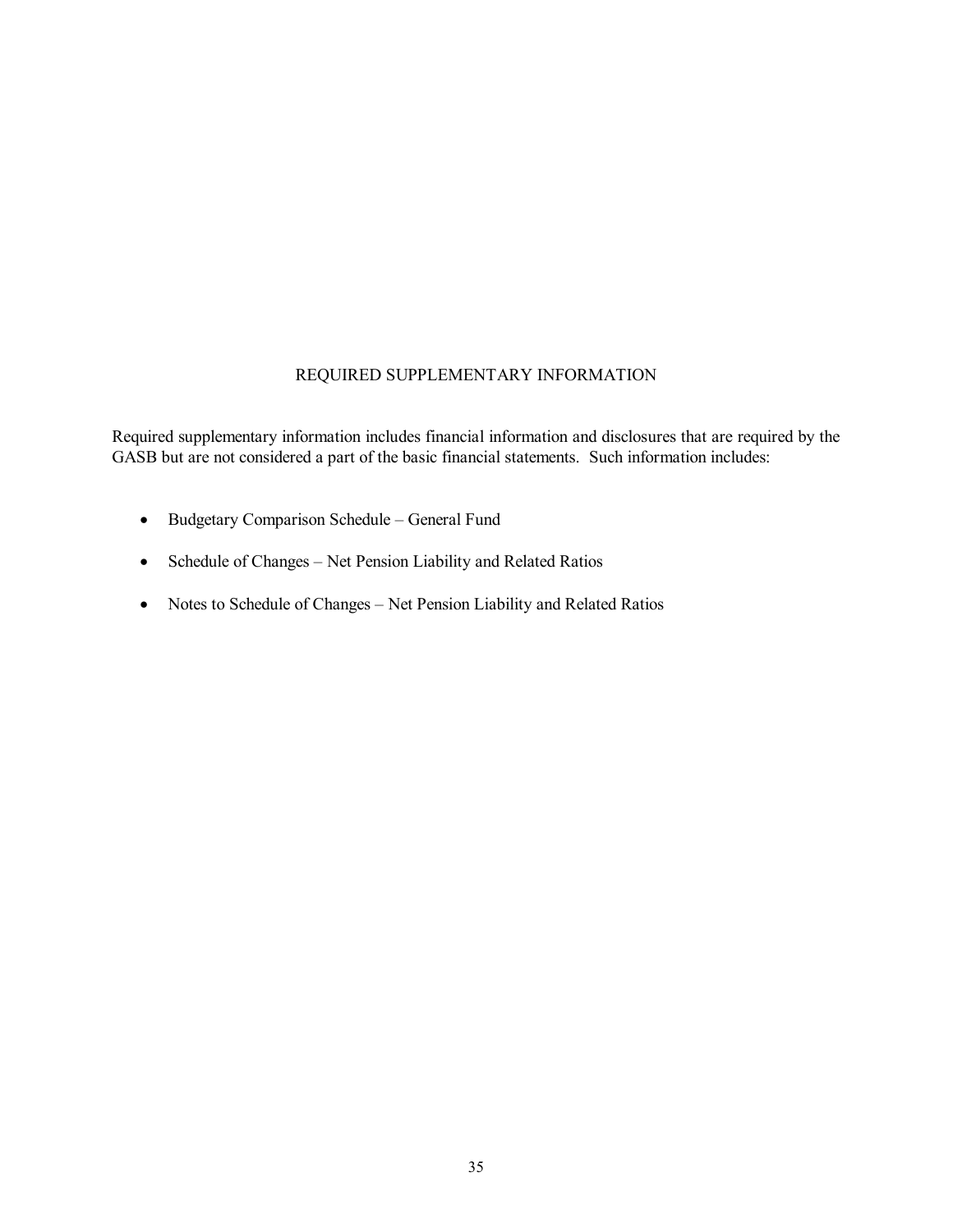# BEXAR COUNTY EMERGENCY SERVICES DISTRICT NO. 10 REQUIRED SUPPLEMENTARY INFORMATION SCHEDULE OF REVENUES, EXPENDITURES AND CHANGES IN FUND BALANCES - BUDGET AND ACTUAL GENERAL FUND FOR THE YEAR ENDED SEPTEMBER 30, 2021

|                                        | <b>Budget Amounts</b>      |             |               | Variance<br>Favorable<br>(Unfavorable) |  |
|----------------------------------------|----------------------------|-------------|---------------|----------------------------------------|--|
|                                        | Original                   | Final       | <b>Actual</b> |                                        |  |
| <b>REVENUES</b>                        |                            |             |               |                                        |  |
| <b>Property Taxes</b>                  | $\mathcal{S}$<br>1,440,671 | \$1,482,850 | \$1,482,884   | \$<br>34                               |  |
| Sales Tax                              | 1,700,000                  | 1,910,000   | 1,917,587     | 7,587                                  |  |
| Grants                                 | 12,500                     | 22,607      | 30,663        | 8,056                                  |  |
| Donations                              | 10,000                     | 1,150       | 1,142         | (8)                                    |  |
| Charges for Services                   | 6,000                      | 6,000       | 6,000         |                                        |  |
| Interest Income                        |                            |             | 234           | 234                                    |  |
| Miscellaneous Revenue                  |                            | 500         | 500           |                                        |  |
| <b>TOTAL REVENUES</b>                  | 3,169,171                  | 3,423,107   | 3,439,010     | 15,903                                 |  |
| <b>EXPENDITURES</b>                    |                            |             |               |                                        |  |
| Current:                               |                            |             |               |                                        |  |
| Administrative                         | 242,100                    | 286,595     | 257,991       | 28,604                                 |  |
| <b>Emergency Services</b>              | 1,550,634                  | 1,931,074   | 2,716,220     | (785, 146)                             |  |
| Capital Outlay                         | 831,938                    | 831,938     | 831,938       |                                        |  |
| Debt Service:                          |                            |             |               |                                        |  |
| Principal                              | 215,553                    | 45,154      | 259,040       | (213,886)                              |  |
| Interest                               | 156,946                    | 156,946     | 156,946       |                                        |  |
| <b>TOTAL EXPENDITURES</b>              | 2,997,171                  | 3,251,707   | 4,222,135     | (970, 428)                             |  |
| <b>Excess (Deficiency) of Revenues</b> |                            |             |               |                                        |  |
| <b>Over (Under) Expenditures</b>       | 172,000                    | 171,400     | (783, 125)    | (954, 525)                             |  |
| <b>OTHER FINANCING SOURCES (USES)</b>  |                            |             |               |                                        |  |
| Proceeds from Issuance of Debt         |                            |             | 2,135,000     | 2,135,000                              |  |
| Transfers In (Out)                     | (172,000)                  | (171,400)   | (159, 641)    | 11,759                                 |  |
| <b>TOTAL OTHER FINANCING</b>           |                            |             |               |                                        |  |
| <b>SOURCES (USES)</b>                  | (172,000)                  | (171,400)   | 1,975,359     | 2,146,759                              |  |
| <b>Net Change in Fund Balance</b>      |                            |             | 1,192,234     | 1,192,234                              |  |
| <b>Fund Balance - Beginning</b>        | 1,060,389                  | 1,060,389   | 1,060,389     |                                        |  |
| <b>Fund Balance - Ending</b>           | 1,060,389<br>\$            | \$1,060,389 | \$2,252,623   | \$1,192,234                            |  |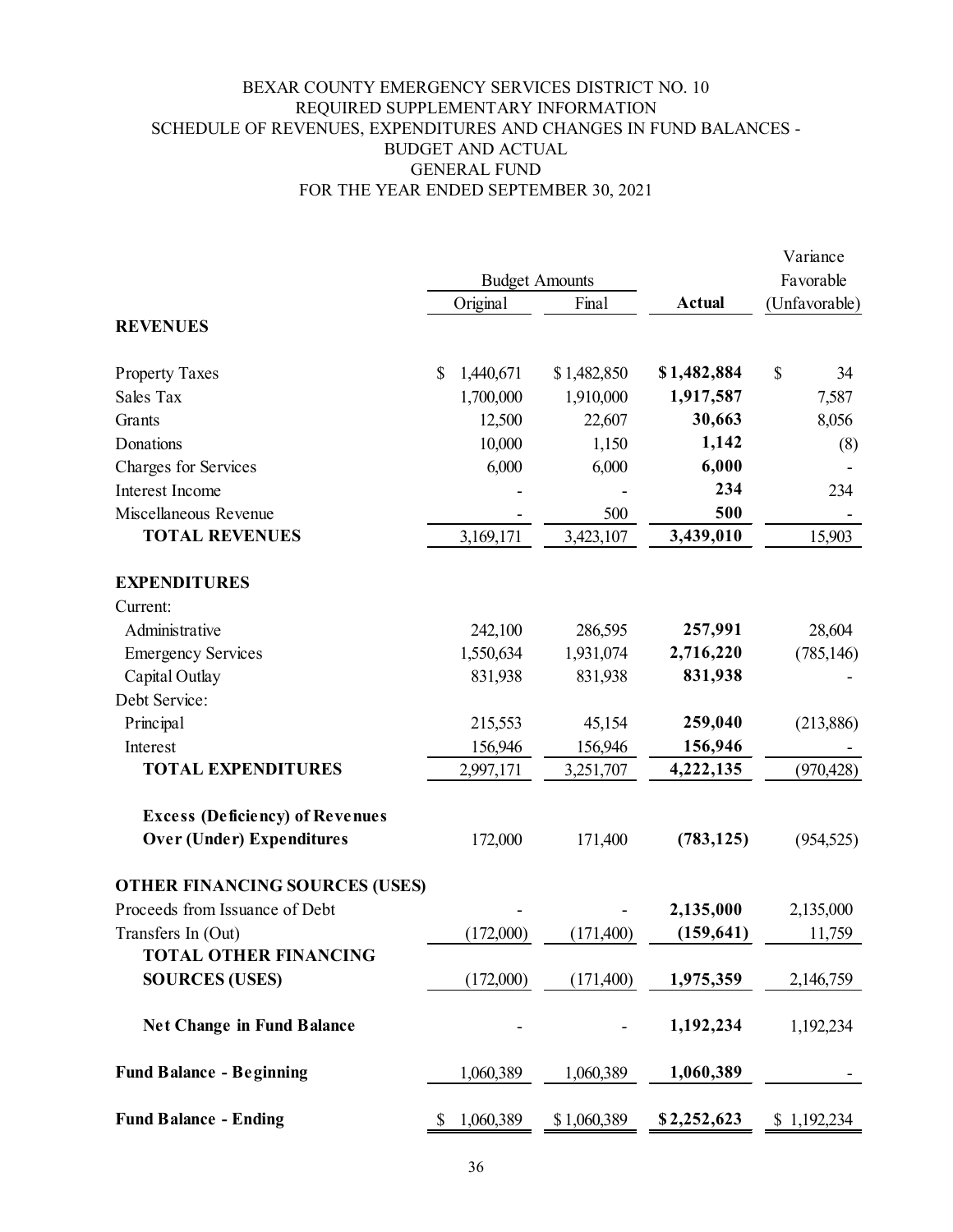# BEXAR COUNTY EMERGENCY SERVICES DISTRICT NO. 10 NOTES TO SCHEDULE OF REVENUES, EXPENDITURES AND CHANGES IN FUND BALANCE - BUDGET AND ACTUAL SEPTEMBER 30, 2021

**Budgetary Information** – The budget is prepared in accordance with accounting principles generally accepted in the United States of America. The District maintains strict budgetary controls. The objective of these controls is to ensure compliance with legal provisions embodied in the annual appropriated budget approved by the District's Board and as such is a good management control device. The following are the funds which have legally adopted annual budgets: General Fund.

It is recommended that actual expenditures do not exceed appropriations; however, actual expenditures exceeded appropriations for the year ended September 30, 2021 due to employee costs.

The District does not use encumbrances.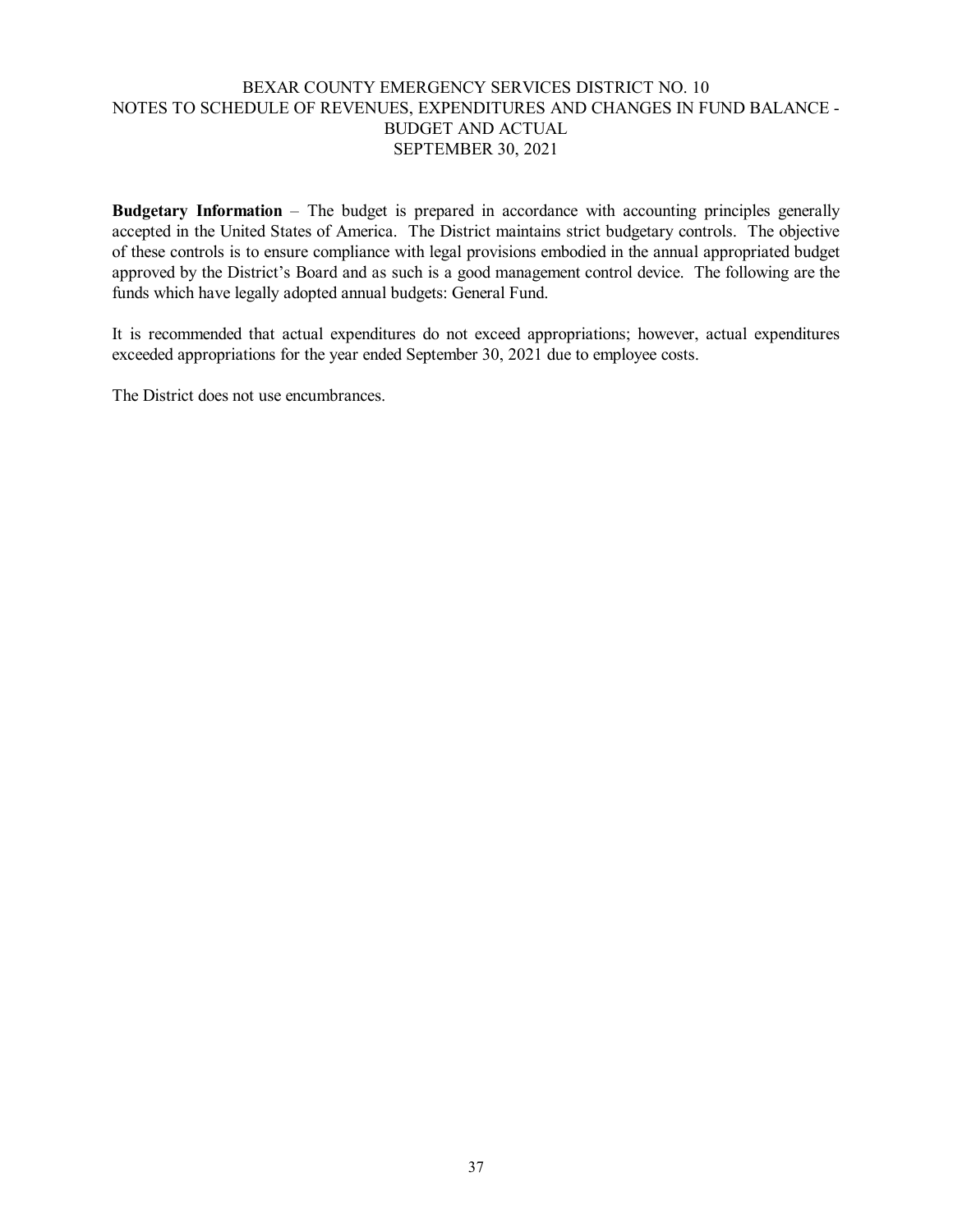# BEXAR COUNTY EMERGENCY SERVICES DISTRICT NO. 10 REQUIRED SUPPLEMENTARY INFORMATION TEXAS COUNTY AND DISTRICT RETIREMENT SYSTEM SCHEDULE OF CHANGES – NET PENSION LIABILITY AND RELATED RATIOS LAST TWO CALENDAR YEARS

| <b>Total Pension Liability</b>            |      |           |    |           |
|-------------------------------------------|------|-----------|----|-----------|
|                                           | 2019 |           |    | 2020      |
| Service Cost                              | \$   | 70,300    | \$ | 83,431    |
| Interest on Total Pension Liability       |      | 5,610     |    | 12,827    |
| Change in Annuity Purchase Rates          |      |           |    | 39,169    |
| Difference Between Expected               |      |           |    |           |
| and Actual Experience                     |      | 2,250     |    | 11,724    |
| Changes of Assumptions                    |      |           |    | 24,539    |
| Refund of Contributions                   |      | (2,110)   |    | (2, 284)  |
| <b>Benefit Payments</b>                   |      |           |    |           |
| Net Change in Total Pension Liability     |      | 76,050    |    | 169,406   |
| Total Pension Liability - Beginning       |      |           |    | 76,050    |
| Total Pension Liabiltiy - Ending          | \$   | 76,050    | \$ | 245,456   |
| Plan Fiduciary Net Position               |      |           |    |           |
|                                           |      | 2019      |    | 2020      |
| Contributions - Employer                  | \$   | 23,700    | \$ | 31,370    |
| Contributions - Employee                  |      | 55,896    |    | 73,987    |
| Net Investment Income                     |      | (79)      |    | 8,476     |
| Other                                     |      | 2,665     |    | 3,058     |
| Refund of Contributions                   |      | (2,110)   |    | (2, 284)  |
| <b>Benefit Payments</b>                   |      |           |    |           |
| Administrative Expense                    |      | (61)      |    | (142)     |
| Net Change in Plan Fiduciary Net Position |      | 80,011    |    | 114,465   |
| Plan Fiduciary Net Position - Beginning   |      |           |    | 80,011    |
| Plan Fiduciary Net Position - Ending      | \$   | 80,011    | \$ | 194,476   |
|                                           |      |           | \$ |           |
| Net Pension Liability (Asset) - Ending    | \$   | (3,961)   |    | 50,980    |
| Plan Fiduciary Net Position as a          |      |           |    |           |
| Percentage of Total Pension Liability     |      | 105.21%   |    | 79.23%    |
| Covered Payroll                           | \$   | 1,335,437 | S  | 1,479,737 |
| Net Pension Liability as a Percentage of  |      |           |    |           |
| Covered Payroll                           |      | $-0.30%$  |    | 3.45%     |

#### *Changes in Net Pension Liability:*

Note: The schedule above reflects the changes in the net pension liability for the current year. GASB Statement No. 68 requires 10 fiscal years of data to be provided in this schedule. The District will build the schedule over the 10-year period beginning December 31, 2019 as data become available.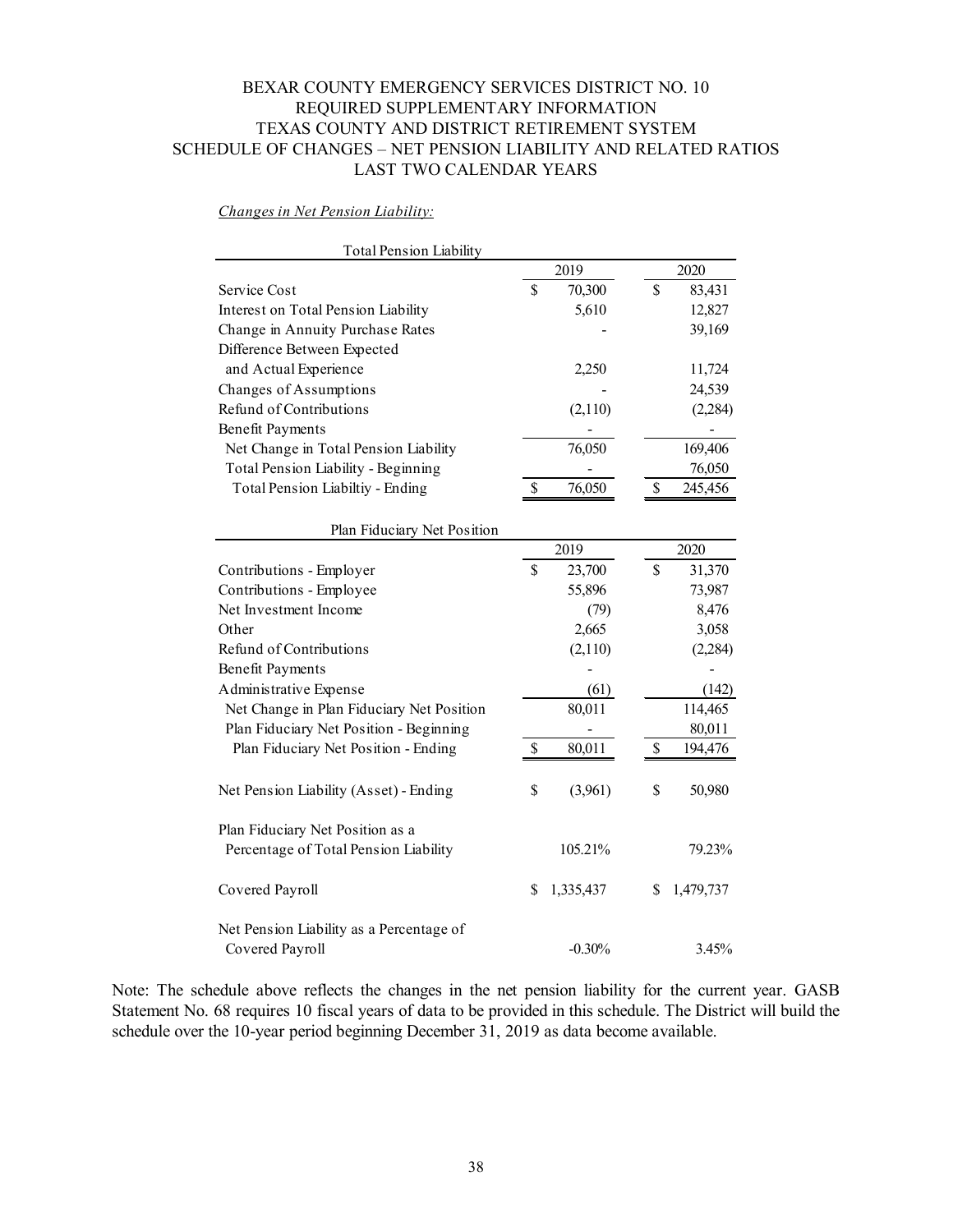# BEXAR COUNTY EMERGENCY SERVICES DISTRICT NO. 10 SCHEDULE OF CONTRIBUTIONS LAST THREE FISCAL YEARS

|                                            | 2019         | 2020         | 2021        |
|--------------------------------------------|--------------|--------------|-------------|
| <b>Actuarially Determined Contribution</b> | 16,982<br>\$ | 28,311<br>\$ | 60,308<br>S |
| Contributions in Relation to the           |              |              |             |
| <b>Actuarially Determined Contribution</b> | 16,982       | 28,311       | 60,308      |
| Contribution Deficiency (Excess)           |              |              |             |
| Covered Payroll                            | 798,217<br>S | \$1,335,437  | \$1,745,009 |
| Contributions as a Percentage of           |              |              |             |
| Covered Payroll                            | 2.13%        | 2.12%        | 3.46%       |

This schedule is presented to illustrate the requirements for 10 years.

# **Valuation Date:**

Actuarially determined contribution rates are calculated as of December 31, two years prior to the end of the fiscal year in which the contributions are reported.

| <b>Actuarial Cost Method</b>  | Entry Age                                                                                                                                                                                                   |
|-------------------------------|-------------------------------------------------------------------------------------------------------------------------------------------------------------------------------------------------------------|
| <b>Amortization Method</b>    | Level percentage of payroll, closed                                                                                                                                                                         |
| Remaining Amortization Period | 20.0 years (based on contribution rate calculated in 12/31/20 valuation)                                                                                                                                    |
| <b>Asset Valuation Method</b> | 5 year smoothed market                                                                                                                                                                                      |
| Inflation                     | 2.50%                                                                                                                                                                                                       |
| <b>Salary Increases</b>       | Varies by age and service. 4.6% average over career including inflation.                                                                                                                                    |
| Investment Rate of Return     | 7.6%, net of administrative and investment expenses, including inflation                                                                                                                                    |
| Retirement Age                | Members who are eligible for service retirement are assumed to<br>commence receiving benefit payments based on age. The average age<br>at service retirement for recent retirees is 61.                     |
| Mortality                     | 130% pf RP-2014 Healthy Annuitant Mortality Table for males and<br>110% of the RP-2014 Helathy Annuitant Martality Table for females,<br>both projected with 110% of the MP-2014 Ultimate scale after 2014. |
| Changes in Plan Provisions    | 2015: New inflation, mortality and other assumptions were reflected.                                                                                                                                        |
|                               | 2017: New mortality assumptions were reflected                                                                                                                                                              |
| Changes in Plan Assumptions   | 2015 and 2016: No changes in plan provisions                                                                                                                                                                |
| Reflected in the Schedule     | 2017: New Annuity Purchase Rates were reflected for benefits earned<br>after 2017.                                                                                                                          |
|                               | 2018, 2019 and 2020: No changes in plan provisions                                                                                                                                                          |

# **Methods and Assumptions Used to Determine Contribution Rates:**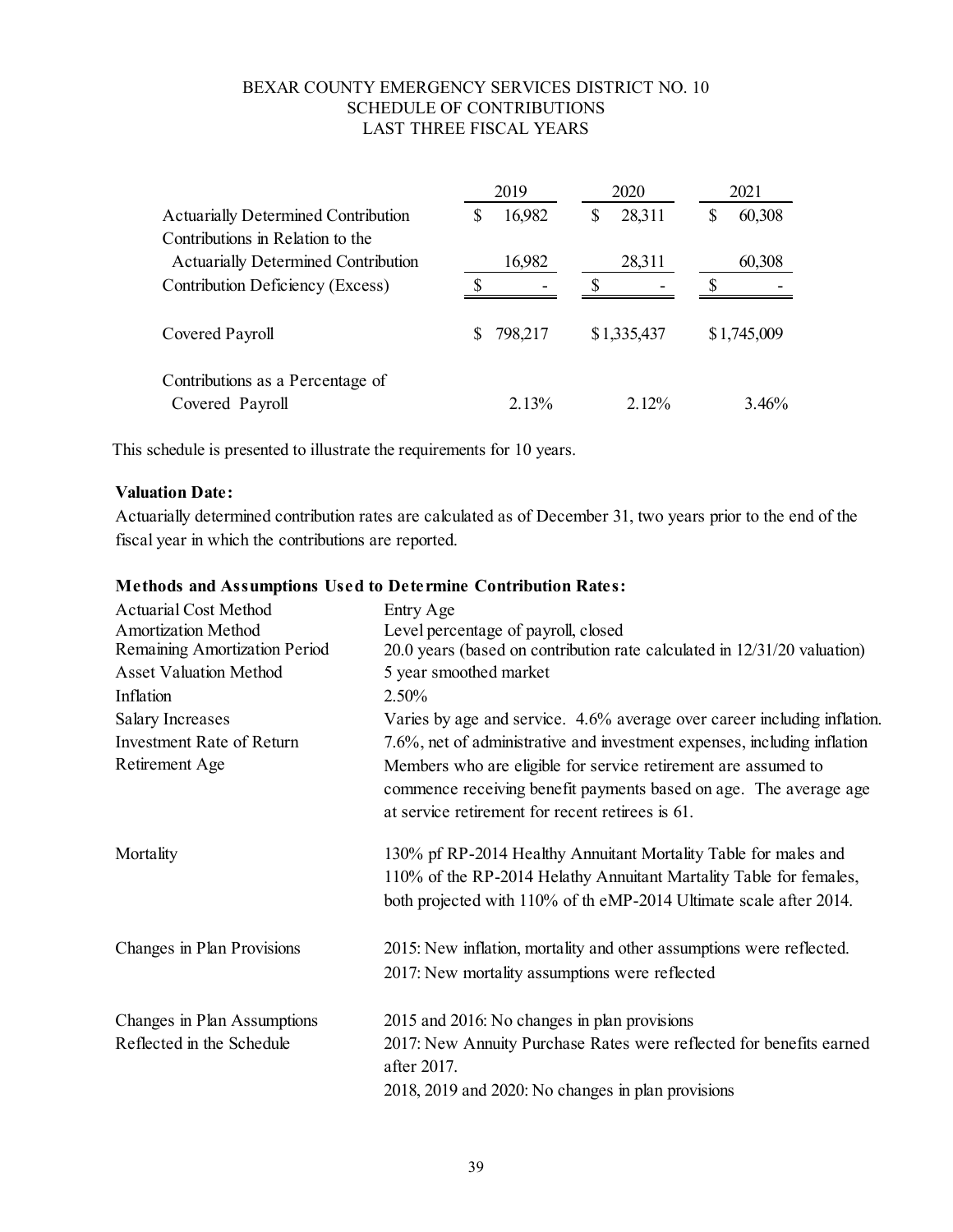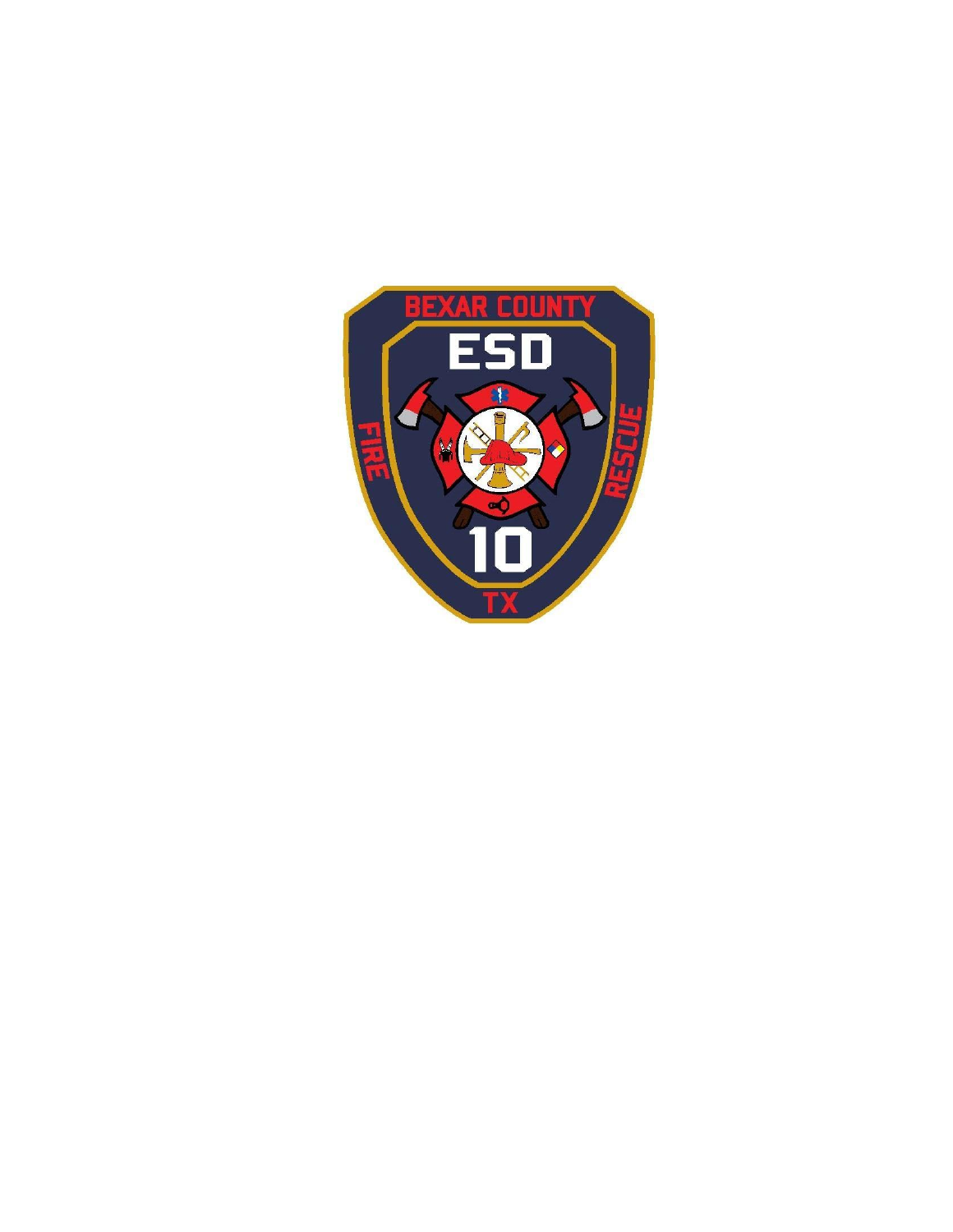### SUPPLEMENTARY INFORMATION

Supplementary information includes financial statements and schedules not required by the GASB, nor a part of the basic financial statements, but are presented for purposes of additional analysis.

Such statements and schedule include:

- · Comparative Balance Sheets General Fund
- · Comparative Statements of Revenues, Expenditures and Changes in Fund Balances General Fund
- · Comparative Balance Sheets Special Revenue Fund
- · Comparative Statements of Revenues, Expenditures and Changes in Fund Balances Special Revenue Fund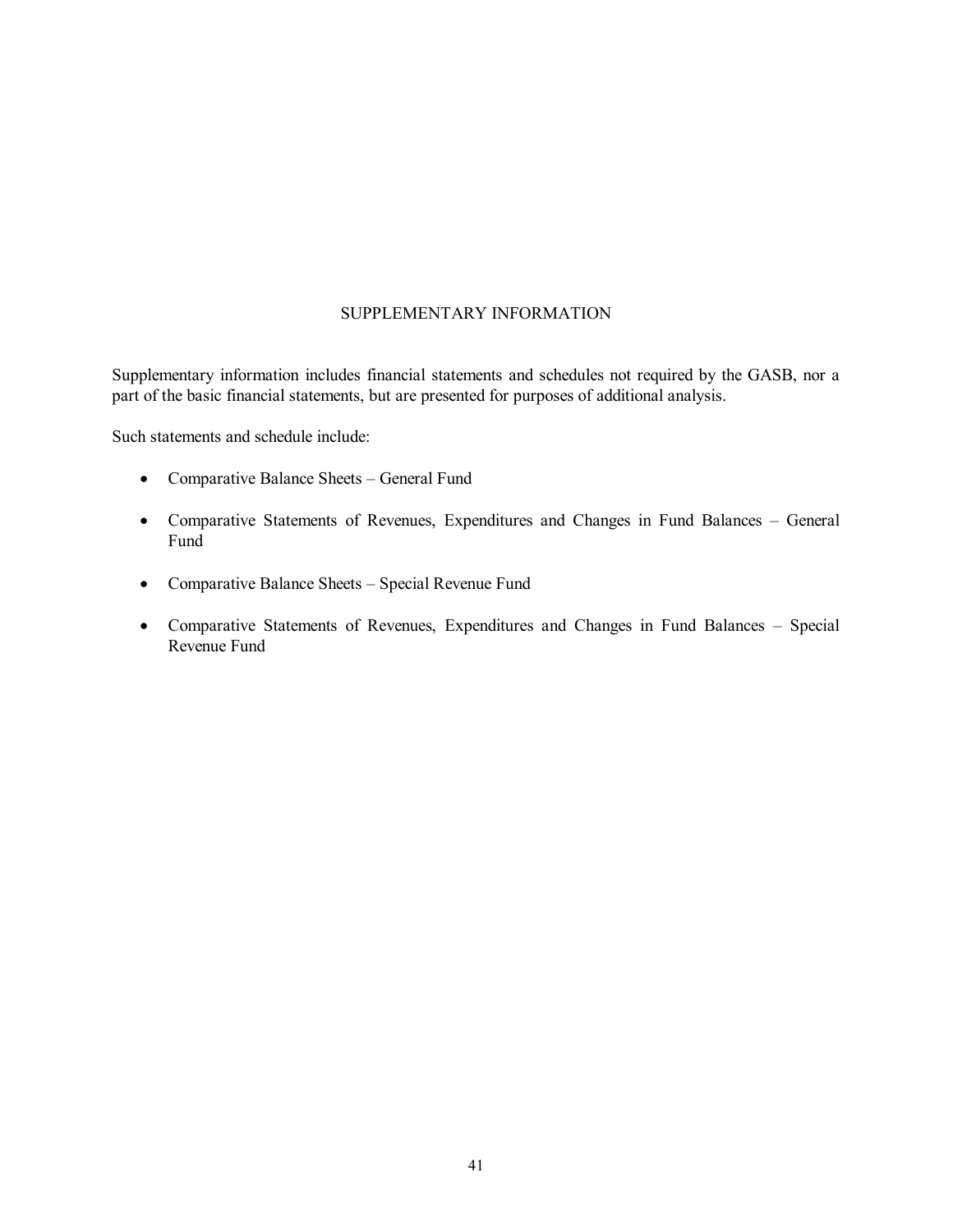# BEXAR COUNTY EMERGENCY SERVICES DISTRICT NO. 10 COMPARATIVE BALANCE SHEETS - GENERAL FUND SEPTEMBER 30, 2021 AND 2020

|                                                                               | 2021          | 2020            |
|-------------------------------------------------------------------------------|---------------|-----------------|
| <b>ASSETS</b>                                                                 |               |                 |
| Cash and Cash Equivalents                                                     | 221,728<br>\$ | \$<br>453,972   |
| Restricted Cash - Capital Projects                                            | 1,750,000     | 563,727         |
| <b>Property Taxes Receivable</b>                                              | 151,096       | 133,434         |
| Sales Tax Receivable                                                          | 313,764       | 306,062         |
| Deployment Receivable                                                         | 8,056         |                 |
| Prepaid Items                                                                 | 17,049        | 11,015          |
| <b>TOTAL ASSETS</b>                                                           | \$2,461,693   | \$<br>1,468,210 |
| <b>LIABILITIES, DEFERRED INFLOWS OF</b><br><b>RESOURCES AND FUND BALANCES</b> |               |                 |
| Liabilities:                                                                  |               |                 |
| <b>Accounts Payable</b>                                                       | \$<br>22,552  | \$<br>143,274   |
| <b>Payroll Liabilities</b>                                                    | 35,422        | 49,741          |
| Retainage Payable                                                             |               | 81,372          |
| <b>Total Liabilities</b>                                                      | 57,974        | 274,387         |
| Deferred Inflows of Resources:                                                |               |                 |
| Unavailable Property Tax Revenue                                              | 151,096       | 133,434         |
| <b>Total Deferred Inflows of Resources</b>                                    | 151,096       | 133,434         |
| Fund Balance:                                                                 |               |                 |
| Non-spendable                                                                 |               |                 |
| Prepaid Items                                                                 | 17,049        | 11,015          |
| Restricted for Capital Projects                                               | 1,750,000     | 563,727         |
| Unassigned                                                                    | 485,574       | 485,647         |
| <b>Total Fund Balance</b>                                                     | 2,252,623     | 1,060,389       |
| <b>TOTAL LIABILITIES, DEFERRED</b>                                            |               |                 |
| <b>INFLOWS AND RESOURCES AND</b>                                              |               |                 |
| <b>FUND BALANCES</b>                                                          | \$2,461,693   | 1,468,210<br>\$ |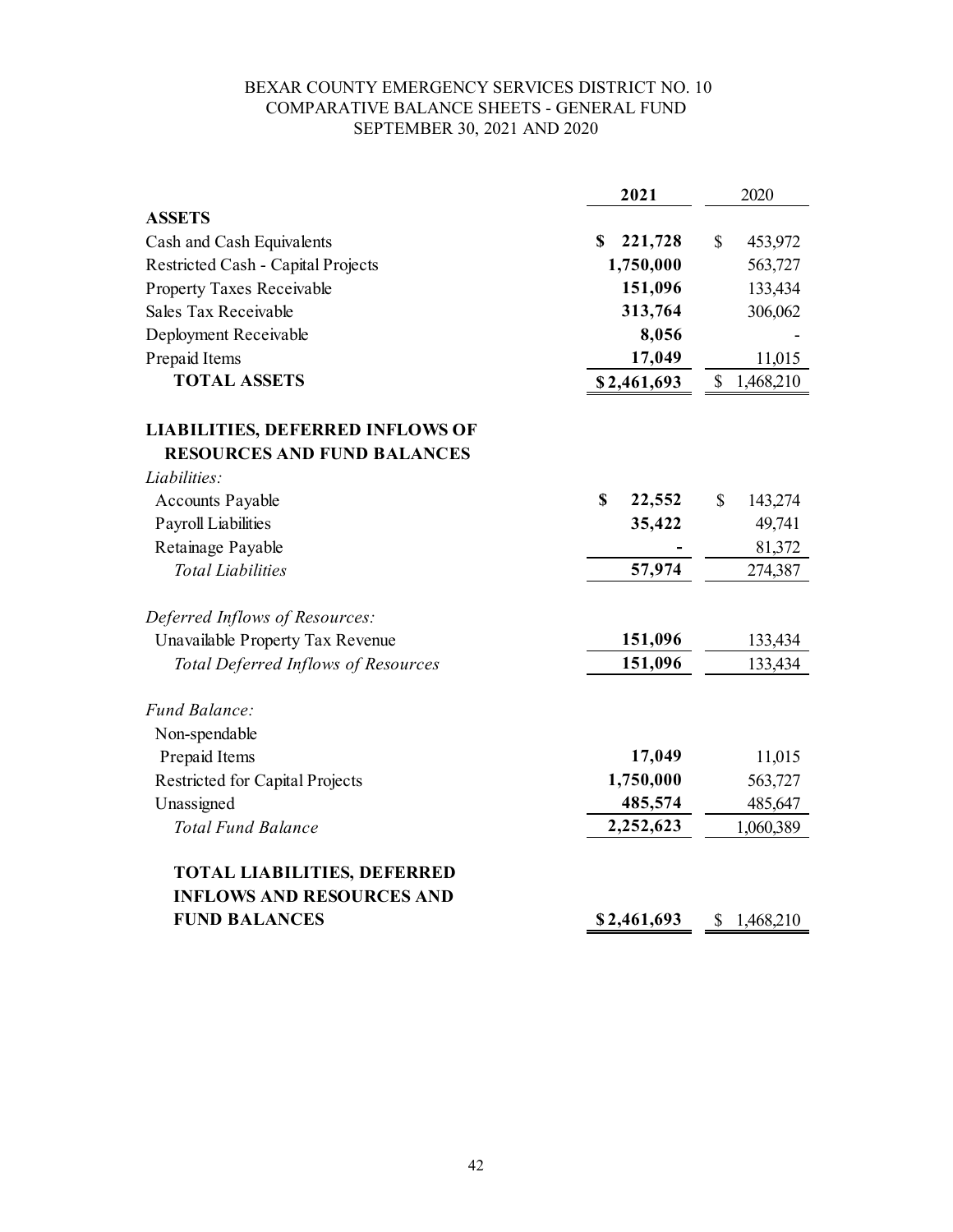# BEXAR COUNTY EMERGENCY SERVICES DISTRICT NO. 10 COMPARATIVE STATEMENTS OF REVENUES, EXPENDITURES, AND CHANGES IN FUND BALANCES - GENERAL FUND FOR YEARS ENDED SEPTEMBER 30, 2021 AND 2020

|                                            | 2021 |            |    |             |
|--------------------------------------------|------|------------|----|-------------|
| <b>REVENUES</b>                            |      |            |    |             |
| <b>Property Taxes</b>                      | \$   | 1,482,884  | \$ | 1,358,481   |
| <b>Sales Taxes</b>                         |      | 1,917,587  |    | 1,515,335   |
| Grants                                     |      | 30,663     |    |             |
| Donations                                  |      | 1,142      |    | 2,075       |
| Charges for Services                       |      | 6,000      |    | 4,687       |
| Interest Income                            |      | 234        |    | 6,204       |
| Miscellaneous Income                       |      | 500        |    | 8,297       |
| <b>TOTAL REVENUES</b>                      |      | 3,439,010  |    | 2,895,079   |
| <b>EXPENDITURES</b>                        |      |            |    |             |
| Current:                                   |      |            |    |             |
| Administrative                             |      | 257,991    |    | 1,769,466   |
| <b>Emergency Services</b>                  |      | 2,716,220  |    | 420,969     |
| Capital Outlay                             |      | 831,938    |    | 2,796,889   |
| Debt Service                               |      |            |    |             |
| Principal                                  |      | 259,040    |    | 176,466     |
| <b>Interest and Fees</b>                   |      | 156,946    |    | 155,258     |
| <b>TOTAL EXPENDITURES</b>                  |      | 4,222,135  |    | 5,319,048   |
| <b>Excess (Deficiency) of Revenues</b>     |      |            |    |             |
| <b>Over (Under) Expenditures</b>           |      | (783, 125) |    | (2,423,969) |
| <b>OTHER FINANCING SOURCES (USES)</b>      |      |            |    |             |
| Proceeds from Issuance of Debt             |      | 2,135,000  |    | 931,939     |
| Transfers In (Out)                         |      | (159, 641) |    | (163,231)   |
| <b>TOTAL OTHER FINANCING</b>               |      |            |    |             |
| <b>SOURCES (USES)</b>                      |      | 1,975,359  |    | 768,708     |
| <b>Net Change in Fund Balance</b>          |      | 1,192,234  |    | (1,655,261) |
| <b>Fund Balance - October 1, (Deficit)</b> |      | 1,060,389  |    | 2,715,650   |
| Fund Balance - September 30, (Deficit)     | S,   | 2,252,623  | \$ | 1,060,389   |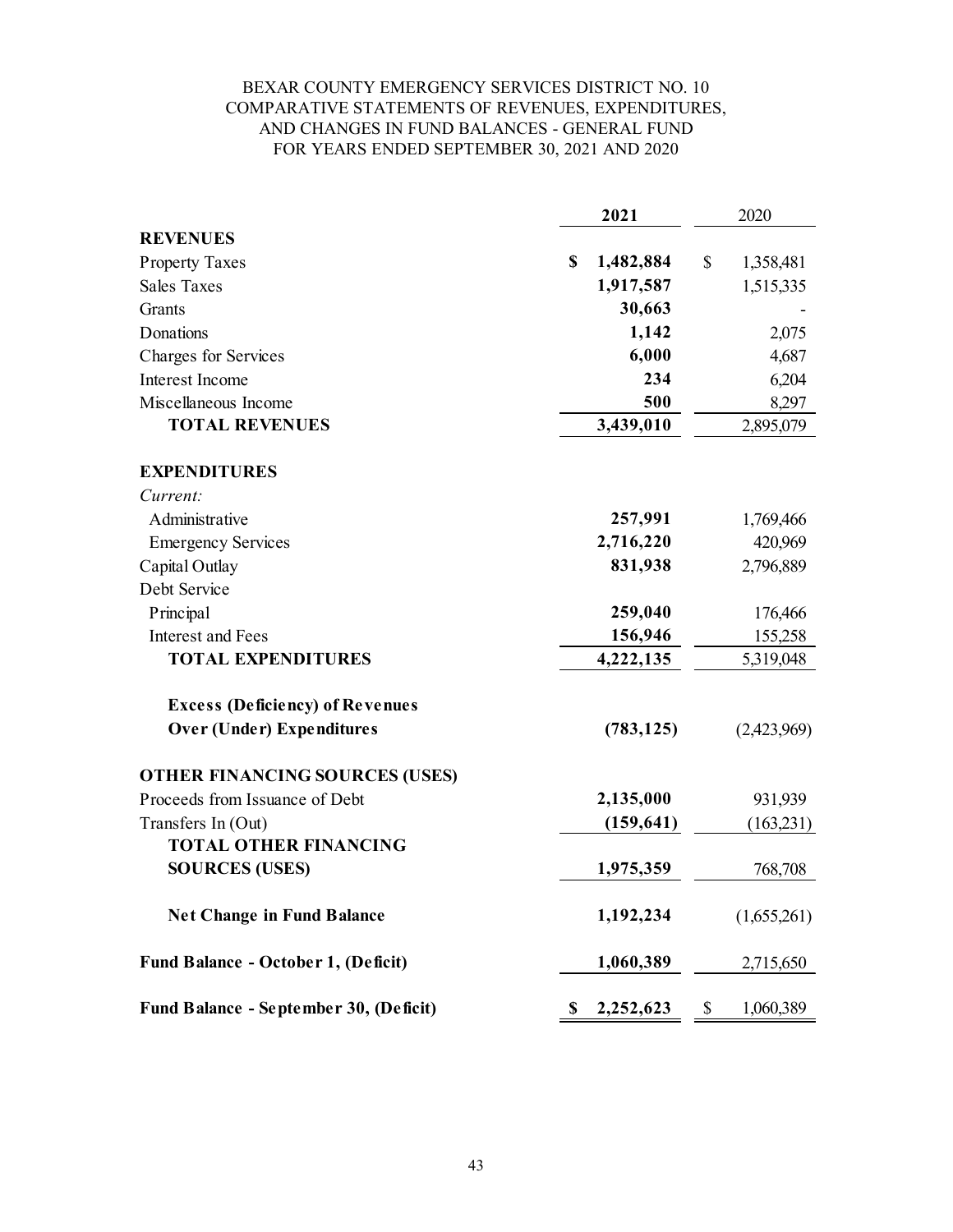# BEXAR COUNTY EMERGENCY SERVICES DISTRICT NO. 10 COMPARATIVE BALANCE SHEETS – NON MAJOR FUND SEPTEMBER 30, 2021 AND 2020

|                                                                                                                                           | 2021 |                | 2020 |       |
|-------------------------------------------------------------------------------------------------------------------------------------------|------|----------------|------|-------|
| <b>ASSETS</b>                                                                                                                             |      |                |      |       |
| Cash and Cash Equivalents                                                                                                                 | \$   | 3,126          | \$   | 3,126 |
| <b>TOTAL ASSETS</b>                                                                                                                       |      | 3,126          | S    | 3,126 |
| <b>LIABILITIES, DEFERRED INFLOWS OF</b><br><b>RESOURCES AND FUND BALANCES</b><br>Fund Balance:<br>Unassigned<br><b>Total Fund Balance</b> |      | 3,126<br>3,126 | S    | 3,126 |
|                                                                                                                                           |      |                |      | 3,126 |
| <b>TOTAL LIABILITIES AND FUND BALANCE</b>                                                                                                 |      | 3,126          | S    | 3.126 |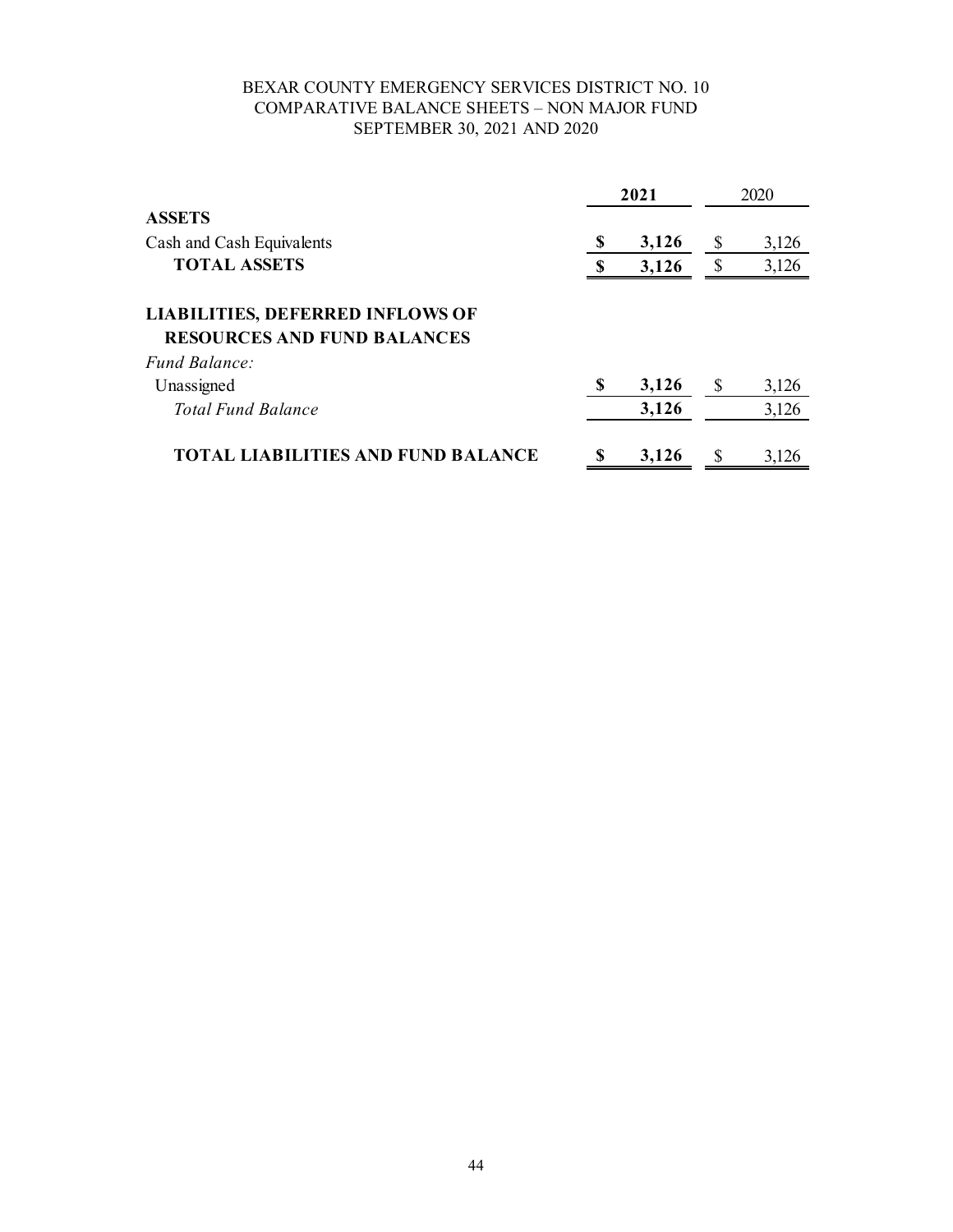# BEXAR COUNTY EMERGENCY SERVICES DISTRICT NO. 10 COMPARATIVE STATEMENTS OF REVENUES, EXPENDITURES, AND CHANGES IN FUND BALANCES – NON MAJOR FUND FOR YEARS ENDED SEPTEMBER 30, 2021 AND 2020

|                                        | 2021 |            | 2020          |           |
|----------------------------------------|------|------------|---------------|-----------|
| <b>EXPENDITURES</b>                    |      |            |               |           |
| Debt Service:                          |      |            |               |           |
| Principal                              | \$   | 246,412    | $\mathcal{S}$ | 118,147   |
| Interest and Bond Fees                 |      | 43,229     |               | 45,084    |
| <b>TOTAL EXPENDITURES</b>              |      | 289,641    |               | 163,231   |
| <b>Excess (Deficiency) of Revenues</b> |      |            |               |           |
| <b>Over (Under) Expenditures</b>       |      | (289, 641) |               | (163,231) |
| <b>OTHER FINANCING SOURCES (USES)</b>  |      |            |               |           |
| <b>Insurance Settlement</b>            |      | 130,000    |               |           |
| Transfers In (Out)                     |      | 159,641    |               | 163,231   |
| <b>TOTAL OTHER FINANCING</b>           |      |            |               |           |
| <b>SOURCES (USES)</b>                  |      | 289,641    |               | 163,231   |
| <b>Net Change in Fund Balance</b>      |      |            |               |           |
| <b>Fund Balance - October 1</b>        |      | 3,126      |               | 3,126     |
| <b>Fund Balance - September 30</b>     | \$   | 3,126      | \$            | 3,126     |